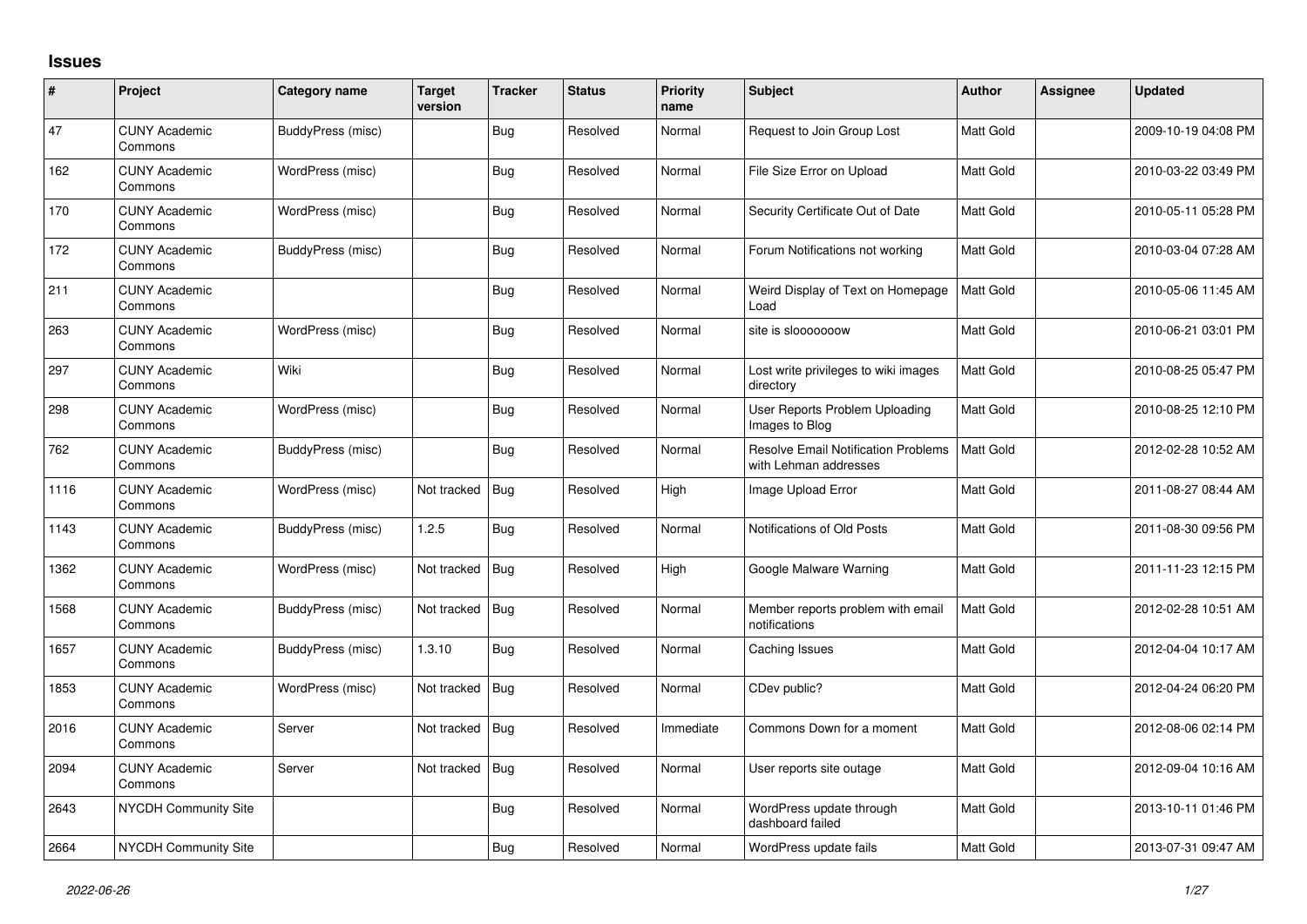| $\#$  | Project                         | Category name            | <b>Target</b><br>version | <b>Tracker</b> | <b>Status</b> | <b>Priority</b><br>name | <b>Subject</b>                                                          | Author           | <b>Assignee</b> | <b>Updated</b>      |
|-------|---------------------------------|--------------------------|--------------------------|----------------|---------------|-------------------------|-------------------------------------------------------------------------|------------------|-----------------|---------------------|
| 4010  | <b>CUNY Academic</b><br>Commons | <b>WordPress Plugins</b> | 1.7.20                   | Bug            | Resolved      | High                    | GC Digital Fellows site down                                            | Matt Gold        |                 | 2015-04-22 10:30 AM |
| 5055  | <b>NYCDH Community Site</b>     |                          |                          | Bug            | Resolved      | Normal                  | Up file size limit on forum<br>attachments                              | Matt Gold        |                 | 2015-12-21 01:30 PM |
| 5274  | <b>CUNY Academic</b><br>Commons |                          |                          | Bug            | Resolved      | Normal                  | RBE - received erroneous<br>notification of reply not being posted      | Matt Gold        |                 | 2016-02-29 03:46 PM |
| 10854 | <b>CUNY Academic</b><br>Commons | Groups (misc)            | 1.14.3                   | Bug            | Resolved      | Normal                  | Group membership request not<br>appearing on Requests admin tab         | Matt Gold        |                 | 2018-12-21 04:12 PM |
| 125   | <b>CUNY Academic</b><br>Commons | Redmine                  | Not tracked              | Bug            | Rejected      | Normal                  | Prevent Issues Site from Showing up<br>in Google Searches               | Matt Gold        |                 | 2010-12-28 05:45 PM |
| 285   | <b>CUNY Academic</b><br>Commons | WordPress (misc)         | Not tracked              | Bug            | Rejected      | Normal                  | <b>Check Commons mailserver</b><br>configuration                        | Matt Gold        |                 | 2010-12-21 11:58 AM |
| 1901  | <b>CUNY Academic</b><br>Commons | WordPress (misc)         | Not tracked              | <b>Bug</b>     | Rejected      | Normal                  | Commons Down                                                            | Matt Gold        |                 | 2012-05-22 09:59 AM |
| 2051  | <b>CUNY Academic</b><br>Commons | WordPress (misc)         | Not tracked              | Bug            | Rejected      | Normal                  | User finds Commons blocked due to<br>virus warning                      | Matt Gold        |                 | 2012-08-17 04:35 PM |
| 12341 | <b>CUNY Academic</b><br>Commons |                          |                          | <b>Bug</b>     | Abandoned     | High                    | Commons down                                                            | Matt Gold        |                 | 2020-02-11 10:45 AM |
| 1231  | <b>CUNY Academic</b><br>Commons | WordPress (misc)         | Not tracked              | Bug            | Duplicate     | High                    | Inaccessible Site on the Commons                                        | Matt Gold        |                 | 2011-10-13 08:56 AM |
| 364   | <b>CUNY Academic</b><br>Commons | <b>WordPress Plugins</b> | Future<br>release        | Feature        | <b>New</b>    | Normal                  | <b>Bulletin Board</b>                                                   | <b>Matt Gold</b> |                 | 2015-01-05 08:50 PM |
| 68    | <b>CUNY Academic</b><br>Commons |                          |                          | Feature        | Resolved      | Normal                  | Email Addresses for the Commons                                         | Matt Gold        |                 | 2010-03-01 12:18 PM |
| 121   | <b>CUNY Academic</b><br>Commons | Upgrades                 |                          | Feature        | Resolved      | Normal                  | Create Domain Aliasing for<br><b>UserVoice Account</b>                  | Matt Gold        |                 | 2010-03-01 12:34 PM |
| 1648  | <b>CUNY Academic</b><br>Commons | BuddyPress (misc)        | 1.3.9                    | Feature        | Resolved      | Urgent                  | Add Password Protect WordPress<br>Plugin                                | Matt Gold        |                 | 2012-02-24 10:22 AM |
| 1827  | <b>CUNY Academic</b><br>Commons | WordPress (misc)         | Not tracked              | Feature        | Resolved      | Normal                  | Domain mapping request                                                  | Matt Gold        |                 | 2012-04-16 01:20 PM |
| 54    | <b>CUNY Academic</b><br>Commons | Wiki                     |                          | Feature        | Rejected      | Normal                  | Install MediaWiki Stat Extension                                        | Matt Gold        |                 | 2015-04-01 09:19 PM |
| 260   | <b>CUNY Academic</b><br>Commons | Group Files              | Future<br>release        | Feature        | Rejected      | Normal                  | Possible synergy between Group<br>Docs plugin and Forum<br>Attachments? | <b>Matt Gold</b> |                 | 2015-11-12 01:00 AM |
| 38    | <b>CUNY Academic</b><br>Commons | <b>WordPress Plugins</b> | Future<br>release        | Feature        | Deferred      | Normal                  | Possible Upgrade to Sitewide Tags<br>Plugin                             | <b>Matt Gold</b> |                 | 2015-04-01 09:18 PM |
| 52    | <b>CUNY Academic</b><br>Commons | Wiki                     |                          | Feature        | Deferred      | Low                     | Upgrade FCK Editor to Latest<br>version                                 | Matt Gold        |                 | 2015-04-01 09:18 PM |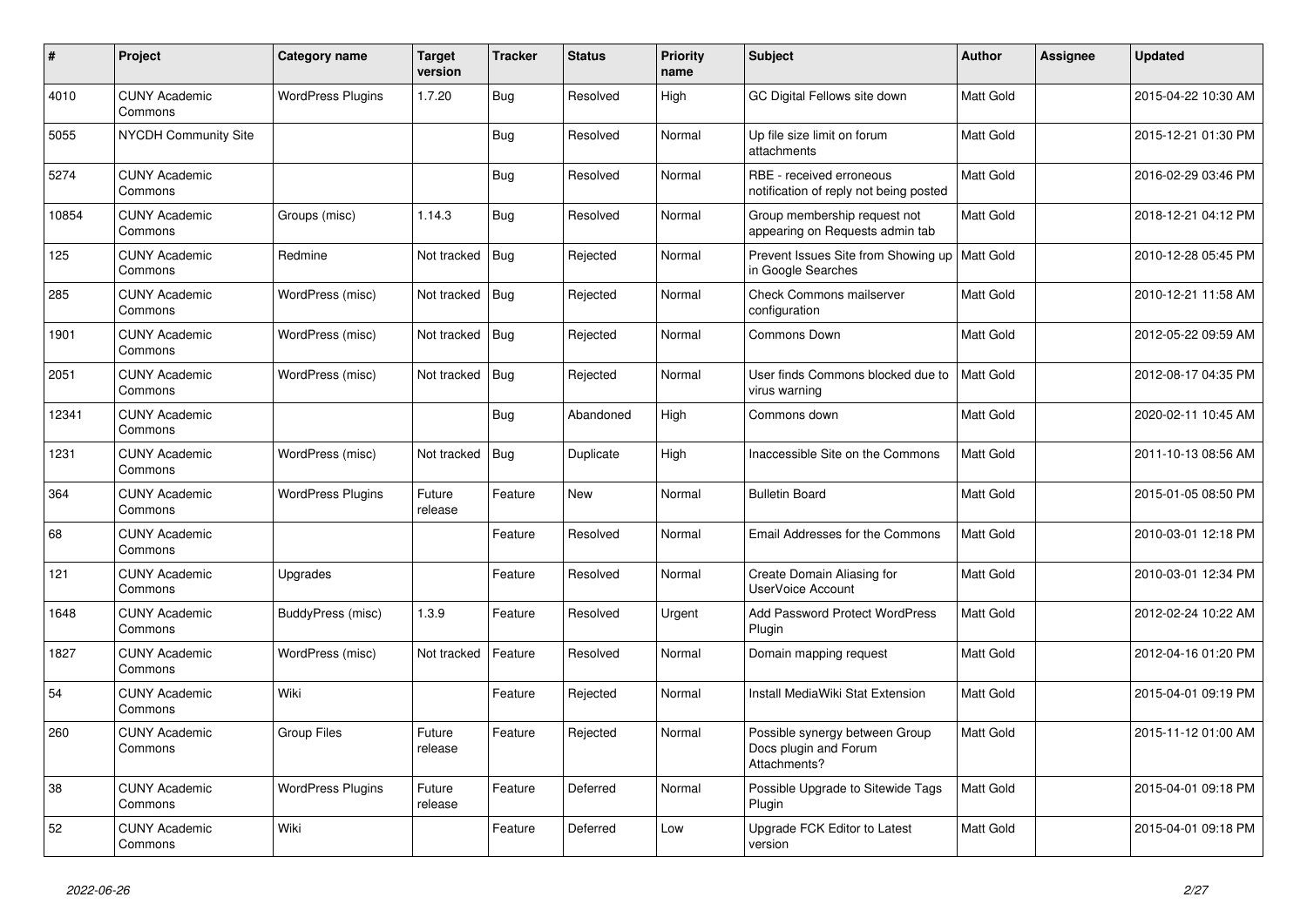| #     | Project                         | Category name              | <b>Target</b><br>version | Tracker    | <b>Status</b>        | <b>Priority</b><br>name | <b>Subject</b>                                                       | <b>Author</b>    | Assignee            | <b>Updated</b>      |
|-------|---------------------------------|----------------------------|--------------------------|------------|----------------------|-------------------------|----------------------------------------------------------------------|------------------|---------------------|---------------------|
| 262   | <b>CUNY Academic</b><br>Commons | Group Files                |                          | Feature    | Deferred             | Normal                  | Ideas for Improvements to Group<br>Docs                              | <b>Matt Gold</b> |                     | 2015-04-03 09:29 AM |
| 1679  | <b>CUNY Academic</b><br>Commons | WordPress (misc)           | Not tracked              | Support    | Resolved             | Immediate               | Remove password-protection from<br><b>JITP</b>                       | Matt Gold        |                     | 2012-03-06 09:48 AM |
| 2233  | <b>CUNY Academic</b><br>Commons |                            | Not tracked              | Support    | Resolved             | Normal                  | Slider plugin                                                        | Matt Gold        |                     | 2013-03-01 11:06 AM |
| 13949 | <b>CUNY Academic</b><br>Commons |                            | Not tracked              | Bug        | <b>New</b>           | Normal                  | Continued debugging of runaway<br>MySQL connections                  | Matt Gold        | Boone Gorges        | 2021-09-14 10:42 AM |
| 2618  | <b>NYCDH Community Site</b>     |                            |                          | <b>Bug</b> | Assigned             | Low                     | Mark blogs as spam when created<br>by users marked as spam           | Matt Gold        | <b>Boone Gorges</b> | 2013-06-09 11:38 PM |
| 9979  | <b>CUNY Academic</b><br>Commons | <b>Email Notifications</b> | Not tracked              | Bug        | Reporter<br>Feedback | Normal                  | Reports of slow email activation<br>emails                           | Matt Gold        | Boone Gorges        | 2018-08-29 09:40 PM |
| 10040 | <b>CUNY Academic</b><br>Commons | WordPress (misc)           | Not tracked              | <b>Bug</b> | Reporter<br>Feedback | Normal                  | User doesn't see full list of themes                                 | Matt Gold        | <b>Boone Gorges</b> | 2018-07-25 10:12 AM |
| 7     | <b>CUNY Academic</b><br>Commons | BuddyPress (misc)          |                          | Bug        | Resolved             | Normal                  | BuddyPress theme error on iPhone                                     | Matt Gold        | Boone Gorges        | 2009-09-15 07:39 PM |
| 22    | <b>CUNY Academic</b><br>Commons | Group Forums               |                          | Bug        | Resolved             | Low                     | New BP Groups Created under the<br>Help Category in BBPress          | Matt Gold        | Boone Gorges        | 2009-09-19 01:09 PM |
| 25    | <b>CUNY Academic</b><br>Commons | Group Forums               |                          | Bug        | Resolved             | Low                     | Group Page "Active Forum Topics"<br>not displaying                   | Matt Gold        | Boone Gorges        | 2009-09-28 05:25 PM |
| 29    | <b>CUNY Academic</b><br>Commons | Group Forums               |                          | <b>Bug</b> | Resolved             | Low                     | Change user name display on<br><b>BbPress</b>                        | Matt Gold        | <b>Boone Gorges</b> | 2009-10-19 03:27 PM |
| 30    | <b>CUNY Academic</b><br>Commons | BuddyPress (misc)          |                          | Bug        | Resolved             | Normal                  | Hidden Forum Activity Showing up in<br>News Feed                     | <b>Matt Gold</b> | Boone Gorges        | 2009-09-30 02:51 PM |
| 33    | <b>CUNY Academic</b><br>Commons | Group Forums               |                          | <b>Bug</b> | Resolved             | Low                     | New Groups Added to Help<br>Category                                 | Matt Gold        | <b>Boone Gorges</b> | 2009-10-19 04:06 PM |
| 35    | <b>CUNY Academic</b><br>Commons | Group Forums               |                          | Bug        | Resolved             | Normal                  | 404 Email Notification Settings Links                                | Matt Gold        | Boone Gorges        | 2009-12-10 09:24 PM |
| 48    | <b>CUNY Academic</b><br>Commons | Group Forums               |                          | Bug        | Resolved             | High                    | <b>Unsubscribed Users Receiving</b><br>Commons Forum Posts via Email | Matt Gold        | Boone Gorges        | 2009-10-17 07:01 PM |
| 53    | <b>CUNY Academic</b><br>Commons | BuddyPress (misc)          |                          | Bug        | Resolved             | Normal                  | Search on Group Page Not Working,<br>Leads to Home Page              | Matt Gold        | Boone Gorges        | 2009-10-22 10:51 AM |
| 69    | <b>CUNY Academic</b><br>Commons | BuddyPress (misc)          |                          | <b>Bug</b> | Resolved             | Normal                  | UserName doesn't appear in News<br>Feed Wiki Edit                    | Matt Gold        | Boone Gorges        | 2009-12-03 09:33 AM |
| 71    | <b>CUNY Academic</b><br>Commons | Group Forums               |                          | Bug        | Resolved             | Urgent                  | Forum of Private Group Not Hidden                                    | Matt Gold        | Boone Gorges        | 2009-11-24 10:15 PM |
| 86    | <b>CUNY Academic</b><br>Commons | Upgrades                   |                          | Bug        | Resolved             | Normal                  | Fix width of feed column on news<br>page                             | Matt Gold        | <b>Boone Gorges</b> | 2009-12-09 12:26 PM |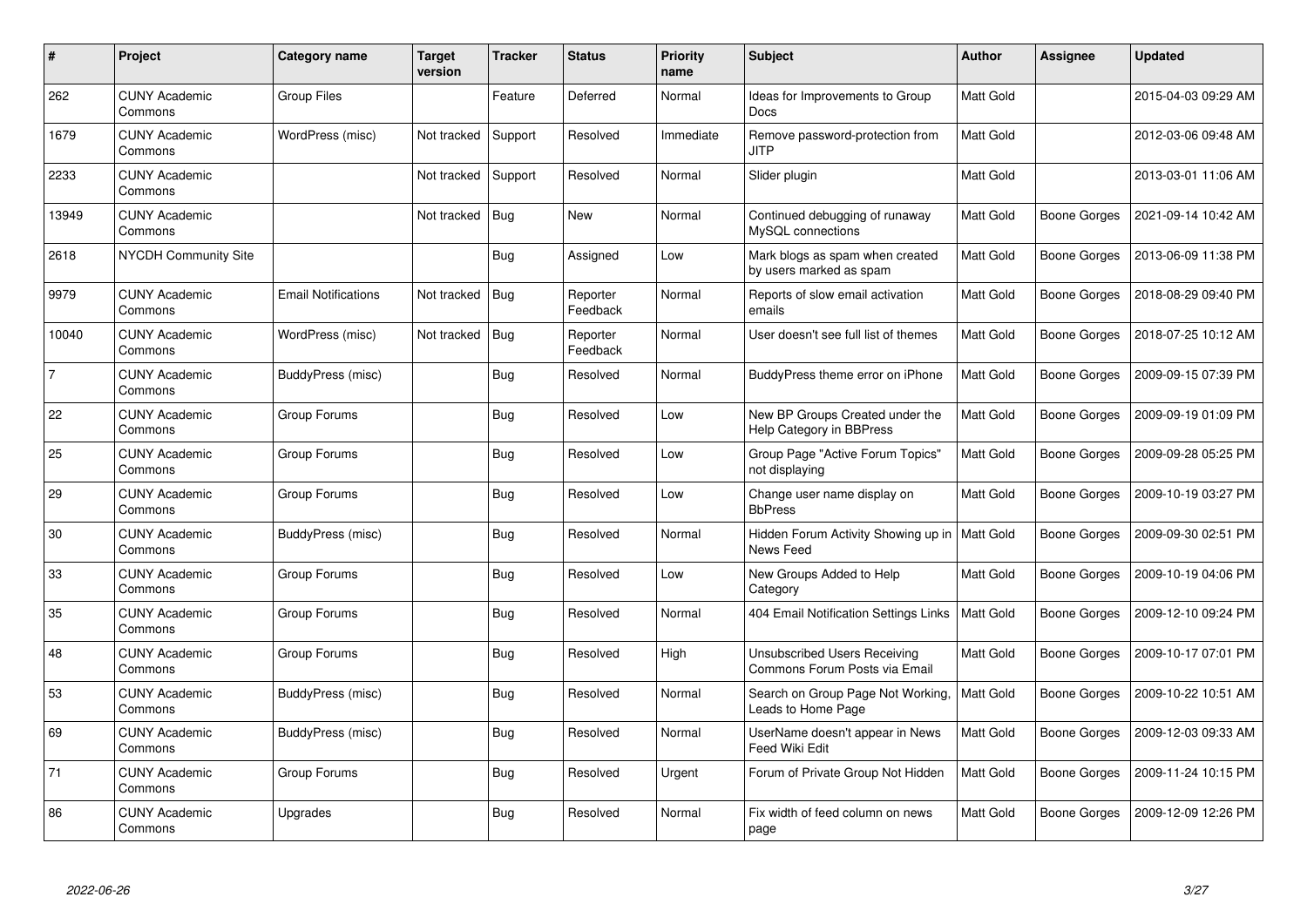| #   | Project                         | Category name     | <b>Target</b><br>version | <b>Tracker</b> | <b>Status</b> | <b>Priority</b><br>name | <b>Subject</b>                                                           | <b>Author</b>    | Assignee            | <b>Updated</b>      |
|-----|---------------------------------|-------------------|--------------------------|----------------|---------------|-------------------------|--------------------------------------------------------------------------|------------------|---------------------|---------------------|
| 87  | <b>CUNY Academic</b><br>Commons | Upgrades          |                          | <b>Bug</b>     | Resolved      | High                    | Upgrade MediaWiki Skin                                                   | Matt Gold        | <b>Boone Gorges</b> | 2009-12-03 08:24 AM |
| 89  | <b>CUNY Academic</b><br>Commons | Upgrades          |                          | <b>Bug</b>     | Resolved      | Normal                  | Document Core Changes                                                    | Matt Gold        | <b>Boone Gorges</b> | 2010-05-11 04:41 PM |
| 95  | <b>CUNY Academic</b><br>Commons | Upgrades          |                          | <b>Bug</b>     | Resolved      | Normal                  | Add News/Dev Blog feeds to News<br>Page                                  | Matt Gold        | <b>Boone Gorges</b> | 2009-12-09 12:23 PM |
| 99  | <b>CUNY Academic</b><br>Commons | Upgrades          |                          | <b>Bug</b>     | Resolved      | Normal                  | <b>Wiki Fixes</b>                                                        | Matt Gold        | <b>Boone Gorges</b> | 2009-12-03 09:31 AM |
| 100 | <b>CUNY Academic</b><br>Commons | Upgrades          |                          | <b>Bug</b>     | Resolved      | High                    | Unclickable title links on group forum                                   | <b>Matt Gold</b> | <b>Boone Gorges</b> | 2009-12-03 09:19 AM |
| 103 | <b>CUNY Academic</b><br>Commons | Upgrades          |                          | <b>Bug</b>     | Resolved      | Normal                  | Repeat Forum Pagination at bottom                                        | Matt Gold        | Boone Gorges        | 2010-03-02 08:08 PM |
| 104 | <b>CUNY Academic</b><br>Commons | Upgrades          |                          | <b>Bug</b>     | Resolved      | Low                     | Forum Tag Cloud Problems                                                 | Matt Gold        | <b>Boone Gorges</b> | 2010-05-11 04:32 PM |
| 106 | <b>CUNY Academic</b><br>Commons | Upgrades          |                          | <b>Bug</b>     | Resolved      | High                    | <b>ITPF09 Forum Issue</b>                                                | Matt Gold        | <b>Boone Gorges</b> | 2009-12-03 04:49 PM |
| 107 | <b>CUNY Academic</b><br>Commons | Upgrades          |                          | Bug            | Resolved      | High                    | Log In Problem                                                           | Matt Gold        | <b>Boone Gorges</b> | 2009-12-04 12:02 AM |
| 109 | <b>CUNY Academic</b><br>Commons | Upgrades          |                          | Bug            | Resolved      | Normal                  | BP Admin Bar doesn't appear on<br>login screen                           | Matt Gold        | <b>Boone Gorges</b> | 2010-05-11 05:21 PM |
| 110 | <b>CUNY Academic</b><br>Commons | Upgrades          |                          | Bug            | Resolved      | Normal                  | New Password through BP Settings<br>Not Taking                           | Matt Gold        | Boone Gorges        | 2010-03-02 08:12 PM |
| 111 | <b>CUNY Academic</b><br>Commons | Upgrades          |                          | <b>Bug</b>     | Resolved      | High                    | More Privacy Options and BP Feed                                         | Matt Gold        | <b>Boone Gorges</b> | 2010-02-25 12:24 PM |
| 115 | <b>CUNY Academic</b><br>Commons | Upgrades          |                          | <b>Bug</b>     | Resolved      | High                    | Alliw spreadsheet attachments on<br>forum posts                          | Matt Gold        | Boone Gorges        | 2009-12-06 12:13 AM |
| 116 | <b>CUNY Academic</b><br>Commons | Upgrades          |                          | <b>Bug</b>     | Resolved      | Low                     | Comment Out Popular Listing of<br>Members on Homepage                    | Matt Gold        | <b>Boone Gorges</b> | 2009-12-09 12:51 PM |
| 124 | <b>CUNY Academic</b><br>Commons | Upgrades          |                          | <b>Bug</b>     | Resolved      | Low                     | Mulitple Wiki Edits Showing Up in<br>News Feed                           | Matt Gold        | <b>Boone Gorges</b> | 2009-12-13 06:25 PM |
| 126 | <b>CUNY Academic</b><br>Commons | Upgrades          |                          | Bug            | Resolved      | Urgent                  | Report of Lost Forum Attachments<br>after Upgrade                        | Matt Gold        | <b>Boone Gorges</b> | 2009-12-09 03:23 PM |
| 130 | <b>CUNY Academic</b><br>Commons | BuddyPress (misc) |                          | <b>Bug</b>     | Resolved      | Normal                  | Link to Blog on Group Pages leads<br>back to Group                       | Matt Gold        | Boone Gorges        | 2009-12-10 01:28 PM |
| 134 | <b>CUNY Academic</b><br>Commons | BuddyPress (misc) |                          | <b>Bug</b>     | Resolved      | Low                     | Div Overflow Issue on Mail Interface                                     | Matt Gold        | <b>Boone Gorges</b> | 2009-12-13 06:28 PM |
| 137 | <b>CUNY Academic</b><br>Commons | Upgrades          |                          | <b>Bug</b>     | Resolved      | High                    | Reports of Inability to<br>Attach/Download Attachments to<br>Forum Posts | Matt Gold        | <b>Boone Gorges</b> | 2009-12-10 11:41 AM |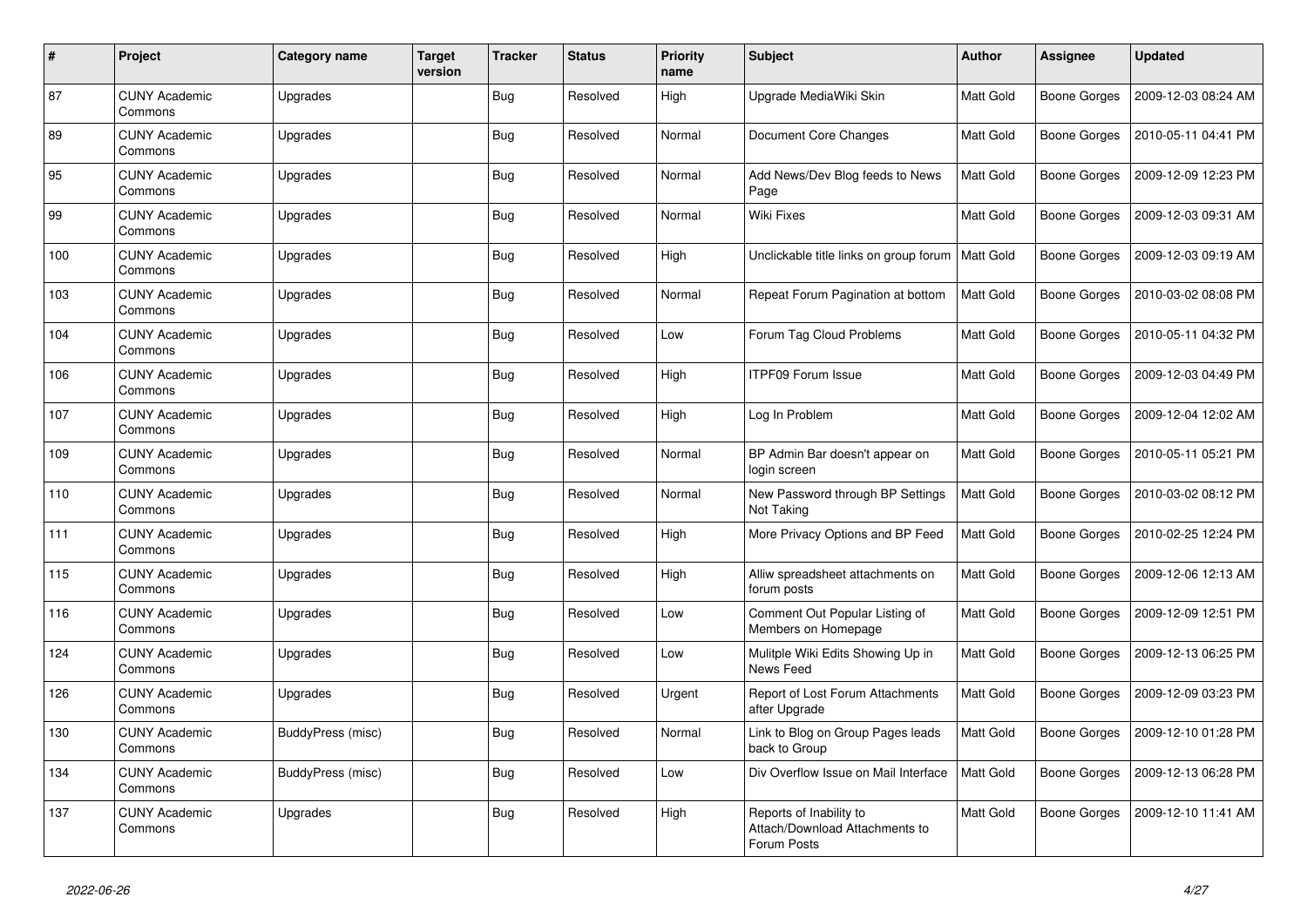| $\#$ | Project                         | Category name     | <b>Target</b><br>version | <b>Tracker</b> | <b>Status</b> | <b>Priority</b><br>name | <b>Subject</b>                                                | <b>Author</b>    | Assignee            | <b>Updated</b>      |
|------|---------------------------------|-------------------|--------------------------|----------------|---------------|-------------------------|---------------------------------------------------------------|------------------|---------------------|---------------------|
| 138  | <b>CUNY Academic</b><br>Commons | BuddyPress (misc) |                          | <b>Bug</b>     | Resolved      | Normal                  | Broken Links in Forum Notification<br>Emails                  | <b>Matt Gold</b> | <b>Boone Gorges</b> | 2010-03-02 07:59 PM |
| 143  | <b>CUNY Academic</b><br>Commons | BuddyPress (misc) |                          | Bug            | Resolved      | Normal                  | Friendship Acceptance Error<br>Message                        | <b>Matt Gold</b> | <b>Boone Gorges</b> | 2010-05-11 04:44 PM |
| 145  | <b>CUNY Academic</b><br>Commons | BuddyPress (misc) |                          | <b>Bug</b>     | Resolved      | Normal                  | Trackbacks are being attributed to<br>'ungooglable'           | <b>Matt Gold</b> | <b>Boone Gorges</b> | 2010-05-20 03:07 PM |
| 147  | <b>CUNY Academic</b><br>Commons | Group Forums      |                          | Bug            | Resolved      | Normal                  | Character Limit on Forum Post Titles                          | <b>Matt Gold</b> | <b>Boone Gorges</b> | 2009-12-22 10:38 PM |
| 148  | <b>CUNY Academic</b><br>Commons | BuddyPress (misc) |                          | Bug            | Resolved      | Normal                  | TinyMCE Problem with URLs in<br>Posts                         | <b>Matt Gold</b> | <b>Boone Gorges</b> | 2010-02-25 12:22 PM |
| 149  | <b>CUNY Academic</b><br>Commons | BuddyPress (misc) |                          | <b>Bug</b>     | Resolved      | Normal                  | <b>Email Notifications and TinyMCE</b>                        | Matt Gold        | <b>Boone Gorges</b> | 2010-01-08 09:33 PM |
| 152  | <b>CUNY Academic</b><br>Commons | BuddyPress (misc) |                          | <b>Bug</b>     | Resolved      | Normal                  | HTML Tags Added to Email<br>Notifications                     | Matt Gold        | <b>Boone Gorges</b> | 2010-05-11 04:52 PM |
| 153  | <b>CUNY Academic</b><br>Commons | BuddyPress (misc) |                          | Bug            | Resolved      | Normal                  | User Asked to login again while<br>trying to submit wire post | Matt Gold        | <b>Boone Gorges</b> | 2010-05-11 04:48 PM |
| 154  | <b>CUNY Academic</b><br>Commons | BuddyPress (misc) |                          | Bug            | Resolved      | Low                     | Order of posts on Forum page                                  | <b>Matt Gold</b> | Boone Gorges        | 2010-05-11 04:53 PM |
| 155  | <b>CUNY Academic</b><br>Commons | BuddyPress (misc) |                          | <b>Bug</b>     | Resolved      | Normal                  | Problem with Group Blog<br><b>BuddyPress Plugin</b>           | Matt Gold        | <b>Boone Gorges</b> | 2010-01-23 07:19 AM |
| 156  | <b>CUNY Academic</b><br>Commons | BuddyPress (misc) |                          | <b>Bug</b>     | Resolved      | Low                     | Sticky Posts and Recently Active<br><b>Topics List</b>        | Matt Gold        | <b>Boone Gorges</b> | 2010-05-11 05:22 PM |
| 159  | <b>CUNY Academic</b><br>Commons | BuddyPress (misc) |                          | Bug            | Resolved      | Normal                  | Member reports trouble with<br><b>Notification Settings</b>   | Matt Gold        | <b>Boone Gorges</b> | 2010-05-11 04:50 PM |
| 160  | <b>CUNY Academic</b><br>Commons | BuddyPress (misc) |                          | Bug            | Resolved      | Low                     | <b>Sticky Posts and Recently Active</b><br><b>Topics List</b> | Matt Gold        | Boone Gorges        | 2010-01-21 02:02 PM |
| 163  | <b>CUNY Academic</b><br>Commons | WordPress (misc)  |                          | <b>Bug</b>     | Resolved      | High                    | Missing plugins                                               | Matt Gold        | <b>Boone Gorges</b> | 2010-05-11 08:38 PM |
| 165  | <b>CUNY Academic</b><br>Commons | Wiki              |                          | <b>Bug</b>     | Resolved      | Urgent                  | White Screen of Death on Commons   Matt Gold<br>MediaWiki     |                  | <b>Boone Gorges</b> | 2010-02-28 12:44 PM |
| 166  | <b>CUNY Academic</b><br>Commons | WordPress (misc)  |                          | Bug            | Resolved      | Normal                  | Twitter Tools Posts Links to Tags<br><b>Blog</b>              | Matt Gold        | <b>Boone Gorges</b> | 2010-05-11 05:25 PM |
| 173  | <b>CUNY Academic</b><br>Commons | BuddyPress (misc) |                          | Bug            | Resolved      | Normal                  | Blockquote display cut off in mac<br>browsers                 | <b>Matt Gold</b> | Boone Gorges        | 2010-05-11 04:58 PM |
| 174  | <b>CUNY Academic</b><br>Commons | BuddyPress (misc) |                          | <b>Bug</b>     | Resolved      | Normal                  | College names no longer active links<br>on profiles           | Matt Gold        | <b>Boone Gorges</b> | 2010-05-11 05:00 PM |
| 175  | <b>CUNY Academic</b><br>Commons | WordPress (misc)  |                          | <b>Bug</b>     | Resolved      | Normal                  | Registration issues                                           | Matt Gold        | <b>Boone Gorges</b> | 2010-05-20 12:38 PM |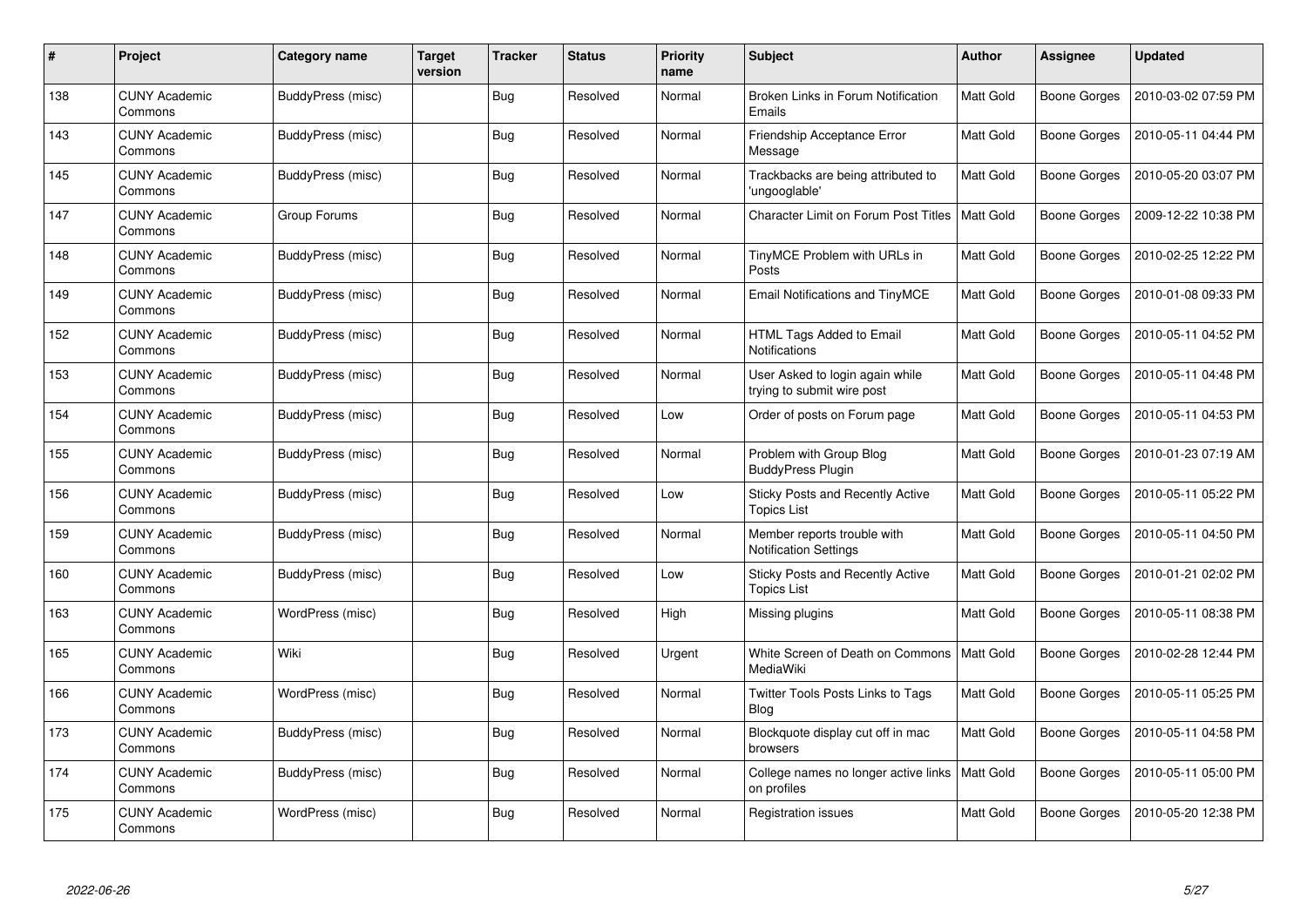| $\#$ | Project                         | Category name            | <b>Target</b><br>version | Tracker    | <b>Status</b> | <b>Priority</b><br>name | <b>Subject</b>                                                          | <b>Author</b>    | Assignee            | <b>Updated</b>      |
|------|---------------------------------|--------------------------|--------------------------|------------|---------------|-------------------------|-------------------------------------------------------------------------|------------------|---------------------|---------------------|
| 180  | <b>CUNY Academic</b><br>Commons | BuddyPress (misc)        |                          | Bug        | Resolved      | Normal                  | Incorrect Link on Friendship Request   Matt Gold<br>Notification Issues |                  | Boone Gorges        | 2010-03-13 08:47 AM |
| 181  | <b>CUNY Academic</b><br>Commons | BuddyPress (misc)        |                          | <b>Bug</b> | Resolved      | Low                     | spam comments showing up in<br>activity stream                          | Matt Gold        | Boone Gorges        | 2010-06-22 06:53 PM |
| 185  | <b>CUNY Academic</b><br>Commons | BuddyPress (misc)        |                          | <b>Bug</b> | Resolved      | Immediate               | Private Group Info/Documents on<br><b>Activity Stream</b>               | Matt Gold        | Boone Gorges        | 2010-05-11 05:01 PM |
| 187  | <b>CUNY Academic</b><br>Commons | BuddyPress (misc)        |                          | Bug        | Resolved      | Normal                  | Group Member unable to be<br>promoted to admin status                   | Matt Gold        | Boone Gorges        | 2010-04-02 09:26 PM |
| 189  | <b>CUNY Academic</b><br>Commons | <b>BuddyPress (misc)</b> |                          | Bug        | Resolved      | Normal                  | <b>Trouble Uploading Document</b>                                       | Matt Gold        | Boone Gorges        | 2010-05-11 04:31 PM |
| 204  | <b>CUNY Academic</b><br>Commons | BuddyPress (misc)        |                          | Bug        | Resolved      | Normal                  | Embiggen list of my groups                                              | Matt Gold        | Boone Gorges        | 2010-05-11 05:13 PM |
| 205  | <b>CUNY Academic</b><br>Commons | <b>BuddyPress (misc)</b> |                          | <b>Bug</b> | Resolved      | High                    | <b>Cannot Create Account</b>                                            | Matt Gold        | <b>Boone Gorges</b> | 2010-05-20 03:18 PM |
| 209  | <b>CUNY Academic</b><br>Commons | BuddyPress (misc)        |                          | Bug        | Resolved      | High                    | Members Report that Forum<br>Attachments not working                    | Matt Gold        | Boone Gorges        | 2010-05-14 12:13 PM |
| 215  | <b>CUNY Academic</b><br>Commons | BuddyPress (misc)        |                          | <b>Bug</b> | Resolved      | Low                     | Inaccurate dates on group page`                                         | Matt Gold        | Boone Gorges        | 2010-05-12 12:11 PM |
| 219  | <b>CUNY Academic</b><br>Commons | WordPress (misc)         |                          | Bug        | Resolved      | Low                     | Left Margin Padding on sign-in page                                     | Matt Gold        | Boone Gorges        | 2010-05-11 05:14 PM |
| 220  | <b>CUNY Academic</b><br>Commons | BuddyPress (misc)        |                          | Bug        | Resolved      | High                    | Hidden Groups showing up in<br>homepage group listing                   | Matt Gold        | Boone Gorges        | 2010-05-07 10:30 AM |
| 222  | <b>CUNY Academic</b><br>Commons | BuddyPress (misc)        |                          | <b>Bug</b> | Resolved      | High                    | No way for group admins to invite<br>new members                        | Matt Gold        | Boone Gorges        | 2010-05-11 09:02 PM |
| 223  | <b>CUNY Academic</b><br>Commons | BuddyPress (misc)        |                          | <b>Bug</b> | Resolved      | Normal                  | Uploaded Group Document Failed to<br><b>Create Email Notification</b>   | <b>Matt Gold</b> | Boone Gorges        | 2010-05-11 10:12 PM |
| 235  | <b>CUNY Academic</b><br>Commons | BuddyPress (misc)        |                          | Bug        | Resolved      | Normal                  | BP Admin Bar Not Appearing on<br>Help Blog                              | Matt Gold        | Boone Gorges        | 2010-05-20 06:15 PM |
| 239  | <b>CUNY Academic</b><br>Commons | BuddyPress (misc)        |                          | Bug        | Resolved      | Normal                  | Forum Post Error                                                        | Matt Gold        | Boone Gorges        | 2010-05-12 11:48 AM |
| 240  | <b>CUNY Academic</b><br>Commons | <b>BuddyPress (misc)</b> |                          | Bug        | Resolved      | Normal                  | Invite Anyone - CUNY email domain<br>produces error                     | Matt Gold        | <b>Boone Gorges</b> | 2010-05-14 12:39 PM |
| 241  | <b>CUNY Academic</b><br>Commons | BuddyPress (misc)        |                          | <b>Bug</b> | Resolved      | Normal                  | <b>Emailed Group Activity Updates</b><br>Contain Escape Characters      | Matt Gold        | Boone Gorges        | 2010-08-25 01:30 PM |
| 247  | <b>CUNY Academic</b><br>Commons | BuddyPress (misc)        |                          | Bug        | Resolved      | Normal                  | Email problem on signup                                                 | Matt Gold        | Boone Gorges        | 2010-05-18 03:09 PM |
| 249  | <b>CUNY Academic</b><br>Commons | BuddyPress (misc)        |                          | Bug        | Resolved      | Normal                  | New group contains activity stream<br>post from older group             | Matt Gold        | Boone Gorges        | 2010-05-20 03:00 PM |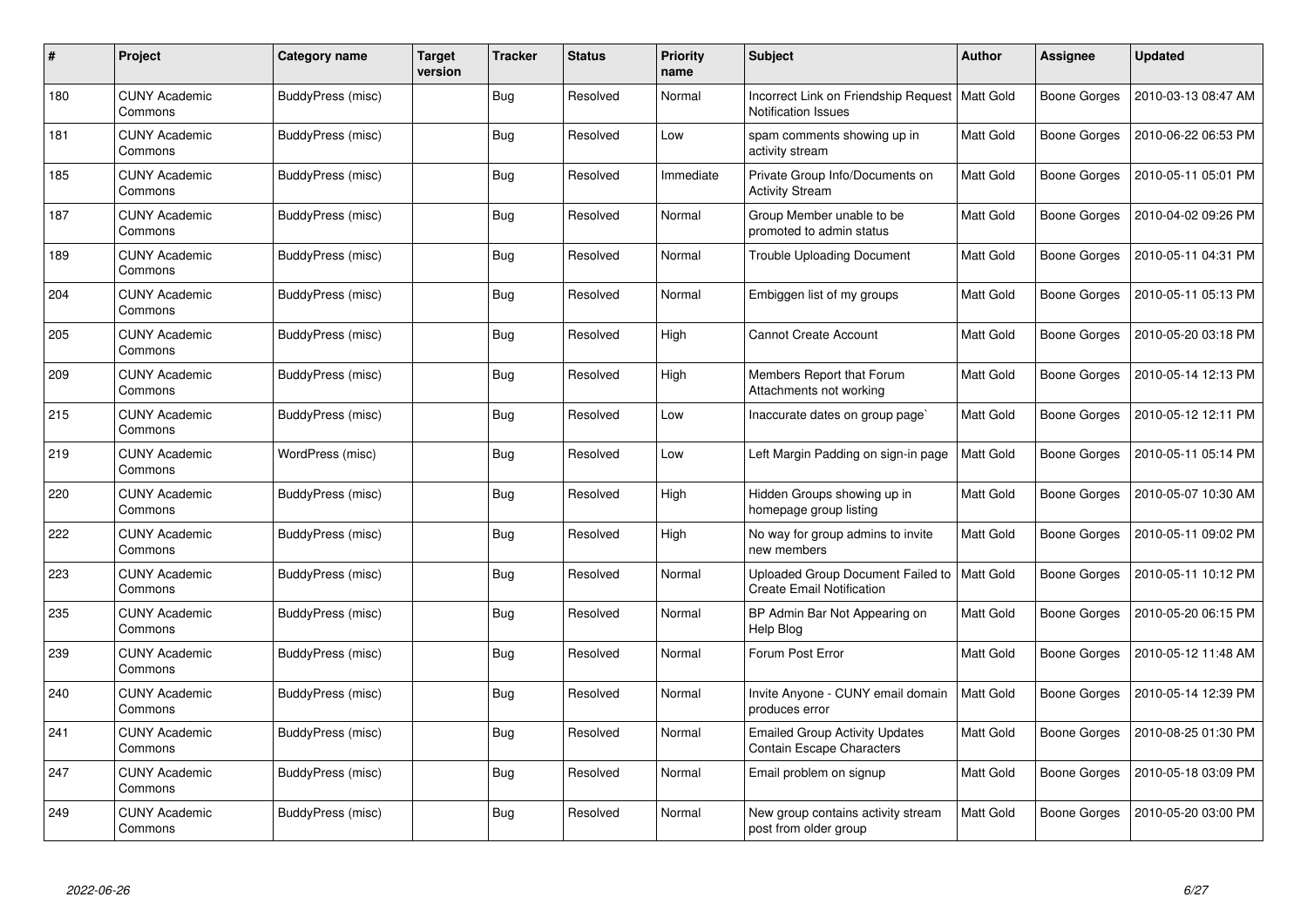| #   | Project                         | Category name            | <b>Target</b><br>version | <b>Tracker</b> | <b>Status</b> | <b>Priority</b><br>name | <b>Subject</b>                                                               | <b>Author</b>    | Assignee     | <b>Updated</b>      |
|-----|---------------------------------|--------------------------|--------------------------|----------------|---------------|-------------------------|------------------------------------------------------------------------------|------------------|--------------|---------------------|
| 256 | <b>CUNY Academic</b><br>Commons | <b>BuddyPress (misc)</b> | Not tracked              | Bug            | Resolved      | High                    | Security warnings on site                                                    | Matt Gold        | Boone Gorges | 2014-05-01 09:23 AM |
| 264 | <b>CUNY Academic</b><br>Commons | BuddyPress (misc)        |                          | Bug            | Resolved      | Normal                  | user reports receiving two<br>notifications for each new group<br>forum post | <b>Matt Gold</b> | Boone Gorges | 2010-08-26 02:57 PM |
| 265 | <b>CUNY Academic</b><br>Commons | WordPress (misc)         |                          | <b>Bug</b>     | Resolved      | Normal                  | Site hanging                                                                 | Matt Gold        | Boone Gorges | 2010-07-15 05:26 PM |
| 266 | <b>CUNY Academic</b><br>Commons | BuddyPress (misc)        | 1.0.1                    | Bug            | Resolved      | Normal                  | <b>Account Deletion Process</b>                                              | Matt Gold        | Boone Gorges | 2010-07-19 11:07 AM |
| 278 | <b>CUNY Academic</b><br>Commons | BuddyPress (misc)        | 1.0.1                    | Bug            | Resolved      | Normal                  | Group Blog plugin creates<br>subdirectory, not subdomain blogs               | Matt Gold        | Boone Gorges | 2010-08-29 01:52 PM |
| 289 | <b>CUNY Academic</b><br>Commons | WordPress (misc)         |                          | <b>Bug</b>     | Resolved      | Normal                  | User encounters Blank Screen after<br>changing theme                         | <b>Matt Gold</b> | Boone Gorges | 2010-07-28 07:24 AM |
| 295 | <b>CUNY Academic</b><br>Commons | WordPress (misc)         | 1.0                      | Bug            | Resolved      | Normal                  | Unable to change Featured Post                                               | Matt Gold        | Boone Gorges | 2010-08-18 05:37 PM |
| 301 | <b>CUNY Academic</b><br>Commons | <b>BuddyPress (misc)</b> |                          | <b>Bug</b>     | Resolved      | High                    | User unable to upload documents                                              | Matt Gold        | Boone Gorges | 2010-08-25 12:06 PM |
| 305 | <b>CUNY Academic</b><br>Commons | WordPress (misc)         | Not tracked              | Bug            | Resolved      | Normal                  | Confirmation emails not received                                             | Matt Gold        | Boone Gorges | 2010-09-08 11:00 AM |
| 314 | <b>CUNY Academic</b><br>Commons | BuddyPress (misc)        | 1.0.2                    | Bug            | Resolved      | Normal                  | Changing Blog Title in BuddyPress<br>Menus                                   | Matt Gold        | Boone Gorges | 2010-09-02 10:59 AM |
| 315 | <b>CUNY Academic</b><br>Commons | WordPress (misc)         | 1.0.3                    | <b>Bug</b>     | Resolved      | Normal                  | Can't upload images to gallery                                               | Matt Gold        | Boone Gorges | 2010-09-08 02:24 PM |
| 320 | <b>CUNY Academic</b><br>Commons | BuddyPress (misc)        | Not tracked              | Bug            | Resolved      | Normal                  | Multiple listings of account in BP<br>group                                  | Matt Gold        | Boone Gorges | 2010-09-01 07:37 AM |
| 323 | <b>CUNY Academic</b><br>Commons | BuddyPress (misc)        | 1.0.3                    | Bug            | Resolved      | Normal                  | Multiple listings of member account<br>in BP group                           | Matt Gold        | Boone Gorges | 2010-09-08 02:40 PM |
| 340 | <b>CUNY Academic</b><br>Commons | BuddyPress (misc)        | 1.1                      | Bug            | Resolved      | High                    | BP Admin Bar Menu Mouseover<br><b>Areas Too Sensitive</b>                    | Matt Gold        | Boone Gorges | 2010-12-01 09:48 AM |
| 343 | <b>CUNY Academic</b><br>Commons | Wiki                     | 1.3                      | Bug            | Resolved      | Low                     | <b>FCKEditor Preferences</b>                                                 | Matt Gold        | Boone Gorges | 2011-11-30 11:55 AM |
| 345 | <b>CUNY Academic</b><br>Commons | WordPress (misc)         | 1.1                      | <b>Bug</b>     | Resolved      | Low                     | Order of Comments in Carrington<br>Theme                                     | Matt Gold        | Boone Gorges | 2010-11-16 04:31 PM |
| 346 | <b>CUNY Academic</b><br>Commons | BuddyPress (misc)        | 1.0.3                    | Bug            | Resolved      | High                    | News Nav Bar Link on Wiki Pages<br>Points to Wrong Page                      | Matt Gold        | Boone Gorges | 2010-09-20 05:28 PM |
| 352 | <b>CUNY Academic</b><br>Commons | BuddyPress (misc)        | 1.1                      | <b>Bug</b>     | Resolved      | Normal                  | Member reports problems with<br>avatar cropping                              | Matt Gold        | Boone Gorges | 2010-11-16 05:07 PM |
| 360 | <b>CUNY Academic</b><br>Commons | BuddyPress (misc)        | 1.0.3                    | Bug            | Resolved      | High                    | <b>Activity Feed Problems</b>                                                | Matt Gold        | Boone Gorges | 2010-09-28 11:45 AM |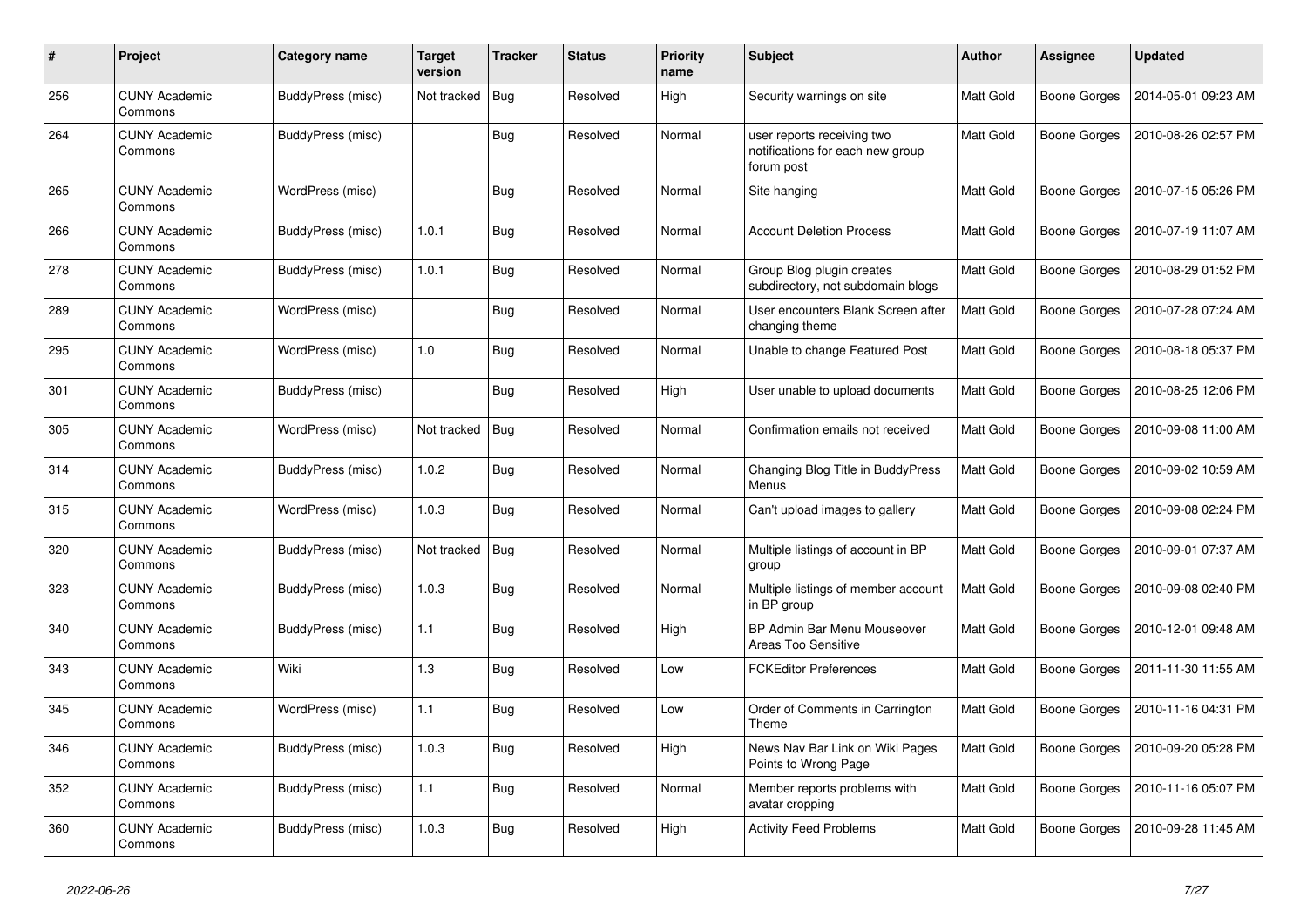| #   | Project                         | Category name     | <b>Target</b><br>version | <b>Tracker</b> | <b>Status</b> | <b>Priority</b><br>name | <b>Subject</b>                                                | <b>Author</b>    | Assignee            | <b>Updated</b>      |
|-----|---------------------------------|-------------------|--------------------------|----------------|---------------|-------------------------|---------------------------------------------------------------|------------------|---------------------|---------------------|
| 363 | <b>CUNY Academic</b><br>Commons | BuddyPress (misc) | Not tracked              | Bug            | Resolved      | Normal                  | Member listed twice in group                                  | <b>Matt Gold</b> | Boone Gorges        | 2010-10-06 10:35 AM |
| 376 | <b>CUNY Academic</b><br>Commons | WordPress (misc)  | 1.1                      | Bug            | Resolved      | Normal                  | Errant Subscribe2 Global Posts<br>Notification                | <b>Matt Gold</b> | Boone Gorges        | 2010-11-16 04:59 PM |
| 387 | <b>CUNY Academic</b><br>Commons | BuddyPress (misc) | 1.1                      | <b>Bug</b>     | Resolved      | Normal                  | Disable activity replies for group<br>announcements           | Matt Gold        | Boone Gorges        | 2010-11-16 04:20 PM |
| 436 | <b>CUNY Academic</b><br>Commons | BuddyPress (misc) | 1.1.1                    | <b>Bug</b>     | Resolved      | Normal                  | Who's Online Widget                                           | Matt Gold        | Boone Gorges        | 2010-12-07 08:14 AM |
| 444 | <b>CUNY Academic</b><br>Commons | WordPress (misc)  | 1.1.1                    | Bug            | Resolved      | High                    | Hero Slides Not Showing Up in<br>Firefox                      | Matt Gold        | Boone Gorges        | 2010-12-08 08:41 AM |
| 451 | <b>CUNY Academic</b><br>Commons | BuddyPress (misc) | Not tracked              | Bug            | Resolved      | High                    | Members Unable to Upload<br>Documents to Groups               | <b>Matt Gold</b> | <b>Boone Gorges</b> | 2010-12-09 12:32 PM |
| 455 | <b>CUNY Academic</b><br>Commons | WordPress (misc)  |                          | Bug            | Resolved      | High                    | Fix errors caused by More Privacy<br><b>Options Disabling</b> | Matt Gold        | <b>Boone Gorges</b> | 2010-12-08 10:47 PM |
| 456 | <b>CUNY Academic</b><br>Commons | BuddyPress (misc) | Not tracked              | <b>Bug</b>     | Resolved      | Normal                  | <b>Check Sitewide Plugins</b>                                 | Matt Gold        | <b>Boone Gorges</b> | 2010-12-21 12:31 PM |
| 457 | <b>CUNY Academic</b><br>Commons | BuddyPress (misc) | 1.1.2                    | Bug            | Resolved      | High                    | Unable to Upload Documents as<br>Forum Attachments            | Matt Gold        | Boone Gorges        | 2010-12-10 06:56 PM |
| 458 | <b>CUNY Academic</b><br>Commons | BuddyPress (misc) | 1.1.3                    | Bug            | Resolved      | Normal                  | Notifications Not Received for Own<br>Messages                | <b>Matt Gold</b> | Boone Gorges        | 2010-12-13 08:28 PM |
| 467 | <b>CUNY Academic</b><br>Commons | BuddyPress (misc) | Not tracked              | <b>Bug</b>     | Resolved      | Low                     | CAC Blog no longer listed on<br>BP-Admin Bar "My Blogs" list  | Matt Gold        | Boone Gorges        | 2010-12-21 12:38 PM |
| 469 | <b>CUNY Academic</b><br>Commons | WordPress (misc)  | Not tracked              | <b>Bug</b>     | Resolved      | High                    | Help with a blog using a deleted<br>theme                     | Matt Gold        | <b>Boone Gorges</b> | 2010-12-13 05:09 PM |
| 472 | <b>CUNY Academic</b><br>Commons | WordPress (misc)  | Not tracked              | Bug            | Resolved      | Normal                  | Spelling Error in Email Notification                          | Matt Gold        | Boone Gorges        | 2010-12-13 02:56 PM |
| 476 | <b>CUNY Academic</b><br>Commons | WordPress (misc)  | 1.1.3                    | Bug            | Resolved      | High                    | Limited Email Domains List Empty<br>After Site Upgrade        | Matt Gold        | Boone Gorges        | 2010-12-13 07:02 PM |
| 482 | <b>CUNY Academic</b><br>Commons | WordPress (misc)  | 1.1.4                    | <b>Bug</b>     | Resolved      | Normal                  | BP Admin Bar Display Error                                    | Matt Gold        | <b>Boone Gorges</b> | 2010-12-16 08:45 AM |
| 487 | <b>CUNY Academic</b><br>Commons | WordPress (misc)  | 1.3                      | <b>Bug</b>     | Resolved      | Normal                  | Replace Backtype Connect with<br>something that works         | Matt Gold        | <b>Boone Gorges</b> | 2011-05-26 08:47 AM |
| 503 | <b>CUNY Academic</b><br>Commons | WordPress (misc)  | 1.1.6                    | Bug            | Resolved      | Normal                  | <b>Explore and Possibly Remove</b><br><b>WP-Cron Reminder</b> | Matt Gold        | Boone Gorges        | 2010-12-21 11:55 AM |
| 507 | <b>CUNY Academic</b><br>Commons | BuddyPress (misc) | 1.1.6                    | <b>Bug</b>     | Resolved      | High                    | Invite Anyone Rejects CUNY Email<br>Addresses                 | Matt Gold        | <b>Boone Gorges</b> | 2010-12-21 11:26 AM |
| 509 | <b>CUNY Academic</b><br>Commons | WordPress (misc)  | 1.1.7                    | <b>Bug</b>     | Resolved      | Low                     | User reports problem with Google<br>Calendar widget           | Matt Gold        | Boone Gorges        | 2011-01-04 06:17 PM |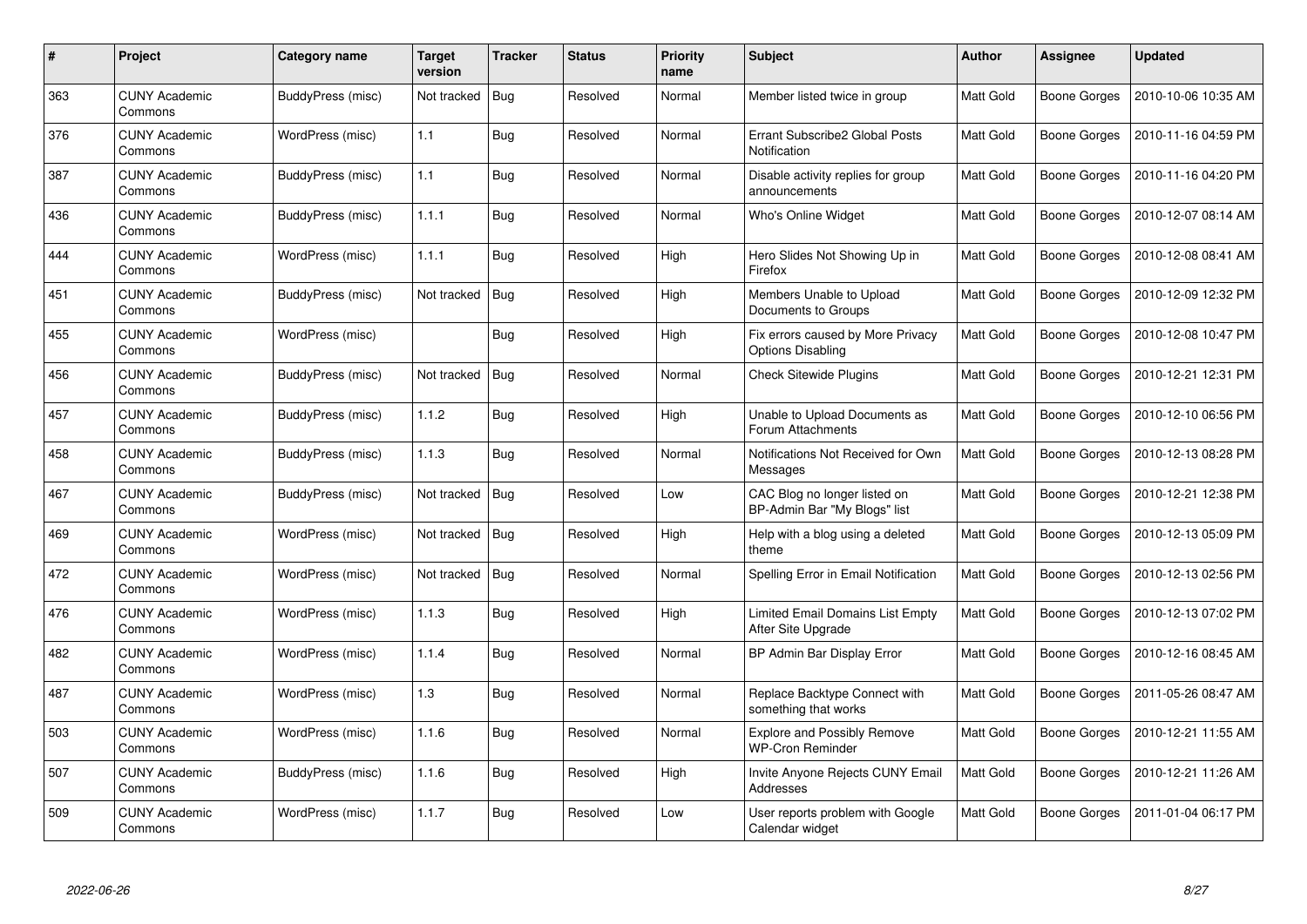| #   | Project                         | Category name            | <b>Target</b><br>version | <b>Tracker</b> | <b>Status</b> | <b>Priority</b><br>name | <b>Subject</b>                                                                                        | <b>Author</b>    | <b>Assignee</b>     | <b>Updated</b>      |
|-----|---------------------------------|--------------------------|--------------------------|----------------|---------------|-------------------------|-------------------------------------------------------------------------------------------------------|------------------|---------------------|---------------------|
| 527 | <b>CUNY Academic</b><br>Commons | BuddyPress (misc)        | 1.1.7                    | Bug            | Resolved      | Low                     | BP Admin Bar Doesn't Show up on<br>Cityscape Theme                                                    | <b>Matt Gold</b> | Boone Gorges        | 2011-01-04 03:39 PM |
| 531 | <b>CUNY Academic</b><br>Commons | BuddyPress (misc)        | 1.1.7                    | <b>Bug</b>     | Resolved      | Low                     | Member reports problems with<br>avatar cropping                                                       | Matt Gold        | Boone Gorges        | 2011-01-04 05:10 PM |
| 533 | <b>CUNY Academic</b><br>Commons | BuddyPress (misc)        | 1.1.8                    | Bug            | Resolved      | Normal                  | Minor CSS issue on group page                                                                         | Matt Gold        | Boone Gorges        | 2011-02-02 09:44 AM |
| 538 | <b>CUNY Academic</b><br>Commons | <b>BuddyPress (misc)</b> | 1.1.8                    | <b>Bug</b>     | Resolved      | Normal                  | News feed assigns incorrect<br>trackback origins                                                      | Matt Gold        | Boone Gorges        | 2011-02-02 11:22 AM |
| 540 | <b>CUNY Academic</b><br>Commons | BuddyPress (misc)        | 1.1.8                    | <b>Bug</b>     | Resolved      | Normal                  | Long BP Group Doc Names Hide<br>Edit/Delete Options                                                   | Matt Gold        | Boone Gorges        | 2011-02-02 10:58 AM |
| 546 | <b>CUNY Academic</b><br>Commons | BuddyPress (misc)        | 1.1.8                    | Bug            | Resolved      | Normal                  | Add Group/Group Blog Author<br>Syncing on an Automated Basis to<br>the Group Blog Plugin              | Matt Gold        | Boone Gorges        | 2011-02-03 08:44 AM |
| 568 | <b>CUNY Academic</b><br>Commons | BuddyPress (misc)        | 1.1.10                   | <b>Bug</b>     | Resolved      | High                    | Member reports trouble uploading<br>documents to groups                                               | Matt Gold        | Boone Gorges        | 2011-02-10 02:33 PM |
| 574 | <b>CUNY Academic</b><br>Commons | BuddyPress (misc)        | 1.1.10                   | Bug            | Resolved      | High                    | Members unable to read documents<br>posted to groups                                                  | Matt Gold        | <b>Boone Gorges</b> | 2011-02-10 03:01 PM |
| 590 | <b>CUNY Academic</b><br>Commons | <b>BuddyPress (misc)</b> | Not tracked              | Bug            | Resolved      | Normal                  | Roadmap Discussion                                                                                    | Matt Gold        | Boone Gorges        | 2011-08-22 06:51 PM |
| 612 | <b>CUNY Academic</b><br>Commons | BuddyPress (misc)        | 1.1.10                   | Bug            | Resolved      | Normal                  | Member reports trouble uploading<br>documents to groups                                               | Matt Gold        | Boone Gorges        | 2011-03-07 10:12 PM |
| 613 | <b>CUNY Academic</b><br>Commons | BuddyPress (misc)        | 1.1.10                   | Bug            | Resolved      | Normal                  | Member reports group blog / group<br>member syncing                                                   | Matt Gold        | Boone Gorges        | 2011-03-03 09:26 AM |
| 628 | <b>CUNY Academic</b><br>Commons | Wiki                     | 1.2.1                    | Bug            | Resolved      | Normal                  | LaTeX support for MediaWiki                                                                           | Matt Gold        | Boone Gorges        | 2011-05-11 09:50 PM |
| 638 | <b>CUNY Academic</b><br>Commons | BuddyPress (misc)        | 1.1.11                   | Bug            | Resolved      | Normal                  | Email Notifications Include Odd<br>Characters                                                         | Matt Gold        | Boone Gorges        | 2011-03-16 11:06 AM |
| 646 | <b>CUNY Academic</b><br>Commons | BuddyPress (misc)        | 1.2                      | Bug            | Resolved      | Low                     | Change Error Message Non<br>Logged-In Users See When<br>Authorized Page is Requested<br>Without Login | Matt Gold        | Boone Gorges        | 2011-03-22 10:28 AM |
| 656 | <b>CUNY Academic</b><br>Commons | BuddyPress (misc)        | 1.2                      | <b>Bug</b>     | Resolved      | Low                     | Conflicting Email Subscription<br>Messages                                                            | Matt Gold        | Boone Gorges        | 2011-04-10 10:10 PM |
| 657 | <b>CUNY Academic</b><br>Commons | WordPress (misc)         | 1.2.1                    | Bug            | Resolved      | Normal                  | Problems with WordPress Wiki<br>Plugin                                                                | Matt Gold        | Boone Gorges        | 2011-05-11 11:29 AM |
| 660 | <b>CUNY Academic</b><br>Commons | BuddyPress (misc)        | 1.2                      | Bug            | Resolved      | Low                     | HTML Markup appears in activity<br>comment                                                            | Matt Gold        | Boone Gorges        | 2011-04-04 02:39 PM |
| 710 | <b>CUNY Academic</b><br>Commons | WordPress (misc)         | 1.2.1                    | <b>Bug</b>     | Resolved      | Normal                  | Flickr Photo Album Plugin Doesn't<br>Activate                                                         | Matt Gold        | Boone Gorges        | 2011-05-08 04:56 PM |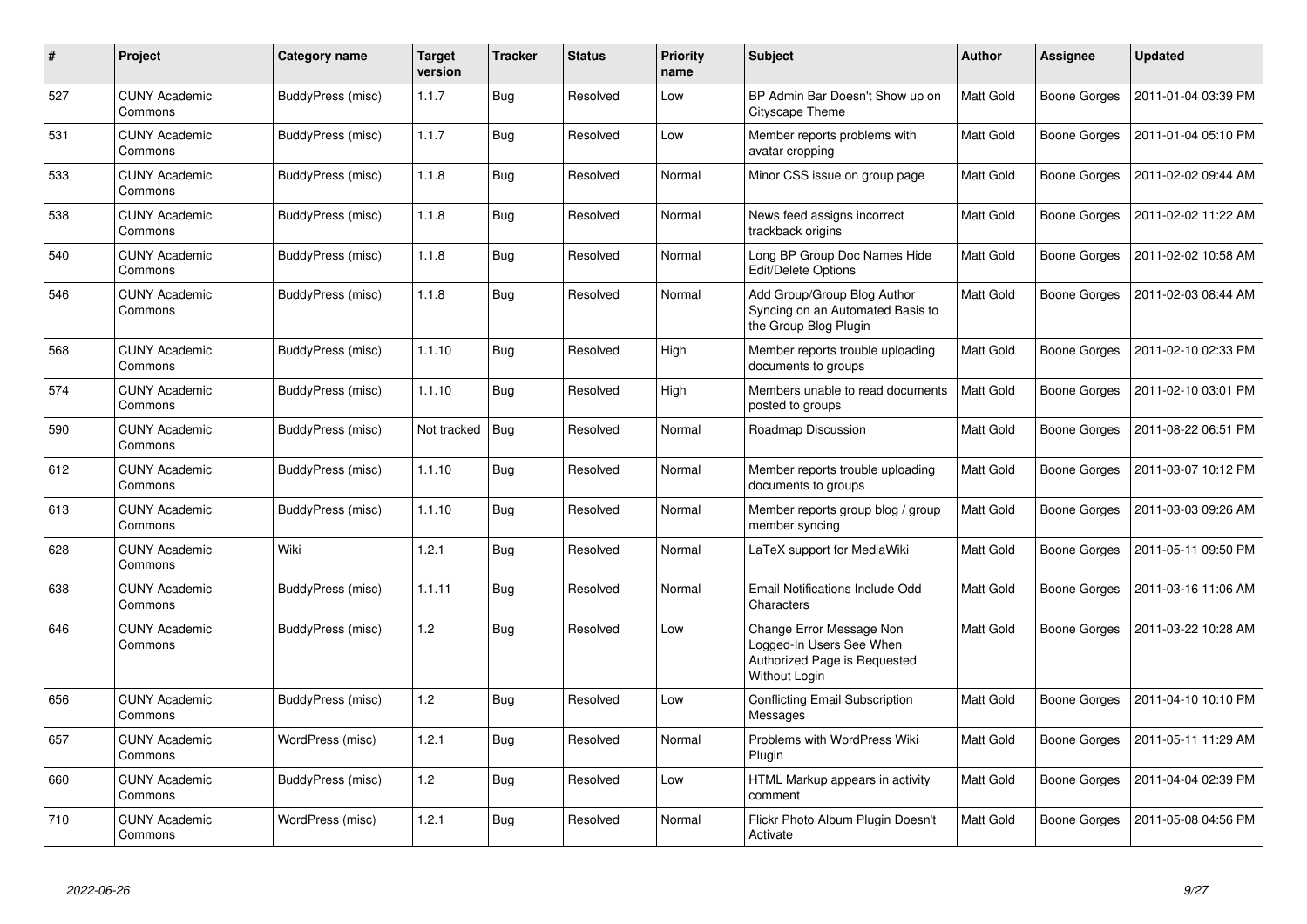| #    | Project                         | Category name           | Target<br>version | <b>Tracker</b> | <b>Status</b> | <b>Priority</b><br>name | <b>Subject</b>                                                                           | Author           | <b>Assignee</b>     | <b>Updated</b>      |
|------|---------------------------------|-------------------------|-------------------|----------------|---------------|-------------------------|------------------------------------------------------------------------------------------|------------------|---------------------|---------------------|
| 731  | <b>CUNY Academic</b><br>Commons | BuddyPress (misc)       | 1.2.1             | Bug            | Resolved      | Normal                  | Member reports a problem posting to   Matt Gold<br>a private group                       |                  | Boone Gorges        | 2011-05-03 07:10 PM |
| 761  | <b>CUNY Academic</b><br>Commons | WordPress (misc)        | 1.3               | <b>Bug</b>     | Resolved      | Normal                  | Implement "Send a Comment"<br>Function                                                   | <b>Matt Gold</b> | Boone Gorges        | 2011-06-02 04:51 PM |
| 763  | <b>CUNY Academic</b><br>Commons | BuddyPress (misc)       | 1.2.3             | Bug            | Resolved      | Low                     | Resaving BP Docs Preferences on<br>Same Setting Produces Unclear<br><b>Error Message</b> | Matt Gold        | Boone Gorges        | 2011-06-02 09:19 AM |
| 778  | <b>CUNY Academic</b><br>Commons | BuddyPress (misc)       | 1.2.2             | Bug            | Resolved      | Normal                  | Private BP Docs Comment<br>Notification in RSS Feed                                      | Matt Gold        | Boone Gorges        | 2011-06-02 09:29 AM |
| 783  | <b>CUNY Academic</b><br>Commons | BuddyPress (misc)       | 1.2.4             | Bug            | Resolved      | Normal                  | Broken Avatar Images                                                                     | <b>Matt Gold</b> | Boone Gorges        | 2011-06-06 02:49 PM |
| 786  | <b>CUNY Academic</b><br>Commons | WordPress (misc)        | 1.2.3             | <b>Bug</b>     | Resolved      | Normal                  | Hero Image Slider Overlay Display<br>on IE                                               | <b>Matt Gold</b> | Boone Gorges        | 2011-06-06 09:51 AM |
| 789  | <b>CUNY Academic</b><br>Commons | WordPress (misc)        | 1.2.3             | <b>Bug</b>     | Resolved      | Normal                  | Remove Sitemeter from Footer                                                             | <b>Matt Gold</b> | Boone Gorges        | 2011-06-06 09:41 AM |
| 806  | <b>CUNY Academic</b><br>Commons | BuddyPress (misc)       | 1.2.4             | Bug            | Resolved      | Normal                  | <b>BP Docs Notification Throttling</b><br>Issues                                         | Matt Gold        | Boone Gorges        | 2011-06-08 12:17 PM |
| 809  | <b>CUNY Academic</b><br>Commons | WordPress (misc)        | 1.2.4             | <b>Bug</b>     | Resolved      | Low                     | Extra padding on bottom of footer                                                        | Matt Gold        | Boone Gorges        | 2011-07-12 03:23 PM |
| 810  | <b>CUNY Academic</b><br>Commons | BuddyPress (misc)       | 1.2.4             | Bug            | Resolved      | Normal                  | Can't see all blogs in "My Blogs"                                                        | Matt Gold        | Boone Gorges        | 2011-07-12 10:51 PM |
| 842  | <b>CUNY Academic</b><br>Commons | WordPress (misc)        | 1.2.4             | <b>Bug</b>     | Resolved      | Normal                  | Problems adding a user to a blog                                                         | Matt Gold        | Boone Gorges        | 2011-07-08 01:34 PM |
| 905  | <b>CUNY Academic</b><br>Commons | BuddyPress (misc)       | 1.2.4             | <b>Bug</b>     | Resolved      | Low                     | BP Docs Authentication Issue                                                             | <b>Matt Gold</b> | <b>Boone Gorges</b> | 2011-07-12 01:39 PM |
| 908  | <b>CUNY Academic</b><br>Commons | BuddyPress (misc)       | 1.2.4             | Bug            | Resolved      | Normal                  | Free a BP Doc from Locked Status                                                         | Matt Gold        | Boone Gorges        | 2011-07-02 11:15 PM |
| 991  | <b>CUNY Academic</b><br>Commons | WordPress (misc)        | 1.2.5             | <b>Bug</b>     | Resolved      | Normal                  | <b>Update FeedWordPress</b>                                                              | Matt Gold        | Boone Gorges        | 2011-07-19 11:37 AM |
| 992  | <b>CUNY Academic</b><br>Commons | BuddyPress (misc)       | 1.2.5             | <b>Bug</b>     | Resolved      | Normal                  | BP Docs comments show up on WP<br>Dashboard                                              | <b>Matt Gold</b> | Boone Gorges        | 2011-07-19 02:17 PM |
| 993  | <b>CUNY Academic</b><br>Commons | BuddyPress (misc)       | 1.2.5             | Bug            | Resolved      | Low                     | <b>BP Docs Notification Issue</b>                                                        | Matt Gold        | Boone Gorges        | 2011-07-20 12:10 AM |
| 1104 | <b>CUNY Academic</b><br>Commons | WordPress (misc)        | 1.2.4.2           | <b>Bug</b>     | Resolved      | Normal                  | Remove WordPress Counter Plugin                                                          | Matt Gold        | Boone Gorges        | 2011-10-31 11:00 AM |
| 1117 | <b>CUNY Academic</b><br>Commons | BuddyPress (misc)       | 1.2.5             | Bug            | Resolved      | Normal                  | Character Display Error in Feed                                                          | Matt Gold        | Boone Gorges        | 2011-09-12 06:29 PM |
| 1127 | <b>CUNY Academic</b><br>Commons | <b>WordPress Themes</b> | 1.6.4             | Bug            | Resolved      | Normal                  | <b>Update WooThemes</b>                                                                  | <b>Matt Gold</b> | Boone Gorges        | 2014-05-21 11:04 PM |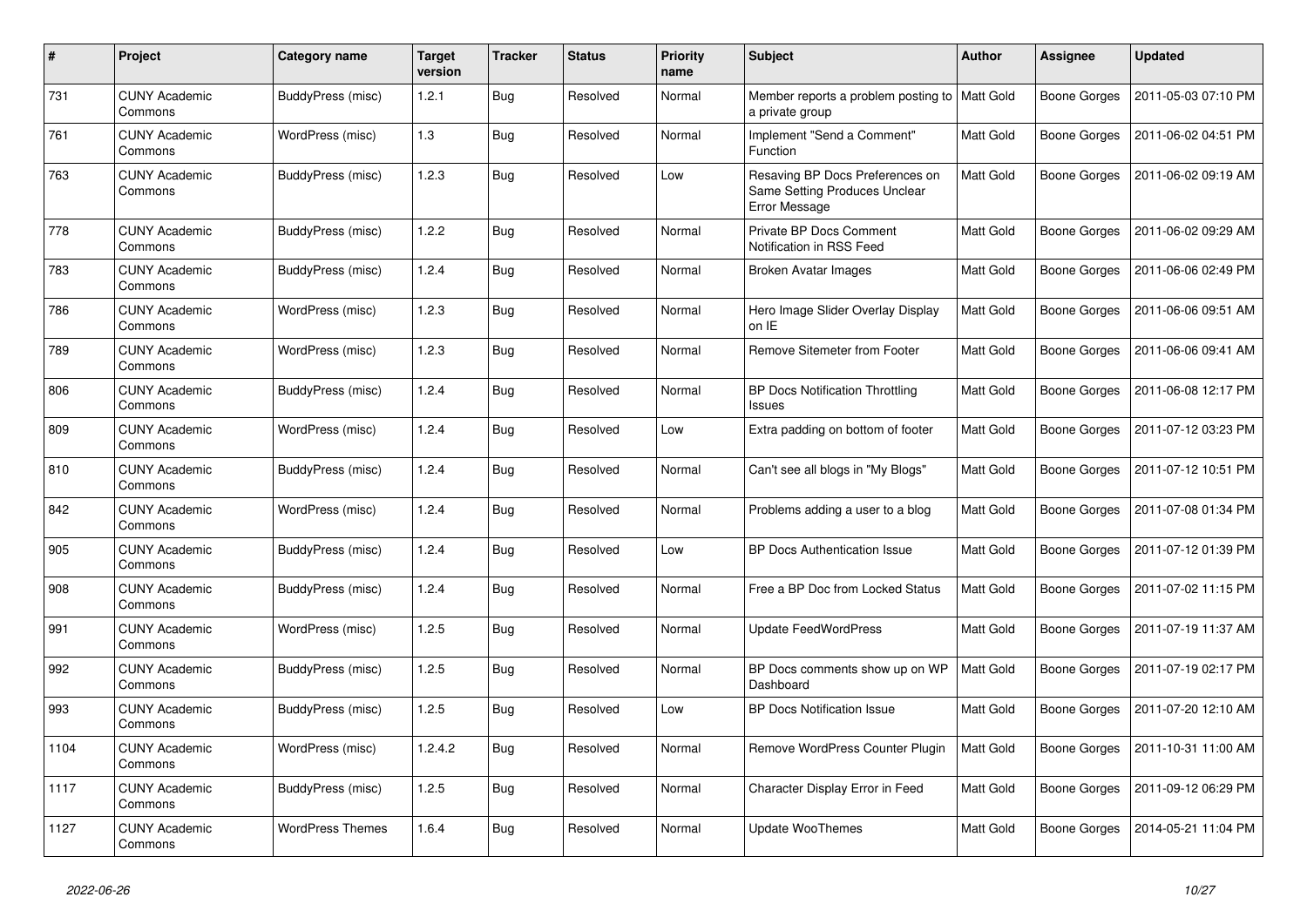| $\#$ | Project                         | Category name            | <b>Target</b><br>version | <b>Tracker</b> | <b>Status</b> | <b>Priority</b><br>name | <b>Subject</b>                                                              | <b>Author</b>    | <b>Assignee</b> | <b>Updated</b>      |
|------|---------------------------------|--------------------------|--------------------------|----------------|---------------|-------------------------|-----------------------------------------------------------------------------|------------------|-----------------|---------------------|
| 1145 | <b>CUNY Academic</b><br>Commons | BuddyPress (misc)        | 1.2.5                    | <b>Bug</b>     | Resolved      | Low                     | Alert Box on Group Join                                                     | <b>Matt Gold</b> | Boone Gorges    | 2011-09-12 05:56 PM |
| 1221 | <b>CUNY Academic</b><br>Commons | WordPress (misc)         | Not tracked              | <b>Bug</b>     | Resolved      | Normal                  | Update CAC Featured Content<br>Plugin on WP Repo                            | Matt Gold        | Boone Gorges    | 2011-10-11 09:32 AM |
| 1294 | <b>CUNY Academic</b><br>Commons | BuddyPress (misc)        | Not tracked              | <b>Bug</b>     | Resolved      | Normal                  | Profile Field Search by College Not<br><b>Working Correctly</b>             | Matt Gold        | Boone Gorges    | 2011-12-09 07:11 AM |
| 1344 | <b>CUNY Academic</b><br>Commons | BuddyPress (misc)        | 1.3                      | <b>Bug</b>     | Resolved      | Normal                  | Activity Feed Items not Appearing in<br>Group                               | Matt Gold        | Boone Gorges    | 2011-11-14 11:26 AM |
| 1345 | <b>CUNY Academic</b><br>Commons | BuddyPress (misc)        | 1.3                      | Bug            | Resolved      | Normal                  | Consider Adding BuddyPress Group<br>for Community Admins and Mods<br>Plugin | <b>Matt Gold</b> | Boone Gorges    | 2011-11-28 03:17 PM |
| 1352 | <b>CUNY Academic</b><br>Commons | WordPress (misc)         | Not tracked              | Bug            | Resolved      | Normal                  | Members listed as Authors on Main<br><b>Blog</b>                            | <b>Matt Gold</b> | Boone Gorges    | 2011-11-16 09:15 AM |
| 1380 | <b>CUNY Academic</b><br>Commons | WordPress (misc)         | 1.2.7                    | <b>Bug</b>     | Resolved      | Low                     | Page background color not set lon<br>login page                             | Matt Gold        | Boone Gorges    | 2011-11-28 07:44 PM |
| 1400 | <b>CUNY Academic</b><br>Commons | BuddyPress (misc)        | 1.2.7                    | <b>Bug</b>     | Resolved      | Normal                  | Firefox Login Caching Issue                                                 | Matt Gold        | Boone Gorges    | 2011-12-06 05:53 PM |
| 1412 | <b>CUNY Academic</b><br>Commons | BuddyPress (misc)        | 1.3                      | <b>Bug</b>     | Resolved      | Normal                  | Alter text on pop-up message about<br>role field                            | Matt Gold        | Boone Gorges    | 2011-12-08 12:58 PM |
| 1418 | <b>CUNY Academic</b><br>Commons | Wiki                     | 1.3                      | <b>Bug</b>     | Resolved      | High                    | Don't see BP Admin Bar on cdev<br>Wiki page                                 | Matt Gold        | Boone Gorges    | 2011-12-09 08:58 AM |
| 1451 | <b>CUNY Academic</b><br>Commons | <b>BuddyPress (misc)</b> | 1.3.1                    | Bug            | Resolved      | Normal                  | Social Media Profile Icons Not<br>Showing Up Automatically?                 | Matt Gold        | Boone Gorges    | 2011-12-15 07:06 PM |
| 1455 | <b>CUNY Academic</b><br>Commons | BuddyPress (misc)        | 1.3.1                    | Bug            | Resolved      | Normal                  | Errant error message on Groups<br>page                                      | Matt Gold        | Boone Gorges    | 2011-12-16 02:05 PM |
| 1481 | <b>CUNY Academic</b><br>Commons | WordPress (misc)         | Future<br>release        | Bug            | Resolved      | Low                     | Seeing nocache in URL after logging<br>in                                   | Matt Gold        | Boone Gorges    | 2012-07-16 12:58 PM |
| 1482 | <b>CUNY Academic</b><br>Commons | WordPress (misc)         | 1.3.3                    | Bug            | Resolved      | Normal                  | News page twitter feed error                                                | Matt Gold        | Boone Gorges    | 2012-01-10 06:53 PM |
| 1483 | <b>CUNY Academic</b><br>Commons | WordPress (misc)         | 1.3.3                    | Bug            | Resolved      | Normal                  | News page not showing posts from<br>News blog                               | Matt Gold        | Boone Gorges    | 2012-01-10 06:55 PM |
| 1488 | <b>CUNY Academic</b><br>Commons | BuddyPress (misc)        | 1.3.3                    | Bug            | Resolved      | Normal                  | Unable to edit forum post                                                   | Matt Gold        | Boone Gorges    | 2012-01-10 07:20 PM |
| 1498 | <b>CUNY Academic</b><br>Commons | BuddyPress (misc)        | 1.3.3                    | <b>Bug</b>     | Resolved      | Normal                  | Non-Logged in User Redirect<br>Feature not working                          | Matt Gold        | Boone Gorges    | 2012-01-11 04:57 PM |
| 1503 | <b>CUNY Academic</b><br>Commons | BuddyPress (misc)        | 1.3.3                    | Bug            | Resolved      | Normal                  | File list not showing file descriptions                                     | Matt Gold        | Boone Gorges    | 2012-01-10 07:28 PM |
| 1531 | <b>CUNY Academic</b><br>Commons | WordPress (misc)         | 1.3.4                    | Bug            | Resolved      | Urgent                  | Commons Only Viewable to<br>Logged-In Viewers                               | Matt Gold        | Boone Gorges    | 2012-01-12 12:50 AM |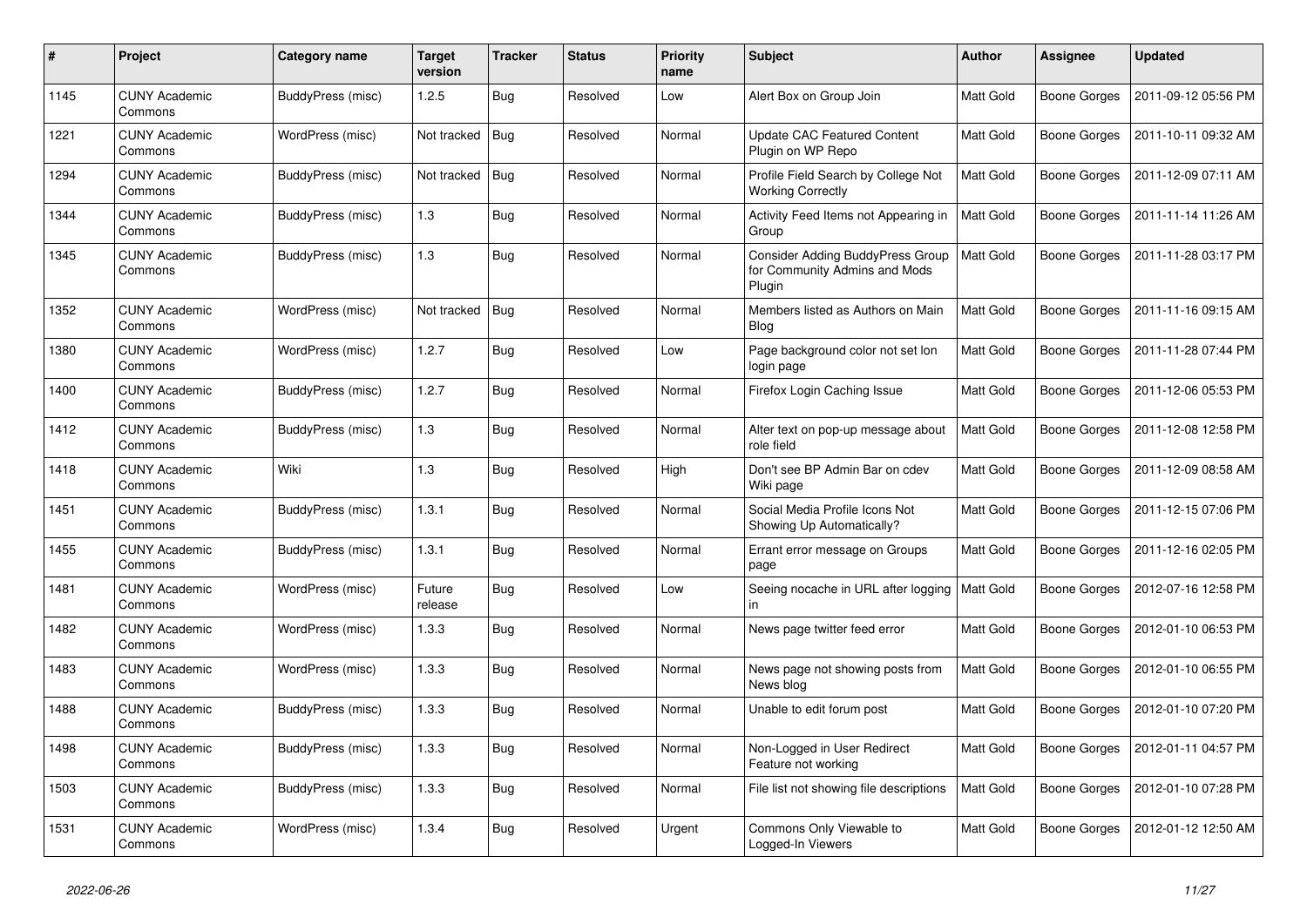| $\#$ | Project                         | Category name          | <b>Target</b><br>version | Tracker    | <b>Status</b> | <b>Priority</b><br>name | <b>Subject</b>                                            | <b>Author</b> | Assignee     | <b>Updated</b>      |
|------|---------------------------------|------------------------|--------------------------|------------|---------------|-------------------------|-----------------------------------------------------------|---------------|--------------|---------------------|
| 1542 | <b>CUNY Academic</b><br>Commons | <b>BuddyPress Docs</b> | 1.6                      | <b>Bug</b> | Resolved      | Normal                  | Group Docs Locked                                         | Matt Gold     | Boone Gorges | 2014-03-21 03:38 PM |
| 1545 | <b>CUNY Academic</b><br>Commons | BuddyPress (misc)      | 1.3.5                    | Bug        | Resolved      | Normal                  | Problem with BP Doc Comment Edit<br>Icon in Forums        | Matt Gold     | Boone Gorges | 2012-01-16 06:14 PM |
| 1546 | <b>CUNY Academic</b><br>Commons | BuddyPress (misc)      | 1.3.5                    | <b>Bug</b> | Resolved      | Low                     | Unable to view comparative<br>document history in BP Docs | Matt Gold     | Boone Gorges | 2012-01-17 06:13 PM |
| 1547 | <b>CUNY Academic</b><br>Commons | WordPress (misc)       | 1.3.5                    | Bug        | Resolved      | High                    | Spam Registrations                                        | Matt Gold     | Boone Gorges | 2012-01-16 08:23 PM |
| 1549 | <b>CUNY Academic</b><br>Commons | WordPress (misc)       | 1.3.5                    | Bug        | Resolved      | Normal                  | Add SOPA Protest Plugin                                   | Matt Gold     | Boone Gorges | 2012-01-17 06:19 PM |
| 1551 | <b>CUNY Academic</b><br>Commons | WordPress (misc)       | 1.3.5                    | Bug        | Resolved      | Normal                  | Create Front-Page SOPA Protest<br>page                    | Matt Gold     | Boone Gorges | 2012-01-17 09:32 PM |
| 1554 | <b>CUNY Academic</b><br>Commons | WordPress (misc)       | 1.3.6                    | <b>Bug</b> | Resolved      | Normal                  | User reports infinite redirect issue on<br>blog           | Matt Gold     | Boone Gorges | 2012-01-19 07:58 AM |
| 1555 | <b>CUNY Academic</b><br>Commons | BuddyPress (misc)      | 1.3.6                    | Bug        | Resolved      | Low                     | Sticky forum post shows up twice in<br>post listings      | Matt Gold     | Boone Gorges | 2012-02-08 06:44 PM |
| 1558 | <b>CUNY Academic</b><br>Commons | BuddyPress (misc)      | 1.3.6                    | Bug        | Resolved      | Normal                  | Login Issues                                              | Matt Gold     | Boone Gorges | 2012-02-08 06:40 PM |
| 1571 | <b>CUNY Academic</b><br>Commons | BuddyPress (misc)      | 1.3.6                    | Bug        | Resolved      | Low                     | Non-CUNY Sign-Up Code Pages<br>Published                  | Matt Gold     | Boone Gorges | 2012-02-08 04:46 PM |
| 1614 | <b>CUNY Academic</b><br>Commons | BuddyPress (misc)      | 1.3.11                   | Bug        | Resolved      | Normal                  | Non-CUNY Sign-Up Code<br><b>Disappears After Creation</b> | Matt Gold     | Boone Gorges | 2012-04-05 01:50 AM |
| 1616 | <b>CUNY Academic</b><br>Commons | BuddyPress (misc)      | 1.3.7                    | Bug        | Resolved      | Low                     | <b>BP Docs timeout issue</b>                              | Matt Gold     | Boone Gorges | 2012-02-21 03:23 PM |
| 1672 | <b>CUNY Academic</b><br>Commons | BuddyPress (misc)      | 1.3.11                   | Bug        | Resolved      | Normal                  | Activity replies in groups                                | Matt Gold     | Boone Gorges | 2012-04-04 09:37 AM |
| 1754 | <b>CUNY Academic</b><br>Commons | WordPress (misc)       | 1.3.10                   | Bug        | Resolved      | High                    | Members receiving dev site<br>comment spam                | Matt Gold     | Boone Gorges | 2012-03-20 01:05 PM |
| 1784 | <b>CUNY Academic</b><br>Commons | BuddyPress (misc)      | 1.3.11                   | <b>Bug</b> | Resolved      | Normal                  | Date/Content Problems on Forum<br>digest emails           | Matt Gold     | Boone Gorges | 2012-04-03 08:28 PM |
| 1794 | <b>CUNY Academic</b><br>Commons | BuddyPress (misc)      | 1.3.10                   | Bug        | Resolved      | Normal                  | Remove "Notice anything new"<br>notification              | Matt Gold     | Boone Gorges | 2012-03-29 09:45 PM |
| 1802 | <b>CUNY Academic</b><br>Commons | WordPress (misc)       | 1.3.11                   | Bug        | Resolved      | Low                     | Incorrect Page Title on Blogs Page                        | Matt Gold     | Boone Gorges | 2012-04-03 08:28 PM |
| 1808 | <b>CUNY Academic</b><br>Commons | WordPress (misc)       | 1.3.11                   | Bug        | Resolved      | Normal                  | New title page titles                                     | Matt Gold     | Boone Gorges | 2012-04-04 08:39 AM |
| 1859 | <b>CUNY Academic</b><br>Commons | BuddyPress (misc)      | 1.3.13                   | <b>Bug</b> | Resolved      | Low                     | Orthographical error on page in the<br>sign-up process    | Matt Gold     | Boone Gorges | 2012-05-02 11:43 AM |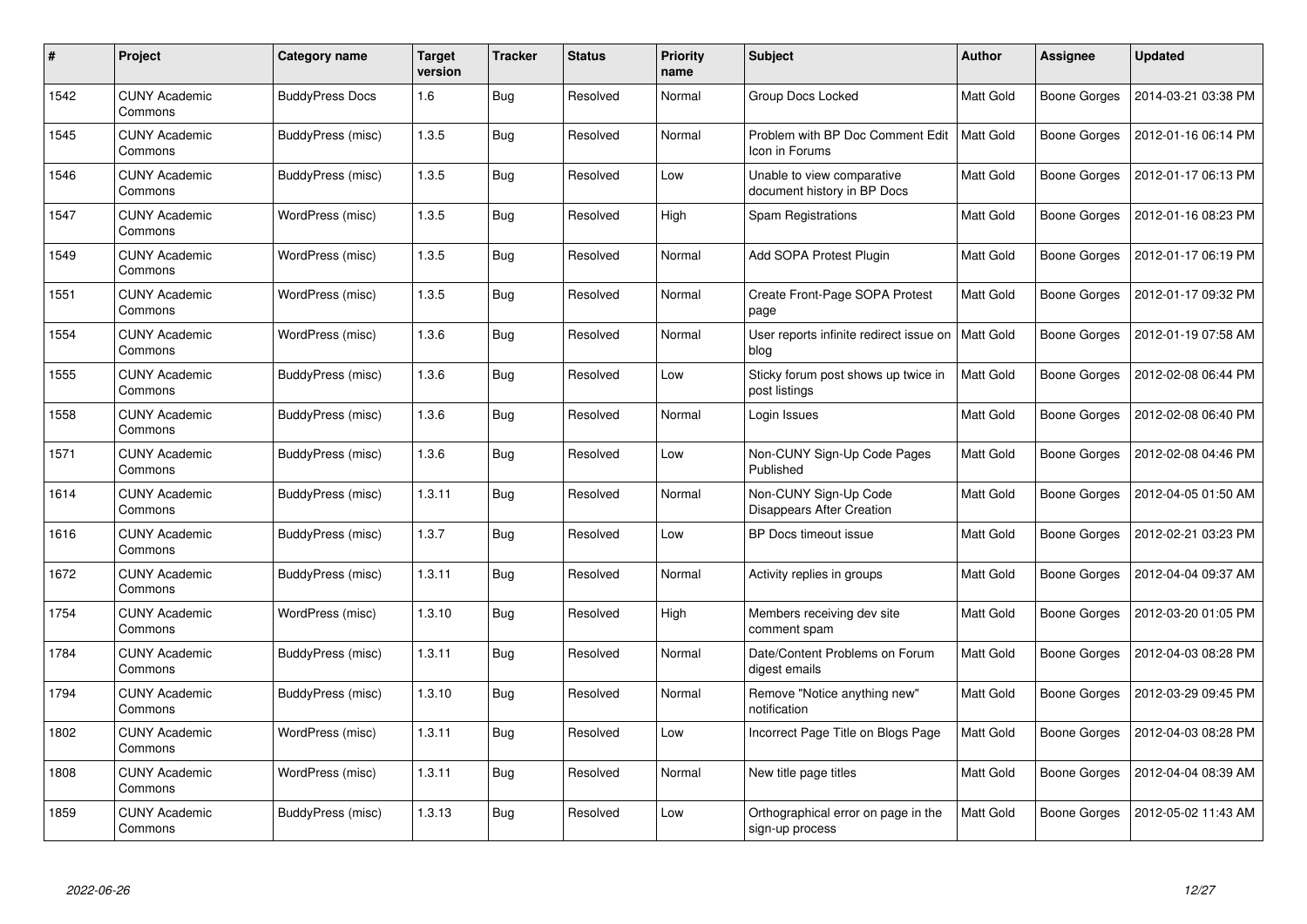| #    | Project                         | Category name     | <b>Target</b><br>version | <b>Tracker</b> | <b>Status</b> | <b>Priority</b><br>name | <b>Subject</b>                                                                      | <b>Author</b>    | Assignee            | <b>Updated</b>      |
|------|---------------------------------|-------------------|--------------------------|----------------|---------------|-------------------------|-------------------------------------------------------------------------------------|------------------|---------------------|---------------------|
| 1872 | <b>CUNY Academic</b><br>Commons | WordPress (misc)  | 1.3.13                   | <b>Bug</b>     | Resolved      | Normal                  | <b>Update Woo Framework</b>                                                         | <b>Matt Gold</b> | <b>Boone Gorges</b> | 2012-05-22 11:36 AM |
| 1881 | <b>CUNY Academic</b><br>Commons | BuddyPress (misc) | 1.3.13                   | <b>Bug</b>     | Resolved      | Low                     | Double forum notification received                                                  | Matt Gold        | <b>Boone Gorges</b> | 2012-05-22 02:51 PM |
| 1885 | <b>CUNY Academic</b><br>Commons | WordPress (misc)  | 1.3.13                   | <b>Bug</b>     | Resolved      | Normal                  | TinyMCE button error                                                                | Matt Gold        | Boone Gorges        | 2012-05-17 11:15 AM |
| 1902 | <b>CUNY Academic</b><br>Commons | WordPress (misc)  | Not tracked              | <b>Bug</b>     | Resolved      | Normal                  | CF access to home page slide<br>creation                                            | Matt Gold        | Boone Gorges        | 2012-05-22 09:04 AM |
| 1912 | <b>CUNY Academic</b><br>Commons | WordPress (misc)  | 1.3.13                   | Bug            | Resolved      | Normal                  | Install the VéritéCo Timeline Plugin                                                | Matt Gold        | <b>Boone Gorges</b> | 2012-05-23 04:13 PM |
| 1916 | <b>CUNY Academic</b><br>Commons | WordPress (misc)  | 1.3.14                   | <b>Bug</b>     | Resolved      | High                    | Images Breaking on Help Blog and<br><b>Ground Control</b>                           | Matt Gold        | <b>Boone Gorges</b> | 2012-05-26 07:54 PM |
| 1951 | <b>CUNY Academic</b><br>Commons | WordPress (misc)  | Not tracked              | Bug            | Resolved      | Normal                  | Check RSS feed of GCDI site                                                         | Matt Gold        | <b>Boone Gorges</b> | 2012-07-19 10:00 PM |
| 1953 | <b>CUNY Academic</b><br>Commons | BuddyPress (misc) | 1.3.15                   | Bug            | Resolved      | Normal                  | Email forum notification formatting<br>issue                                        | Matt Gold        | <b>Boone Gorges</b> | 2012-06-21 03:32 PM |
| 1990 | CUNY Academic<br>Commons        | BuddyPress (misc) | 1.3.17                   | <b>Bug</b>     | Resolved      | Low                     | In Forum post list, member avatar<br>partially obscures member name                 | Matt Gold        | Boone Gorges        | 2012-07-29 08:42 PM |
| 1997 | <b>CUNY Academic</b><br>Commons | BuddyPress (misc) | 1.4.6                    | <b>Bug</b>     | Resolved      | Normal                  | Forum post notification didn't<br>indicate image attachments                        | Matt Gold        | <b>Boone Gorges</b> | 2012-09-23 05:03 PM |
| 2018 | <b>CUNY Academic</b><br>Commons | WordPress (misc)  | 1.4                      | Bug            | Resolved      | High                    | WP Nav Bar Overflow                                                                 | Matt Gold        | Boone Gorges        | 2012-08-06 12:58 PM |
| 2019 | <b>CUNY Academic</b><br>Commons | WordPress (misc)  | 1.4                      | Bug            | Resolved      | High                    | Unable to Add New User to Blog                                                      | Matt Gold        | Boone Gorges        | 2012-08-08 04:21 PM |
| 2040 | <b>CUNY Academic</b><br>Commons | BuddyPress (misc) | 1.4.2                    | <b>Bug</b>     | Resolved      | Normal                  | RBE on BP Docs Edits?                                                               | Matt Gold        | Boone Gorges        | 2012-08-14 08:13 AM |
| 2041 | <b>CUNY Academic</b><br>Commons | BuddyPress (misc) | 1.4.2                    | <b>Bug</b>     | Resolved      | Low                     | Vertical Alignment on BP Doc<br>"delete" hoverlink                                  | Matt Gold        | Boone Gorges        | 2012-08-13 10:54 PM |
| 2055 | <b>CUNY Academic</b><br>Commons | WordPress (misc)  | 1.4.3                    | <b>Bug</b>     | Resolved      | High                    | Non-CUNY Sign-Ups not enabled                                                       | Matt Gold        | <b>Boone Gorges</b> | 2012-08-23 12:51 PM |
| 2057 | <b>CUNY Academic</b><br>Commons | BuddyPress (misc) | 1.4.3                    | <b>Bug</b>     | Resolved      | Normal                  | Newest/Active/Popular Filters Not<br>working on Homepage List of<br>Groups, Members | Matt Gold        | <b>Boone Gorges</b> | 2012-08-23 03:18 PM |
| 2059 | <b>CUNY Academic</b><br>Commons | Domain Mapping    | 1.9.6                    | Bug            | Resolved      | Low                     | Domain Mapping Issue                                                                | Matt Gold        | Boone Gorges        | 2016-01-25 11:54 PM |
| 2099 | <b>CUNY Academic</b><br>Commons | WordPress (misc)  | Not tracked              | Bug            | Resolved      | Normal                  | <b>Gallery Slide Widget Reset</b>                                                   | <b>Matt Gold</b> | Boone Gorges        | 2012-09-04 06:26 PM |
| 2121 | <b>CUNY Academic</b><br>Commons | BuddyPress (misc) | 1.4.6                    | Bug            | Resolved      | Low                     | Email notification of forum post omits   Matt Gold<br>hyperlinked word              |                  | Boone Gorges        | 2012-09-30 09:05 AM |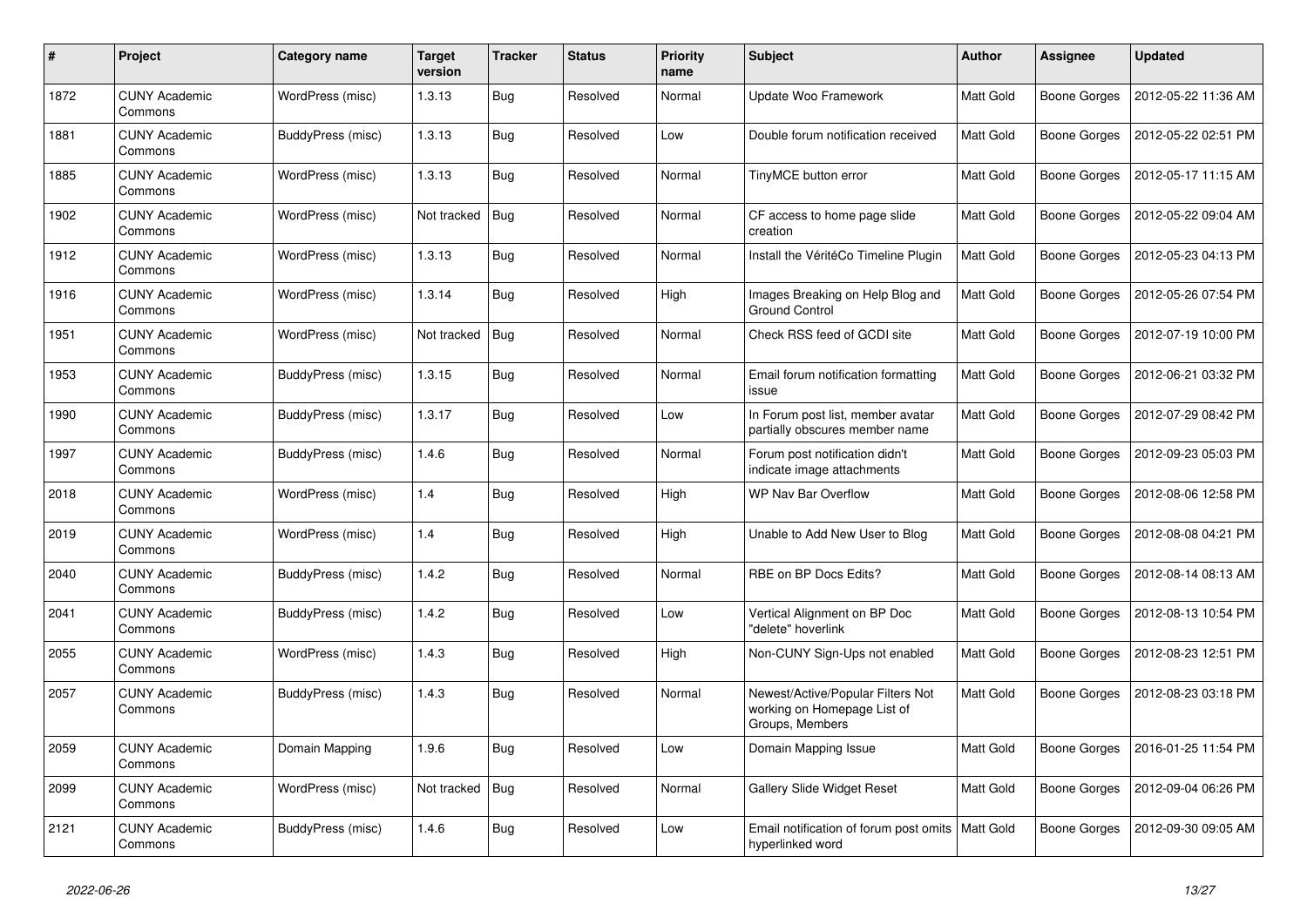| #    | Project                         | Category name     | <b>Target</b><br>version | <b>Tracker</b> | <b>Status</b> | <b>Priority</b><br>name | <b>Subject</b>                                                                  | <b>Author</b>    | Assignee     | <b>Updated</b>      |
|------|---------------------------------|-------------------|--------------------------|----------------|---------------|-------------------------|---------------------------------------------------------------------------------|------------------|--------------|---------------------|
| 2129 | <b>CUNY Academic</b><br>Commons | BuddyPress (misc) | 1.4.6                    | Bug            | Resolved      | Low                     | […]                                                                             | <b>Matt Gold</b> | Boone Gorges | 2012-09-30 09:53 AM |
| 2210 | <b>CUNY Academic</b><br>Commons | WordPress (misc)  | 1.4.9                    | Bug            | Resolved      | Normal                  | <b>Add Twenty Twelve Theme</b>                                                  | Matt Gold        | Boone Gorges | 2012-11-01 10:26 AM |
| 2231 | <b>CUNY Academic</b><br>Commons | commonsinabox.org | Not tracked              | Bug            | Resolved      | Normal                  | Fix Header issue on<br>Commonsinabox.org                                        | Matt Gold        | Boone Gorges | 2014-05-01 07:51 PM |
| 2251 | <b>CUNY Academic</b><br>Commons | BuddyPress (misc) | 1.4.13                   | <b>Bug</b>     | Resolved      | Low                     | From address of forum notifications                                             | <b>Matt Gold</b> | Boone Gorges | 2013-02-03 01:56 PM |
| 2266 | <b>CUNY Academic</b><br>Commons | commonsinabox.org |                          | <b>Bug</b>     | Resolved      | Normal                  | Demo slider                                                                     | Matt Gold        | Boone Gorges | 2012-11-18 11:26 PM |
| 2267 | <b>CUNY Academic</b><br>Commons |                   |                          | Bug            | Resolved      | Normal                  | Change "Cbox" to "CBOX" in<br>Dashboard Menu                                    | Matt Gold        | Boone Gorges | 2012-11-18 11:01 PM |
| 2275 | <b>CUNY Academic</b><br>Commons | commonsinabox.org | Not tracked              | Bug            | Resolved      | Normal                  | <b>CBOX</b> support requests                                                    | Matt Gold        | Boone Gorges | 2012-11-20 02:05 PM |
| 2279 | <b>CUNY Academic</b><br>Commons | commonsinabox.org | Not tracked              | Bug            | Resolved      | Low                     | CBOX mention system rewrites<br>twitter links                                   | Matt Gold        | Boone Gorges | 2012-11-20 07:41 PM |
| 2280 | <b>CUNY Academic</b><br>Commons | commonsinabox.org | Not tracked              | Bug            | Resolved      | High                    | Forum links not working                                                         | Matt Gold        | Boone Gorges | 2012-11-20 12:33 PM |
| 2349 | <b>CUNY Academic</b><br>Commons | commonsinabox.org |                          | <b>Bug</b>     | Resolved      | High                    | CBOX header image position off                                                  | Matt Gold        | Boone Gorges | 2012-12-15 10:21 PM |
| 2363 | <b>CUNY Academic</b><br>Commons | WordPress (misc)  | 1.4.16                   | <b>Bug</b>     | Resolved      | Normal                  | HTTP Error 500 (Internal Server<br>Error) on GC DSL blog                        | Matt Gold        | Boone Gorges | 2013-01-02 10:10 AM |
| 2380 | <b>CUNY Academic</b><br>Commons | commonsinabox.org |                          | Bug            | Resolved      | High                    | Add search to Commonsinabox.org                                                 | <b>Matt Gold</b> | Boone Gorges | 2013-03-20 11:41 AM |
| 2385 | <b>CUNY Academic</b><br>Commons | BuddyPress (misc) | 1.4.18                   | <b>Bug</b>     | Resolved      | Normal                  | Sitewide nav bar not appearing                                                  | Matt Gold        | Boone Gorges | 2013-01-24 10:21 AM |
| 2387 | <b>CUNY Academic</b><br>Commons | BuddyPress (misc) | 1.4.19                   | <b>Bug</b>     | Resolved      | Low                     | File upload notifications contain<br>escape characters                          | Matt Gold        | Boone Gorges | 2013-02-11 02:21 PM |
| 2415 | <b>CUNY Academic</b><br>Commons | BuddyPress (misc) | 1.4.19                   | Bug            | Resolved      | Normal                  | Remove "Popular" link on homepage<br>members widget                             | Matt Gold        | Boone Gorges | 2013-02-12 10:05 PM |
| 2517 | <b>CUNY Academic</b><br>Commons | WordPress (misc)  | 1.4.22                   | <b>Bug</b>     | Resolved      | Normal                  | <b>Add Constant Contact Plugin</b>                                              | Matt Gold        | Boone Gorges | 2013-03-20 01:53 PM |
| 2520 | <b>CUNY Academic</b><br>Commons | WordPress (misc)  | 1.4.22                   | <b>Bug</b>     | Resolved      | Normal                  | Add Edit Flow Plugin                                                            | <b>Matt Gold</b> | Boone Gorges | 2013-03-20 02:01 PM |
| 2538 | <b>CUNY Academic</b><br>Commons | WordPress (misc)  | 1.4.25                   | Bug            | Resolved      | High                    | Add security plugins                                                            | Matt Gold        | Boone Gorges | 2013-04-22 10:37 AM |
| 2564 | <b>CUNY Academic</b><br>Commons | WordPress (misc)  | 1.4.32                   | <b>Bug</b>     | Resolved      | High                    | Editing blog posts connected to<br>groups creates activity<br>item/notification | Matt Gold        | Boone Gorges | 2013-07-17 08:39 AM |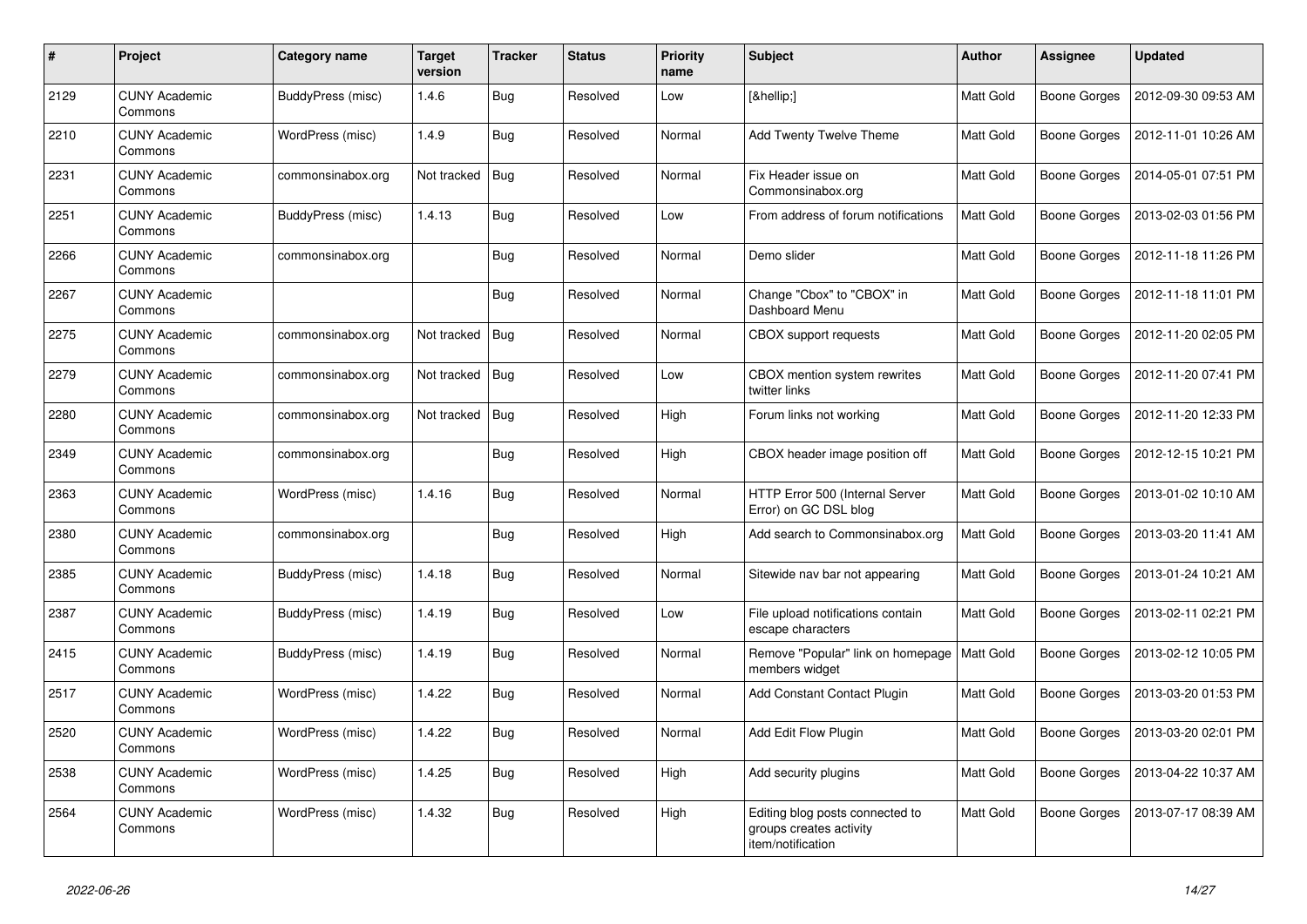| #    | Project                         | Category name            | <b>Target</b><br>version | <b>Tracker</b> | <b>Status</b> | <b>Priority</b><br>name | <b>Subject</b>                                                                   | <b>Author</b>    | Assignee            | <b>Updated</b>      |
|------|---------------------------------|--------------------------|--------------------------|----------------|---------------|-------------------------|----------------------------------------------------------------------------------|------------------|---------------------|---------------------|
| 2595 | <b>CUNY Academic</b><br>Commons | BuddyPress (misc)        | 1.4.29                   | <b>Bug</b>     | Resolved      | Low                     | Group invitation script                                                          | Matt Gold        | <b>Boone Gorges</b> | 2013-06-02 04:06 PM |
| 2654 | <b>CUNY Academic</b><br>Commons | commonsinabox.org        | Not tracked              | Bug            | Resolved      | Normal                  | Forum creation step in group setup<br>doesn't stick                              | Matt Gold        | Boone Gorges        | 2013-08-11 11:51 AM |
| 2706 | <b>CUNY Academic</b><br>Commons | BuddyPress (misc)        | 1.6.4                    | Bug            | Resolved      | Normal                  | Problem sending group invitations                                                | Matt Gold        | Boone Gorges        | 2014-05-18 11:36 AM |
| 2712 | <b>CUNY Academic</b><br>Commons | <b>BuddyPress (misc)</b> | 1.5.0.1                  | Bug            | Resolved      | Normal                  | Font Size in BP Profile Menu Should<br>be Larger                                 | <b>Matt Gold</b> | <b>Boone Gorges</b> | 2013-08-23 04:36 PM |
| 2714 | <b>CUNY Academic</b><br>Commons | BuddyPress (misc)        | 1.5.0.1                  | Bug            | Resolved      | Normal                  | Font and Font Size Inconsistent in<br><b>Commons Profile</b>                     | Matt Gold        | Boone Gorges        | 2013-08-23 04:17 PM |
| 2729 | <b>CUNY Academic</b><br>Commons | BuddyPress (misc)        | 1.5.0.2                  | Bug            | Resolved      | Urgent                  | Update Positions to Include Missing<br>Colleges                                  | Matt Gold        | Boone Gorges        | 2013-08-26 09:54 AM |
| 2735 | <b>CUNY Academic</b><br>Commons | BuddyPress (misc)        | 1.5.1                    | <b>Bug</b>     | Resolved      | Normal                  | Profile Incorrectly Shortens About<br>You Field                                  | <b>Matt Gold</b> | <b>Boone Gorges</b> | 2013-08-28 11:36 AM |
| 2737 | CUNY Academic<br>Commons        | BuddyPress (misc)        | 1.5.0.2                  | <b>Bug</b>     | Resolved      | Urgent                  | CAC Not allowing CUNY Addresses<br>to Register                                   | Matt Gold        | Boone Gorges        | 2013-08-26 05:43 PM |
| 2738 | <b>CUNY Academic</b><br>Commons | BuddyPress (misc)        | 1.5.0.2                  | Bug            | Resolved      | High                    | Users Unable to Change Email<br><b>Address in Settings</b>                       | Matt Gold        | Boone Gorges        | 2013-08-28 09:05 PM |
| 2755 | <b>CUNY Academic</b><br>Commons | BuddyPress (misc)        | 1.5.1                    | <b>Bug</b>     | Resolved      | Normal                  | Alphabetize list of colleges in<br>positions drop-down                           | Matt Gold        | Boone Gorges        | 2013-08-29 09:30 AM |
| 2765 | <b>CUNY Academic</b><br>Commons | Toolbar                  | 1.8                      | <b>Bug</b>     | Resolved      | Normal                  | Scrolling/layer issue on admin bar                                               | Matt Gold        | Boone Gorges        | 2015-05-05 03:48 PM |
| 2770 | <b>CUNY Academic</b><br>Commons | WordPress (misc)         |                          | Bug            | Resolved      | Normal                  | Create Access to Network Admin<br>from new Admin Bar                             | Matt Gold        | <b>Boone Gorges</b> | 2013-09-10 12:31 PM |
| 2775 | <b>CUNY Academic</b><br>Commons | BuddyPress (misc)        | 1.5.1.1                  | <b>Bug</b>     | Resolved      | High                    | Add Lehman College to List of<br><b>Colleges in Profiles</b>                     | Matt Gold        | <b>Boone Gorges</b> | 2013-09-06 04:40 PM |
| 2776 | <b>CUNY Academic</b><br>Commons | BuddyPress (misc)        | 1.5.2                    | Bug            | Resolved      | Normal                  | Change Name of SPS in College list                                               | <b>Matt Gold</b> | Boone Gorges        | 2013-09-11 08:19 PM |
| 2785 | <b>CUNY Academic</b><br>Commons | BuddyPress (misc)        | Not tracked              | Bug            | Resolved      | Normal                  | Don't see cuny.is shortlink for myself                                           | Matt Gold        | <b>Boone Gorges</b> | 2013-09-12 10:56 AM |
| 2786 | <b>CUNY Academic</b><br>Commons | BuddyPress (misc)        | 1.5.3                    | Bug            | Resolved      | Normal                  | Move position of close window<br>checkbox on overlay                             | Matt Gold        | Boone Gorges        | 2013-09-19 12:07 PM |
| 2833 | <b>CUNY Academic</b><br>Commons | Group Files              | 1.6                      | <b>Bug</b>     | Resolved      | Normal                  | Allow silent file deletions                                                      | Matt Gold        | Boone Gorges        | 2014-03-21 03:50 PM |
| 2845 | <b>CUNY Academic</b><br>Commons | BuddyPress (misc)        | 1.5.7                    | Bug            | Resolved      | Normal                  | Anchor errors with bp activity items<br>created from associated blog<br>postings | Matt Gold        | <b>Boone Gorges</b> | 2013-11-01 08:15 PM |
| 2857 | <b>CUNY Academic</b><br>Commons | BuddyPress (misc)        | Not tracked              | Bug            | Resolved      | Normal                  | Double posting via RBE                                                           | Matt Gold        | Boone Gorges        | 2013-11-01 02:55 PM |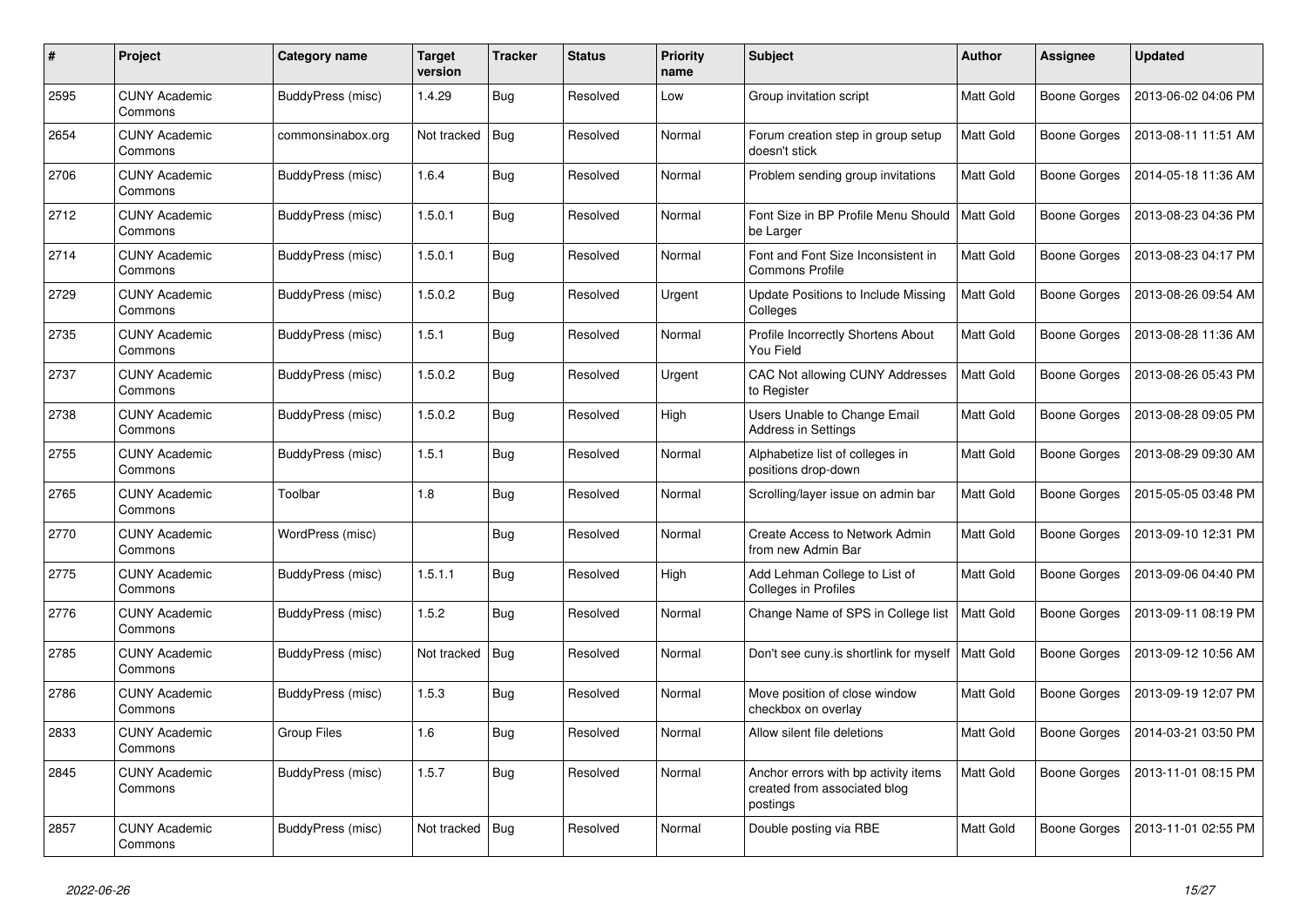| #    | Project                         | Category name           | <b>Target</b><br>version | <b>Tracker</b> | <b>Status</b> | <b>Priority</b><br>name | <b>Subject</b>                                                                      | <b>Author</b>    | Assignee            | <b>Updated</b>      |
|------|---------------------------------|-------------------------|--------------------------|----------------|---------------|-------------------------|-------------------------------------------------------------------------------------|------------------|---------------------|---------------------|
| 2858 | <b>CUNY Academic</b><br>Commons | BuddyPress (misc)       | 1.5.7                    | Bug            | Resolved      | Normal                  | […] redux                                                                           | <b>Matt Gold</b> | <b>Boone Gorges</b> | 2013-10-30 10:08 PM |
| 2866 | <b>CUNY Academic</b><br>Commons | WordPress (misc)        |                          | Bug            | Resolved      | Normal                  | UserVoice Widget changes                                                            | <b>Matt Gold</b> | <b>Boone Gorges</b> | 2013-11-05 04:50 PM |
| 2903 | <b>CUNY Academic</b><br>Commons | commonsinabox.org       | Not tracked              | Bug            | Resolved      | Normal                  | Turning off activity commenting on<br>commonsinabox.org?                            | Matt Gold        | <b>Boone Gorges</b> | 2013-11-29 03:43 PM |
| 2906 | <b>CUNY Academic</b><br>Commons | BuddyPress (misc)       | 1.5.10                   | Bug            | Resolved      | Normal                  | Unable to delete file attachment from<br>forum post                                 | Matt Gold        | <b>Boone Gorges</b> | 2013-12-01 09:35 PM |
| 2918 | <b>CUNY Academic</b><br>Commons | WordPress (misc)        | 1.5.11                   | Bug            | Resolved      | Normal                  | Add Sensitive WP Theme                                                              | <b>Matt Gold</b> | <b>Boone Gorges</b> | 2013-12-03 03:17 PM |
| 2944 | <b>CUNY Academic</b><br>Commons | BuddyPress (misc)       | 1.5.13                   | Bug            | Resolved      | Normal                  | Long load time on send invites group<br>pages                                       | Matt Gold        | <b>Boone Gorges</b> | 2014-01-02 02:50 PM |
| 2950 | <b>CUNY Academic</b><br>Commons | commonsinabox.org       | Not tracked              | Bug            | Resolved      | Normal                  | Layout broken on<br>commonsinabox.org forum 404                                     | Matt Gold        | <b>Boone Gorges</b> | 2014-05-06 02:59 PM |
| 2959 | <b>CUNY Academic</b><br>Commons | WordPress (misc)        | Not tracked              | Bug            | Resolved      | Normal                  | <b>CUNY Academic Commons SEO</b><br>issues                                          | <b>Matt Gold</b> | <b>Boone Gorges</b> | 2014-05-06 01:43 PM |
| 2960 | <b>CUNY Academic</b><br>Commons | WordPress (misc)        | 1.5.16                   | Bug            | Resolved      | Normal                  | Add WP Accessibility Plugin                                                         | Matt Gold        | <b>Boone Gorges</b> | 2014-02-01 02:55 PM |
| 2979 | <b>CUNY Academic</b><br>Commons | BuddyPress (misc)       |                          | Bug            | Resolved      | Normal                  | Frame error in Invite Anyone                                                        | <b>Matt Gold</b> | <b>Boone Gorges</b> | 2014-01-29 03:53 PM |
| 3046 | <b>CUNY Academic</b><br>Commons | cuny.is                 | Not tracked              | Bug            | Resolved      | Urgent                  | Create CUNY.IS                                                                      | <b>Matt Gold</b> | <b>Boone Gorges</b> | 2014-02-18 06:55 PM |
| 3057 | <b>CUNY Academic</b><br>Commons | Reply By Email          | Not tracked              | Bug            | Resolved      | Urgent                  | Double RBE Posts                                                                    | <b>Matt Gold</b> | <b>Boone Gorges</b> | 2014-02-20 10:14 PM |
| 3058 | <b>CUNY Academic</b><br>Commons | BuddyPress (misc)       | 1.5.18.1                 | Bug            | Resolved      | Urgent                  | Main navigation bar not working                                                     | Matt Gold        | <b>Boone Gorges</b> | 2014-02-21 09:28 AM |
| 3079 | <b>CUNY Academic</b><br>Commons | cuny.is                 | Not tracked              | Bug            | Resolved      | Urgent                  | cuny.is request                                                                     | Matt Gold        | <b>Boone Gorges</b> | 2014-02-26 07:47 PM |
| 3100 | <b>CUNY Academic</b><br>Commons | <b>WordPress Themes</b> | 1.5.20                   | Bug            | Resolved      | Normal                  | <b>Add Customizr Theme</b>                                                          | Matt Gold        | <b>Boone Gorges</b> | 2014-03-11 10:35 PM |
| 3124 | <b>CUNY Academic</b><br>Commons | Design                  | 1.6                      | Bug            | Resolved      | Normal                  | Create small version of horizontal<br>logo image to include in HTML<br>Emails       | <b>Matt Gold</b> | <b>Boone Gorges</b> | 2014-04-01 03:40 PM |
| 3131 | <b>CUNY Academic</b><br>Commons | Reply By Email          | Not tracked   Bug        |                | Resolved      | Normal                  | Deactivated/Reactivated RBE                                                         | Matt Gold        | Boone Gorges        | 2014-03-25 01:11 PM |
| 3150 | <b>CUNY Academic</b><br>Commons | Group Forums            | 1.6.1                    | Bug            | Resolved      | Low                     | "Post New Topic" Button Shows Up<br>for Non-Logged in Users on Group<br>Forum Pages | Matt Gold        | <b>Boone Gorges</b> | 2014-04-21 04:49 PM |
| 3180 | <b>CUNY Academic</b><br>Commons | Group Files             | 1.6.2                    | <b>Bug</b>     | Resolved      | Normal                  | Silent Edit of File Title Produces<br><b>Email Notification</b>                     | Matt Gold        | <b>Boone Gorges</b> | 2014-05-01 11:19 PM |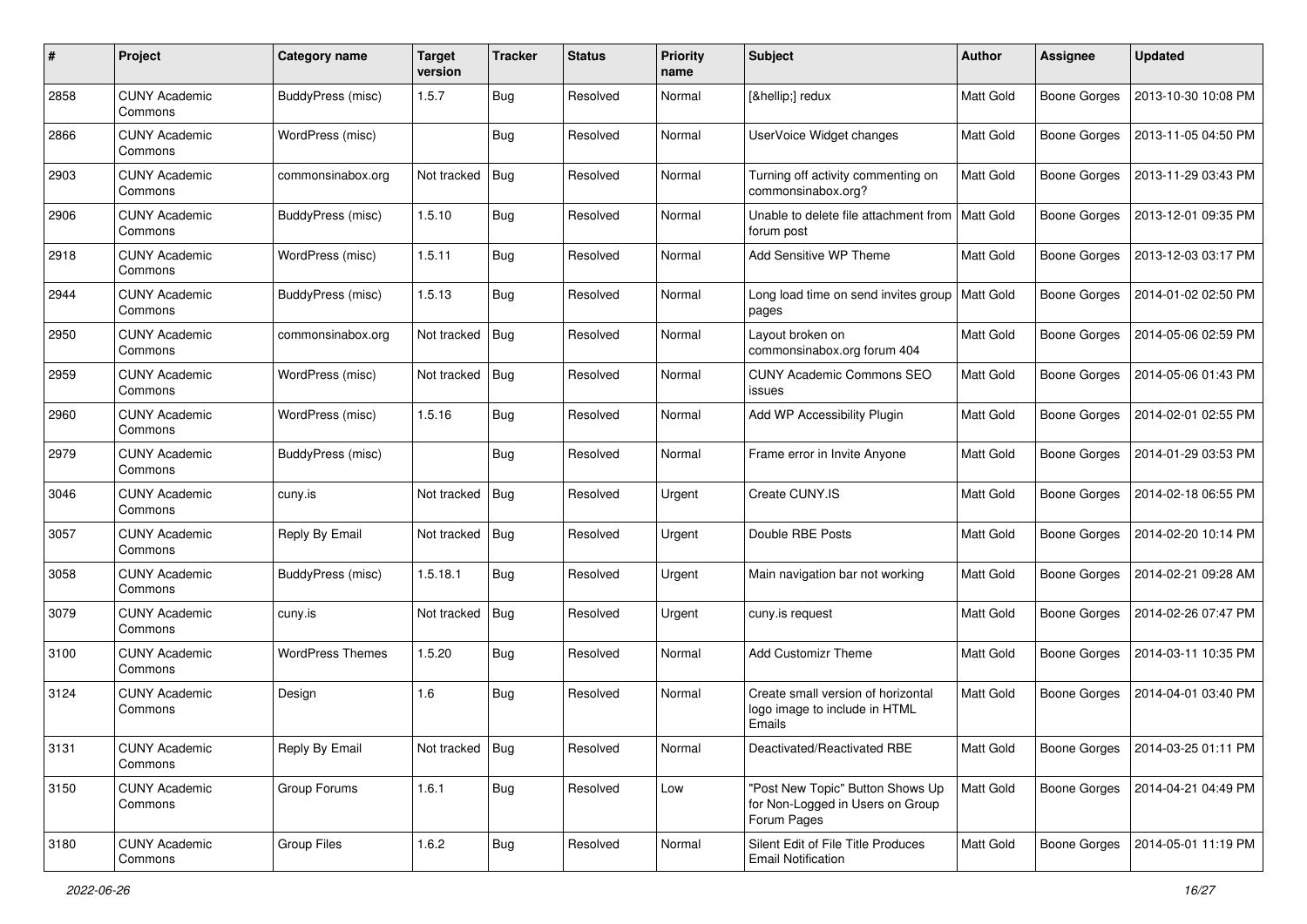| #    | Project                         | Category name              | <b>Target</b><br>version | <b>Tracker</b> | <b>Status</b> | <b>Priority</b><br>name | <b>Subject</b>                                                               | <b>Author</b>    | Assignee            | <b>Updated</b>      |
|------|---------------------------------|----------------------------|--------------------------|----------------|---------------|-------------------------|------------------------------------------------------------------------------|------------------|---------------------|---------------------|
| 3190 | <b>CUNY Academic</b><br>Commons | BuddyPress (misc)          | 1.6.3                    | Bug            | Resolved      | Normal                  | Mention link on Member Profile<br>Leads to SiteWide activity stream          | <b>Matt Gold</b> | Boone Gorges        | 2014-05-12 02:53 PM |
| 3205 | <b>CUNY Academic</b><br>Commons | Commons Profile            | 1.6.3                    | <b>Bug</b>     | Resolved      | High                    | Email profile field not showing up                                           | Matt Gold        | <b>Boone Gorges</b> | 2014-05-12 02:18 PM |
| 3217 | <b>CUNY Academic</b><br>Commons | <b>Public Portfolio</b>    |                          | Bug            | Resolved      | Normal                  | Issue with Link button on Profile<br>Fields                                  | Matt Gold        | Boone Gorges        | 2014-05-21 10:29 PM |
| 3223 | <b>CUNY Academic</b><br>Commons | <b>Public Portfolio</b>    | 1.7                      | <b>Bug</b>     | Resolved      | Low                     | Alter Profile Editing Unsaved Text<br><b>Warning Feature</b>                 | Matt Gold        | Boone Gorges        | 2014-09-22 09:18 PM |
| 3226 | <b>CUNY Academic</b><br>Commons | Groups (misc)              | 1.6.4.1                  | Bug            | Resolved      | Normal                  | Group home: content pushed below<br>sidebar                                  | <b>Matt Gold</b> | Boone Gorges        | 2014-05-23 09:55 AM |
| 3249 | <b>CUNY Academic</b><br>Commons | Reply By Email             | Not tracked              | Bug            | Resolved      | Normal                  | Restart reply by email                                                       | Matt Gold        | Boone Gorges        | 2014-06-04 03:50 PM |
| 3324 | <b>CUNY Academic</b><br>Commons | <b>Public Portfolio</b>    | 1.6.10                   | Bug            | Resolved      | Normal                  | Incorrect display of send<br>message/mention on portfolio page               | Matt Gold        | Boone Gorges        | 2014-07-22 09:06 PM |
| 3343 | <b>CUNY Academic</b><br>Commons | BuddyPress (misc)          | 1.6.11                   | Bug            | Resolved      | Low                     | Minor Email display error                                                    | Matt Gold        | Boone Gorges        | 2014-08-01 10:01 AM |
| 3344 | <b>CUNY Academic</b><br>Commons | Layout                     | 1.6.11                   | <b>Bug</b>     | Resolved      | Normal                  | Double display of menu on profile<br>settings                                | <b>Matt Gold</b> | <b>Boone Gorges</b> | 2014-08-01 09:58 AM |
| 3345 | <b>CUNY Academic</b><br>Commons | Layout                     | 1.6.11                   | <b>Bug</b>     | Resolved      | Normal                  | Text/Icon Styling Error/Overlap on<br>Profile pages                          | <b>Matt Gold</b> | Boone Gorges        | 2014-08-01 09:05 AM |
| 3362 | <b>CUNY Academic</b><br>Commons | <b>Public Portfolio</b>    | 1.7.1                    | <b>Bug</b>     | Resolved      | Normal                  | Default display of profiles with no<br>info added                            | Matt Gold        | Boone Gorges        | 2014-10-21 02:44 PM |
| 3420 | <b>CUNY Academic</b><br>Commons | <b>Email Notifications</b> | 1.6.14                   | Bug            | Resolved      | Normal                  | Membership approval link in email<br>notifications                           | <b>Matt Gold</b> | Boone Gorges        | 2014-09-01 09:31 PM |
| 3449 | <b>CUNY Academic</b><br>Commons | Groups (misc)              | 1.7                      | <b>Bug</b>     | Resolved      | Normal                  | Make Default Option for "Create<br>Forum" in Group Creation Process<br>"Yes" | Matt Gold        | Boone Gorges        | 2014-09-22 08:39 PM |
| 3480 | <b>CUNY Academic</b><br>Commons | WordPress (misc)           | Not tracked              | Bug            | Resolved      | High                    | Games site shows up as<br>archived/suspended                                 | Matt Gold        | Boone Gorges        | 2014-09-21 09:34 PM |
| 3544 | <b>CUNY Academic</b><br>Commons | <b>Group Files</b>         | 1.7                      | <b>Bug</b>     | Resolved      | Normal                  | Files list upload button placement<br>after upload                           | <b>Matt Gold</b> | Boone Gorges        | 2014-10-10 09:09 AM |
| 3557 | <b>CUNY Academic</b><br>Commons | My Commons                 | 1.7.1                    | <b>Bug</b>     | Resolved      | Urgent                  | Fix typo on My Commons overlay                                               | <b>Matt Gold</b> | Boone Gorges        | 2014-10-15 11:02 PM |
| 3563 | <b>CUNY Academic</b><br>Commons | Reply By Email             | Not tracked              | <b>Bug</b>     | Resolved      | High                    | RBE posting lags                                                             | Matt Gold        | Boone Gorges        | 2014-10-21 11:33 AM |
| 3581 | <b>CUNY Academic</b><br>Commons | <b>BuddyPress Docs</b>     | 1.7.1                    | Bug            | Resolved      | Normal                  | <b>BuddyPress Docs Line Break issue</b>                                      | <b>Matt Gold</b> | Boone Gorges        | 2014-10-20 02:56 PM |
| 3587 | <b>CUNY Academic</b><br>Commons | My Commons                 | 1.8.1                    | Bug            | Resolved      | Normal                  | Force SSL issue                                                              | <b>Matt Gold</b> | Boone Gorges        | 2015-06-01 11:39 AM |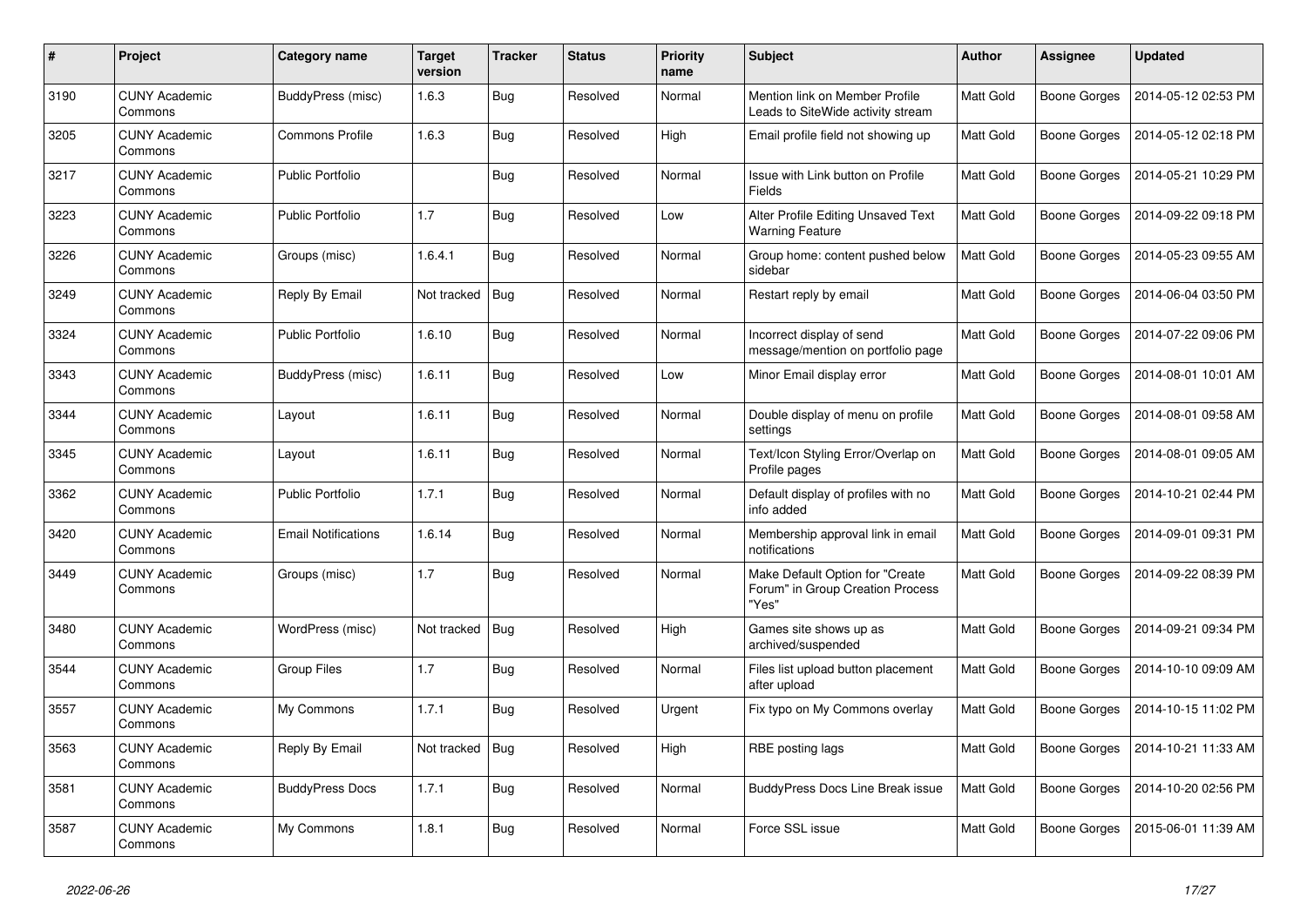| #    | Project                         | Category name              | Target<br>version | <b>Tracker</b> | <b>Status</b> | <b>Priority</b><br>name | <b>Subject</b>                                                    | <b>Author</b>    | Assignee            | <b>Updated</b>      |
|------|---------------------------------|----------------------------|-------------------|----------------|---------------|-------------------------|-------------------------------------------------------------------|------------------|---------------------|---------------------|
| 3588 | <b>CUNY Academic</b><br>Commons | Groups (misc)              | 1.7.2             | <b>Bug</b>     | Resolved      | Normal                  | Hidden group not appearing in<br>search results                   | <b>Matt Gold</b> | Boone Gorges        | 2014-11-01 02:57 PM |
| 3589 | <b>CUNY Academic</b><br>Commons | Group Invitations          | 1.7.2             | Bug            | Resolved      | Normal                  | User not appearing in group<br>invitation autocomplete            | <b>Matt Gold</b> | Boone Gorges        | 2014-11-01 02:58 PM |
| 3598 | <b>CUNY Academic</b><br>Commons | Reply By Email             |                   | <b>Bug</b>     | Resolved      | Urgent                  | RBE message not posted                                            | <b>Matt Gold</b> | Boone Gorges        | 2014-10-27 09:34 PM |
| 3599 | <b>CUNY Academic</b><br>Commons | <b>BuddyPress Docs</b>     | 1.7.2             | <b>Bug</b>     | Resolved      | Normal                  | Silent BP Docs edits                                              | Matt Gold        | Boone Gorges        | 2014-11-01 02:20 PM |
| 3614 | <b>CUNY Academic</b><br>Commons | Home Page                  | 1.7.2             | Bug            | Resolved      | Normal                  | Homepage member widget filter<br>feature not working              | <b>Matt Gold</b> | Boone Gorges        | 2014-11-01 02:24 PM |
| 3648 | <b>CUNY Academic</b><br>Commons | cuny.is                    | Not tracked       | Bug            | Resolved      | High                    | cuny.is request                                                   | Matt Gold        | Boone Gorges        | 2014-11-11 06:54 PM |
| 3654 | <b>CUNY Academic</b><br>Commons | Group Forums               | 1.7.4             | Bug            | Resolved      | Normal                  | can only attached one file to a forum<br>post                     | Matt Gold        | Boone Gorges        | 2014-11-21 10:42 AM |
| 3655 | <b>CUNY Academic</b><br>Commons | Group Forums               | Not tracked       | Bug            | Resolved      | High                    | xlsx attachments not allowed in<br>forums                         | Matt Gold        | Boone Gorges        | 2014-11-21 10:41 AM |
| 3688 | <b>CUNY Academic</b><br>Commons | <b>BuddyPress Docs</b>     | 1.7.6             | Bug            | Resolved      | Normal                  | Doc creation didn't create email<br>notification                  | <b>Matt Gold</b> | Boone Gorges        | 2014-12-12 08:57 AM |
| 3717 | <b>CUNY Academic</b><br>Commons | Groups (misc)              | 1.7.7             | <b>Bug</b>     | Resolved      | Normal                  | Member invitations to Group<br>Members error alert                | <b>Matt Gold</b> | Boone Gorges        | 2014-12-22 02:25 PM |
| 3769 | <b>CUNY Academic</b><br>Commons | <b>Public Portfolio</b>    | 1.7.12            | Bug            | Resolved      | Normal                  | Completion mouseover on editing<br>version of profile is blank    | Matt Gold        | Boone Gorges        | 2015-02-12 09:13 AM |
| 3788 | <b>CUNY Academic</b><br>Commons | cuny.is                    | 1.8.11            | Bug            | Resolved      | Normal                  | CUNY.is default links?                                            | <b>Matt Gold</b> | <b>Boone Gorges</b> | 2015-09-25 12:53 AM |
| 3799 | <b>CUNY Academic</b><br>Commons | cuny.is                    | 1.7.12            | Bug            | Resolved      | Normal                  | cuny.is issue                                                     | Matt Gold        | Boone Gorges        | 2015-02-10 09:07 PM |
| 3823 | <b>CUNY Academic</b><br>Commons | commonsinabox.org          | Not tracked       | Bug            | Resolved      | Normal                  | CBOX styling issue                                                | Matt Gold        | Boone Gorges        | 2015-02-23 03:33 PM |
| 3859 | <b>CUNY Academic</b><br>Commons | Group Forums               | 1.7.14            | <b>Bug</b>     | Resolved      | Normal                  | Group Forum Button Layout                                         | Matt Gold        | Boone Gorges        | 2015-03-05 10:57 AM |
| 3864 | <b>CUNY Academic</b><br>Commons | DiRT Integration           | 1.7.15            | <b>Bug</b>     | Resolved      | Normal                  | DiRT Tools Group sidebar label<br>display                         | Matt Gold        | Boone Gorges        | 2015-03-11 09:30 PM |
| 3865 | <b>CUNY Academic</b><br>Commons | Design                     | 1.7.15            | <b>Bug</b>     | Resolved      | Normal                  | DiRT Tools listing in Group ><br>Manage                           | Matt Gold        | Boone Gorges        | 2015-03-12 10:35 AM |
| 3866 | <b>CUNY Academic</b><br>Commons | <b>Email Notifications</b> | 1.7.15            | <b>Bug</b>     | Resolved      | Normal                  | Email notification does not indicate<br>presence of an attachment | Matt Gold        | Boone Gorges        | 2015-03-12 10:35 AM |
| 3910 | <b>CUNY Academic</b><br>Commons | Home Page                  | 1.7.15.2          | <b>Bug</b>     | Resolved      | High                    | Home Page Display Errors                                          | <b>Matt Gold</b> | Boone Gorges        | 2015-03-17 10:21 AM |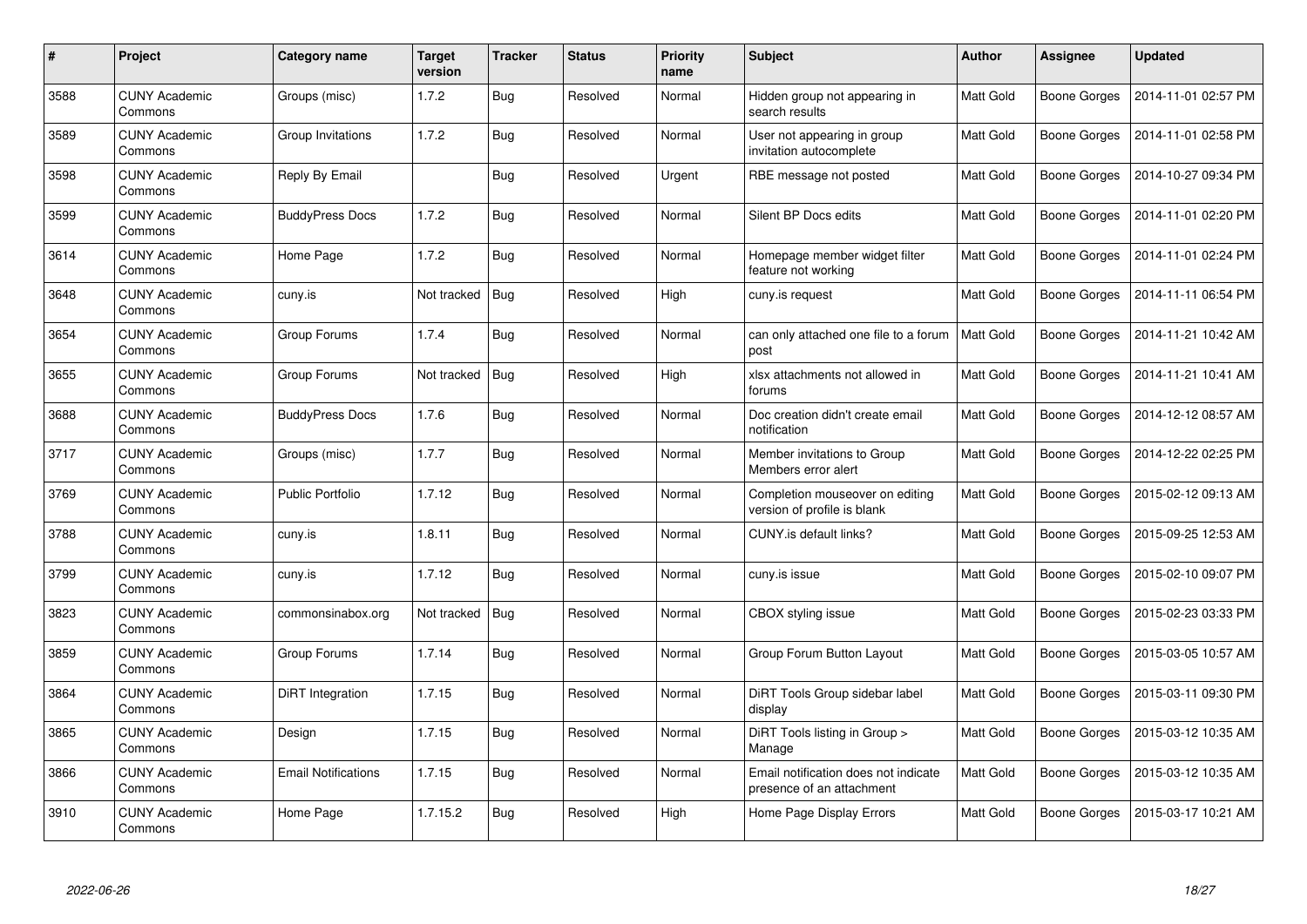| #    | Project                         | Category name           | <b>Target</b><br>version | <b>Tracker</b> | <b>Status</b> | <b>Priority</b><br>name | <b>Subject</b>                                          | <b>Author</b>    | Assignee            | <b>Updated</b>      |
|------|---------------------------------|-------------------------|--------------------------|----------------|---------------|-------------------------|---------------------------------------------------------|------------------|---------------------|---------------------|
| 3991 | <b>CUNY Academic</b><br>Commons | Toolbar                 | 1.7.19                   | <b>Bug</b>     | Resolved      | Normal                  | WP-Admin Bar positioning error on<br>mobile devices     | <b>Matt Gold</b> | <b>Boone Gorges</b> | 2015-04-21 02:30 PM |
| 3995 | <b>CUNY Academic</b><br>Commons | BuddyPress (misc)       | Not tracked              | Bug            | Resolved      | Normal                  | Possible People Page filter error                       | Matt Gold        | Boone Gorges        | 2015-04-16 07:51 AM |
| 4057 | <b>CUNY Academic</b><br>Commons | <b>BuddyPress Docs</b>  | 1.8.1                    | <b>Bug</b>     | Resolved      | Normal                  | Canceling edit mode of BP Doc<br>reloads editing screen | Matt Gold        | Boone Gorges        | 2015-06-01 03:08 PM |
| 4180 | <b>CUNY Academic</b><br>Commons | WordPress (misc)        | Not tracked              | Bug            | Resolved      | High                    | Cache issues: site deletion process                     | Matt Gold        | Boone Gorges        | 2016-02-07 10:05 PM |
| 4197 | <b>CUNY Academic</b><br>Commons | User Experience         | 1.8.4                    | Bug            | Resolved      | Normal                  | Open help link in same window                           | <b>Matt Gold</b> | Boone Gorges        | 2015-06-26 03:01 PM |
| 4315 | <b>CUNY Academic</b><br>Commons | WordPress (misc)        | Not tracked              | Bug            | Resolved      | Normal                  | Authentication request                                  | Matt Gold        | Boone Gorges        | 2015-07-21 05:55 PM |
| 4367 | <b>CUNY Academic</b><br>Commons | DiRT Integration        | 1.8.6                    | <b>Bug</b>     | Resolved      | Normal                  | Thumbnail images broken on DiRT<br>tool listing         | Matt Gold        | Boone Gorges        | 2015-08-02 12:55 AM |
| 4405 | <b>CUNY Academic</b><br>Commons | <b>Public Portfolio</b> | 1.9.12                   | Bug            | Resolved      | Normal                  | New portfolio text not saving                           | Matt Gold        | Boone Gorges        | 2016-04-04 02:12 PM |
| 4472 | <b>CUNY Academic</b><br>Commons | <b>Public Portfolio</b> | 1.8.9                    | Bug            | Resolved      | Normal                  | Search links showing up on profiles                     | Matt Gold        | Boone Gorges        | 2015-08-24 04:06 PM |
| 4639 | <b>CUNY Academic</b><br>Commons | Home Page               | Not tracked              | Bug            | Resolved      | Urgent                  | Front page slider stopped working                       | Matt Gold        | Boone Gorges        | 2015-09-21 03:44 PM |
| 4640 | <b>CUNY Academic</b><br>Commons |                         |                          | <b>Bug</b>     | Resolved      | Normal                  | Group forum problem                                     | Matt Gold        | Boone Gorges        | 2015-09-21 03:44 PM |
| 4641 | <b>CUNY Academic</b><br>Commons |                         | Not tracked              | Bug            | Resolved      | Normal                  | Reply by email going to the wrong<br>address            | Matt Gold        | <b>Boone Gorges</b> | 2015-09-21 04:05 PM |
| 4660 | <b>CUNY Academic</b><br>Commons | Events                  | Not tracked              | Bug            | Resolved      | High                    | Creating new event leads to<br>whitescreen              | Matt Gold        | Boone Gorges        | 2015-09-22 05:56 PM |
| 4765 | <b>CUNY Academic</b><br>Commons | Group Forums            | 1.8.13                   | Bug            | Resolved      | Normal                  | Forum preview not showing HTML<br>tags                  | Matt Gold        | Boone Gorges        | 2015-10-11 10:30 PM |
| 4798 | <b>CUNY Academic</b><br>Commons | DiRT Integration        | Not tracked              | <b>Bug</b>     | Resolved      | Normal                  | DiRT plugin seems to have<br>disappeared                | Matt Gold        | Boone Gorges        | 2015-10-20 10:05 PM |
| 4816 | <b>CUNY Academic</b><br>Commons | Group Invitations       | 1.8.15                   | <b>Bug</b>     | Resolved      | High                    | Group invite email notifications not<br>received        | <b>Matt Gold</b> | <b>Boone Gorges</b> | 2015-10-26 11:56 AM |
| 5014 | <b>CUNY Academic</b><br>Commons | Social Paper            | 1.9.1                    | <b>Bug</b>     | Resolved      | Normal                  | Slow loading of new SP papers                           | Matt Gold        | Boone Gorges        | 2015-12-14 10:08 AM |
| 5017 | <b>CUNY Academic</b><br>Commons | Social Paper            | 1.9.1                    | <b>Bug</b>     | Resolved      | Normal                  | Paper Hub styling issue                                 | Matt Gold        | <b>Boone Gorges</b> | 2015-12-11 03:36 PM |
| 5022 | <b>CUNY Academic</b><br>Commons | Wiki                    | 1.9.1                    | <b>Bug</b>     | Resolved      | High                    | Main nav bar different on wiki page                     | Matt Gold        | Boone Gorges        | 2015-12-11 09:31 PM |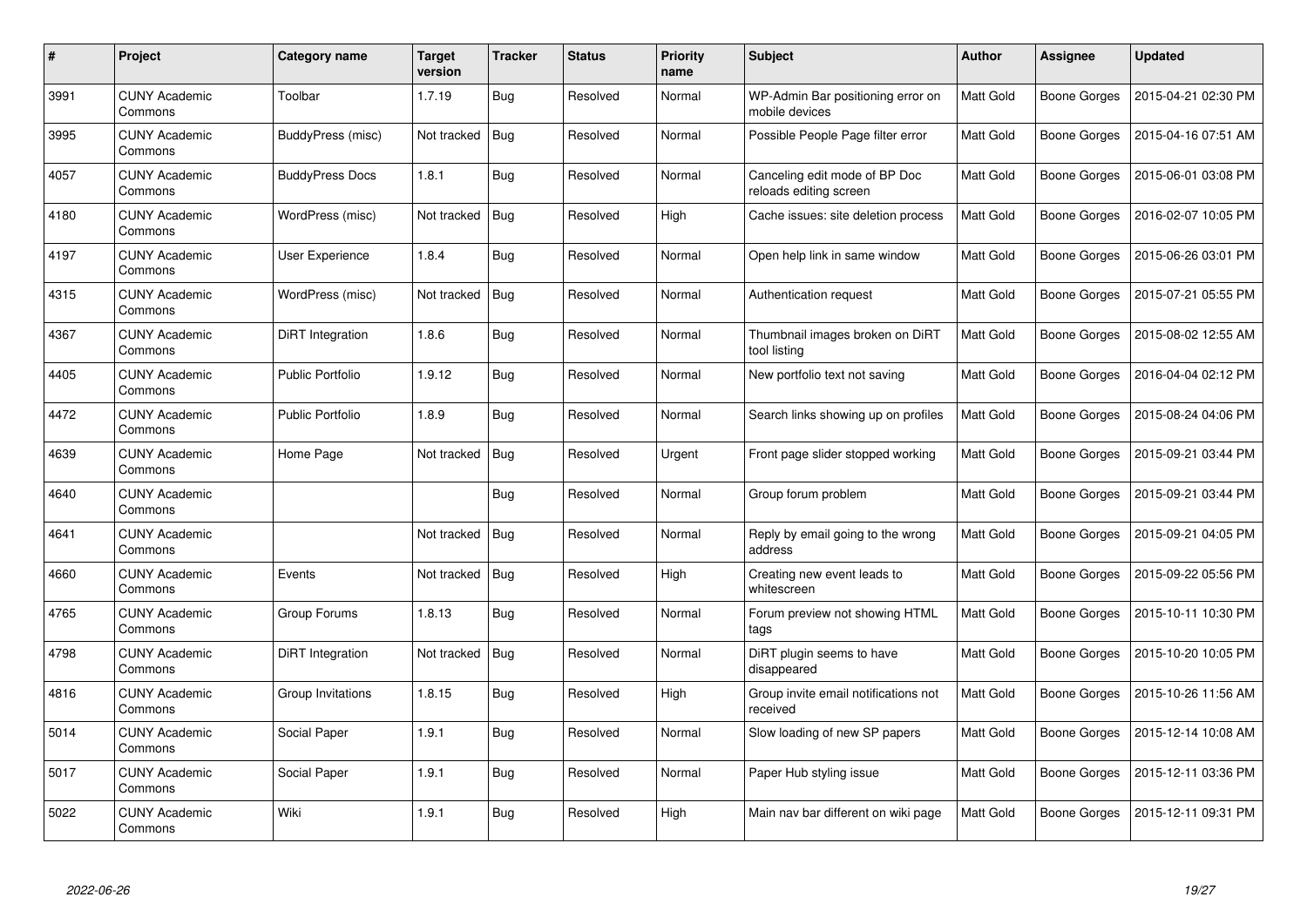| #    | Project                         | Category name            | <b>Target</b><br>version | <b>Tracker</b> | <b>Status</b> | <b>Priority</b><br>name | <b>Subject</b>                                                                  | <b>Author</b>    | Assignee            | <b>Updated</b>      |
|------|---------------------------------|--------------------------|--------------------------|----------------|---------------|-------------------------|---------------------------------------------------------------------------------|------------------|---------------------|---------------------|
| 5442 | <b>CUNY Academic</b><br>Commons | cuny.is                  | 1.9.14                   | <b>Bug</b>     | Resolved      | Normal                  | Shortlink creation problem                                                      | <b>Matt Gold</b> | Boone Gorges        | 2016-04-12 11:03 PM |
| 5486 | <b>CUNY Academic</b><br>Commons | <b>BuddyPress Docs</b>   | 1.9.15                   | <b>Bug</b>     | Resolved      | Low                     | Doc history not showing up                                                      | <b>Matt Gold</b> | <b>Boone Gorges</b> | 2016-04-24 11:50 AM |
| 5556 | <b>CUNY Academic</b><br>Commons | WordPress (misc)         | 1.9.16                   | <b>Bug</b>     | Resolved      | Normal                  | Blog comment leads to unauthorized<br>post warning                              | Matt Gold        | Boone Gorges        | 2016-05-21 11:12 PM |
| 5878 | <b>CUNY Academic</b><br>Commons | Group Blogs              | 1.10                     | <b>Bug</b>     | Resolved      | Normal                  | Group Blog creation improvements                                                | Matt Gold        | Boone Gorges        | 2016-08-10 09:36 PM |
| 5881 | <b>CUNY Academic</b><br>Commons | Groups (misc)            | 1.9.24                   | <b>Bug</b>     | Resolved      | Normal                  | shown "Request membership"<br>button when admin/creator of group                | Matt Gold        | Boone Gorges        | 2016-08-11 10:56 PM |
| 5890 | <b>CUNY Academic</b><br>Commons | <b>Commons Profile</b>   | 1.9.24                   | <b>Bug</b>     | Resolved      | Normal                  | Commons user profile erroneously<br>indicates a group for a member              | Matt Gold        | Boone Gorges        | 2016-08-11 11:53 PM |
| 5961 | <b>CUNY Academic</b><br>Commons | <b>WordPress Plugins</b> | 1.9.26                   | Bug            | Resolved      | Normal                  | Multisite Clone duplicator plugin                                               | Matt Gold        | Boone Gorges        | 2017-07-18 02:56 PM |
| 6082 | <b>CUNY Academic</b><br>Commons | <b>WordPress Themes</b>  | 1.9.29                   | Bug            | Resolved      | Immediate               | Sites down                                                                      | Matt Gold        | Boone Gorges        | 2016-09-23 03:32 PM |
| 6126 | <b>CUNY Academic</b><br>Commons | Wiki                     | Not tracked              | <b>Bug</b>     | Resolved      | Normal                  | <b>CUNY DHI Guide</b>                                                           | <b>Matt Gold</b> | Boone Gorges        | 2016-10-09 02:59 PM |
| 6350 | <b>CUNY Academic</b><br>Commons | Blogs (BuddyPress)       | 1.9.31                   | <b>Bug</b>     | Resolved      | Normal                  | Editing blog posts results in activity<br>items                                 | <b>Matt Gold</b> | Boone Gorges        | 2016-10-18 09:24 PM |
| 6686 | <b>CUNY Academic</b><br>Commons | Group Invitations        | 1.10.3                   | <b>Bug</b>     | Resolved      | Normal                  | Problems with auto-complete on<br>Send Invites tab                              | Matt Gold        | Boone Gorges        | 2016-12-01 03:14 PM |
| 6872 | <b>CUNY Academic</b><br>Commons | <b>Group Files</b>       | Not tracked              | Bug            | Resolved      | Normal                  | Seeing a red PHP warning                                                        | <b>Matt Gold</b> | Boone Gorges        | 2016-11-29 02:39 PM |
| 7907 | <b>CUNY Academic</b><br>Commons | WordPress (misc)         |                          | <b>Bug</b>     | Resolved      | High                    | Site header image shows up for<br>logged in user but not for logged out<br>user | Matt Gold        | Boone Gorges        | 2017-04-04 03:16 PM |
| 7908 | <b>CUNY Academic</b><br>Commons | WordPress (misc)         | Not tracked              | Bug            | Resolved      | Low                     | Top nav inconsistent height issue                                               | Matt Gold        | Boone Gorges        | 2017-04-04 09:45 PM |
| 8183 | <b>CUNY Academic</b><br>Commons | Group Blogs              | 1.11.2                   | <b>Bug</b>     | Resolved      | Normal                  | Edit of Post creates notification<br>emails                                     | <b>Matt Gold</b> | Boone Gorges        | 2017-08-15 05:14 PM |
| 8510 | <b>CUNY Academic</b><br>Commons | <b>Public Portfolio</b>  | 1.11.10                  | Bug            | Resolved      | Normal                  | Social media icons crowded on<br>mobile view of Portfolio                       | Matt Gold        | Boone Gorges        | 2017-08-22 05:31 PM |
| 8660 | <b>CUNY Academic</b><br>Commons | <b>WordPress Themes</b>  | 1.11.12                  | <b>Bug</b>     | Resolved      | Normal                  | Search within theme directory issue                                             | Matt Gold        | Boone Gorges        | 2017-09-05 11:48 AM |
| 8702 | <b>CUNY Academic</b><br>Commons | Homepage Slides          | 1.11.13                  | <b>Bug</b>     | Resolved      | Normal                  | Homepage slider doesn't offer option   Matt Gold<br>to move through slides      |                  | Boone Gorges        | 2017-09-14 11:37 PM |
| 9105 | <b>CUNY Academic</b><br>Commons | <b>BuddyPress Docs</b>   | 1.12.7                   | Bug            | Resolved      | Urgent                  | BP doc titles/dates messed up                                                   | <b>Matt Gold</b> | Boone Gorges        | 2018-01-23 11:00 AM |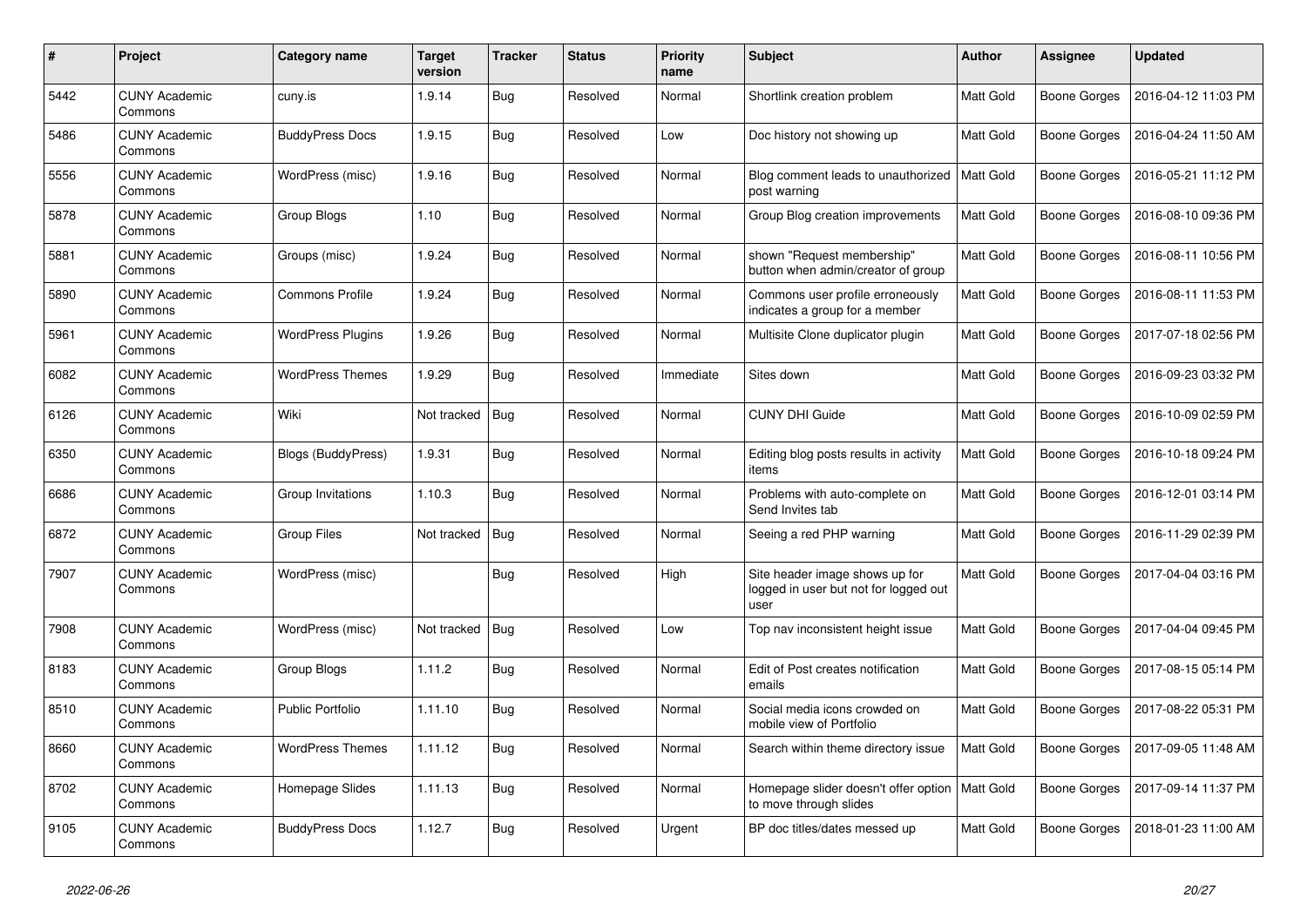| $\pmb{\#}$ | Project                         | Category name              | <b>Target</b><br>version | <b>Tracker</b> | <b>Status</b> | <b>Priority</b><br>name | <b>Subject</b>                                                                     | Author           | Assignee            | <b>Updated</b>      |
|------------|---------------------------------|----------------------------|--------------------------|----------------|---------------|-------------------------|------------------------------------------------------------------------------------|------------------|---------------------|---------------------|
| 9107       | <b>CUNY Academic</b><br>Commons | Non-CUNY sign up<br>codes  | 1.12.7                   | <b>Bug</b>     | Resolved      | Normal                  | Can't add group to non-CUNY<br>sign-up code                                        | <b>Matt Gold</b> | <b>Boone Gorges</b> | 2018-01-23 04:15 PM |
| 9112       | <b>CUNY Academic</b><br>Commons |                            | Not tracked              | Bug            | Resolved      | High                    | GCDI site down                                                                     | Matt Gold        | <b>Boone Gorges</b> | 2018-01-23 10:18 PM |
| 9114       | <b>CUNY Academic</b><br>Commons | Home Page                  | 1.12.8                   | <b>Bug</b>     | Resolved      | Normal                  | group with long name messes up<br>homepage layout                                  | Matt Gold        | <b>Boone Gorges</b> | 2018-01-24 05:17 PM |
| 9149       | <b>CUNY Academic</b><br>Commons | <b>BuddyPress Docs</b>     | 1.12.8                   | Bug            | Resolved      | Normal                  | Doc listing layout issue                                                           | Matt Gold        | <b>Boone Gorges</b> | 2018-02-13 10:36 AM |
| 9749       | <b>CUNY Academic</b><br>Commons | Onboarding                 | 1.13.2                   | <b>Bug</b>     | Resolved      | Normal                  | New invitation message mentions<br>username as opposed to First/Last<br>Name       | Matt Gold        | <b>Boone Gorges</b> | 2018-05-22 10:49 AM |
| 9782       | <b>CUNY Academic</b><br>Commons | Groups (misc)              | 1.13.2                   | Bug            | Resolved      | Normal                  | Site loads/skips last step of group<br>creation                                    | Matt Gold        | <b>Boone Gorges</b> | 2018-05-22 10:45 AM |
| 9875       | <b>CUNY Academic</b><br>Commons | Messages                   | 1.13.3                   | Bug            | Resolved      | Low                     | Can't mark message as read                                                         | Matt Gold        | <b>Boone Gorges</b> | 2018-06-01 07:54 PM |
| 9876       | <b>CUNY Academic</b><br>Commons | Messages                   | 1.13.3                   | <b>Bug</b>     | Resolved      | Normal                  | System erroneously indicates<br>super-admin is part of private<br>message exchange | Matt Gold        | <b>Boone Gorges</b> | 2018-06-01 07:36 PM |
| 10164      | <b>CUNY Academic</b><br>Commons | Group Forums               | 1.13.8                   | Bug            | Resolved      | Normal                  | A few oddities related to a<br>cross-posted forum post                             | <b>Matt Gold</b> | <b>Boone Gorges</b> | 2018-08-17 10:12 AM |
| 10210      | <b>CUNY Academic</b><br>Commons | Onboarding                 | 1.13.8                   | Bug            | Resolved      | Normal                  | Spacing wonky on invite screen                                                     | Matt Gold        | <b>Boone Gorges</b> | 2018-08-29 05:39 PM |
| 10538      | <b>CUNY Academic</b><br>Commons |                            |                          | Bug            | Resolved      | Normal                  | "This Site Can't be Reached"                                                       | Matt Gold        | <b>Boone Gorges</b> | 2018-10-16 09:39 PM |
| 10553      | <b>CUNY Academic</b><br>Commons | Group Files                | 1.13.12                  | Bug            | Resolved      | Normal                  | File category view persists after<br>clicking away                                 | Matt Gold        | Boone Gorges        | 2018-10-23 11:47 AM |
| 10563      | <b>CUNY Academic</b><br>Commons |                            | 1.13.12                  | Bug            | Resolved      | Urgent                  | cllicking on links from site menu<br>leads to 500 error                            | Matt Gold        | <b>Boone Gorges</b> | 2018-10-23 10:48 AM |
| 10597      | <b>CUNY Academic</b><br>Commons | cuny.is                    | Not tracked              | Bug            | Resolved      | Normal                  | cuny.is admin unavailable                                                          | Matt Gold        | <b>Boone Gorges</b> | 2018-10-25 01:44 PM |
| 10789      | <b>CUNY Academic</b><br>Commons | <b>Email Notifications</b> | 1.14.2                   | <b>Bug</b>     | Resolved      | High                    | Forum Posts not generating email<br>notifications                                  | <b>Matt Gold</b> | <b>Boone Gorges</b> | 2018-12-10 07:19 PM |
| 11121      | <b>CUNY Academic</b><br>Commons | Design                     | 1.15                     | Bug            | Resolved      | Low                     | Overlapping elements on mobile<br>view of CAC                                      | Matt Gold        | <b>Boone Gorges</b> | 2019-04-23 03:55 PM |
| 11610      | <b>CUNY Academic</b><br>Commons |                            | 1.15.5                   | <b>Bug</b>     | Resolved      | Normal                  | Homepage thumbnails not loading                                                    | Matt Gold        | Boone Gorges        | 2019-06-29 10:38 PM |
| 11800      | <b>CUNY Academic</b><br>Commons | Groups (misc)              | 1.15.9                   | <b>Bug</b>     | Resolved      | Normal                  | 'CUNY-wide' Campus option not<br>saving on groups/sites                            | Matt Gold        | <b>Boone Gorges</b> | 2019-08-27 04:17 PM |
| 11808      | <b>CUNY Academic</b><br>Commons | Messages                   | 1.15.9                   | <b>Bug</b>     | Resolved      | Normal                  | Search function on messages not<br>working                                         | Matt Gold        | <b>Boone Gorges</b> | 2019-08-30 11:03 AM |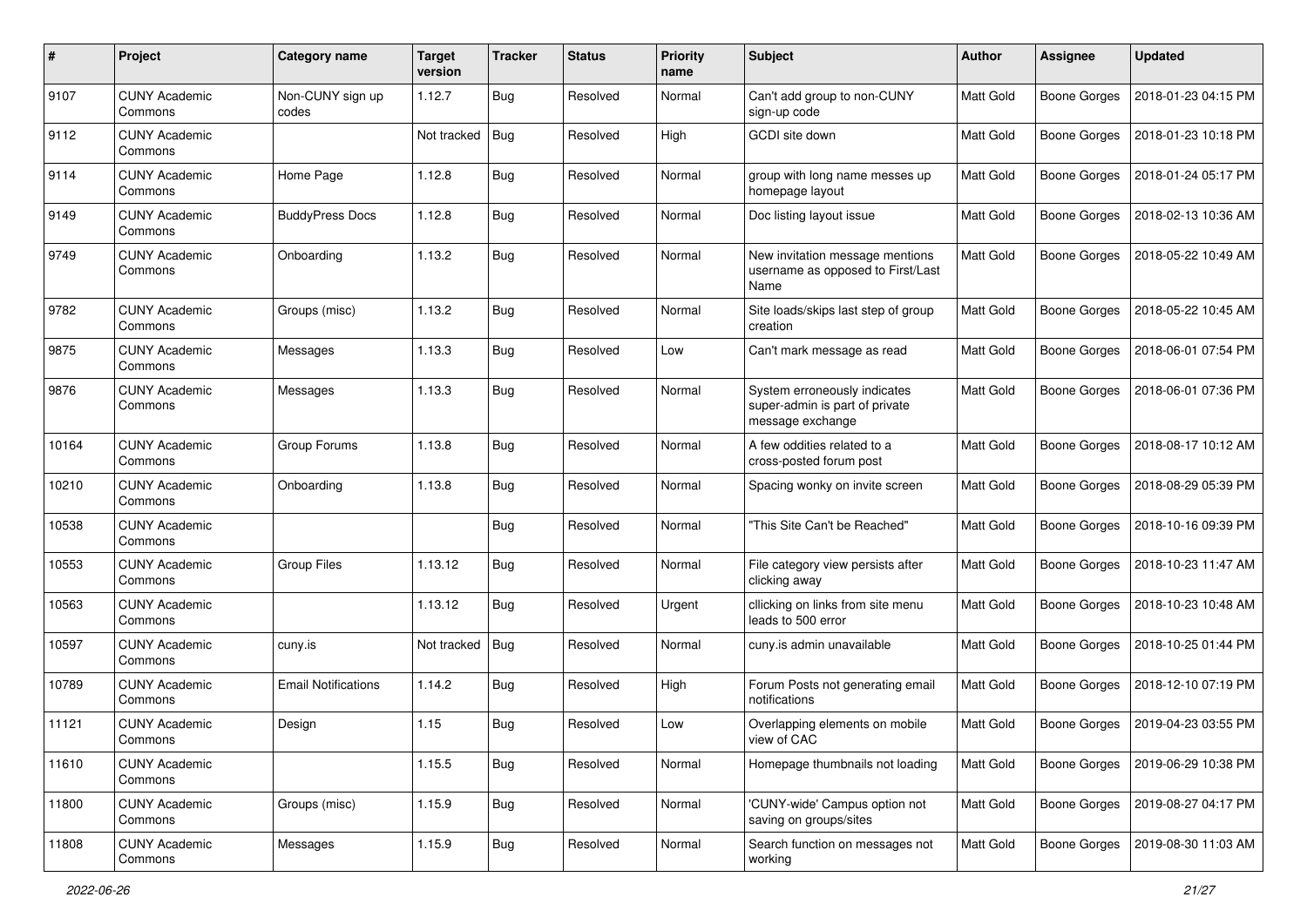| #     | Project                         | Category name              | <b>Target</b><br>version | <b>Tracker</b> | <b>Status</b> | <b>Priority</b><br>name | Subject                                                              | <b>Author</b>    | <b>Assignee</b> | <b>Updated</b>      |
|-------|---------------------------------|----------------------------|--------------------------|----------------|---------------|-------------------------|----------------------------------------------------------------------|------------------|-----------------|---------------------|
| 12136 | <b>CUNY Academic</b><br>Commons | Group Files                | 1.18.0                   | <b>Bug</b>     | Resolved      | Normal                  | 'You must login" group file warning<br>shows after log in            | Matt Gold        | Boone Gorges    | 2020-12-08 11:31 AM |
| 12185 | <b>CUNY Academic</b><br>Commons |                            | 1.16.1                   | <b>Bug</b>     | Resolved      | Immediate               | Group links not working                                              | Matt Gold        | Boone Gorges    | 2019-12-10 10:35 AM |
| 12351 | <b>CUNY Academic</b><br>Commons | <b>Email Notifications</b> | 1.16.5                   | Bug            | Resolved      | Normal                  | No email notification for forum post                                 | Matt Gold        | Boone Gorges    | 2020-02-03 02:33 PM |
| 13669 | <b>CUNY Academic</b><br>Commons | DiRT Integration           | 1.18.1                   | Bug            | Resolved      | Normal                  | Digital Research Tools showing up<br>in top nav for logged out users | Matt Gold        | Boone Gorges    | 2020-12-08 05:11 PM |
| 13739 | <b>CUNY Academic</b><br>Commons | <b>Directories</b>         | 2.0.0                    | <b>Bug</b>     | Resolved      | Normal                  | My Sites and My Groups take user<br>to the profile page              | Matt Gold        | Boone Gorges    | 2022-05-26 11:36 AM |
| 13862 | <b>CUNY Academic</b><br>Commons |                            |                          | Bug            | Resolved      | Normal                  | Under maintenance message                                            | Matt Gold        | Boone Gorges    | 2021-01-28 08:56 PM |
| 13934 | <b>CUNY Academic</b><br>Commons | cuny.is                    | 1.18.4                   | <b>Bug</b>     | Resolved      | Low                     | Error message on group settings<br>change                            | Matt Gold        | Boone Gorges    | 2021-02-09 11:05 AM |
| 14896 | <b>CUNY Academic</b><br>Commons |                            |                          | Bug            | Resolved      | Urgent                  | site down for maintenance                                            | Matt Gold        | Boone Gorges    | 2021-10-26 11:01 AM |
| 14951 | <b>CUNY Academic</b><br>Commons |                            | Not tracked              | <b>Bug</b>     | Resolved      | Normal                  | Commons down                                                         | Matt Gold        | Boone Gorges    | 2021-11-23 04:21 PM |
| 15087 | <b>CUNY Academic</b><br>Commons | Group Forums               | 1.18.24                  | Bug            | Resolved      | Normal                  | Forum file limit                                                     | Matt Gold        | Boone Gorges    | 2021-12-14 11:39 AM |
| 15135 | <b>CUNY Academic</b><br>Commons | Toolbar                    | 1.19.1                   | <b>Bug</b>     | Resolved      | High                    | Header design spacing                                                | Matt Gold        | Boone Gorges    | 2022-01-11 04:41 PM |
| 15137 | <b>CUNY Academic</b><br>Commons | Search                     | Not tracked              | Bug            | Resolved      | Normal                  | Google search not working?                                           | Matt Gold        | Boone Gorges    | 2022-01-04 04:17 PM |
| 244   | <b>CUNY Academic</b><br>Commons | BuddyPress (misc)          |                          | Bug            | Rejected      | Low                     | Some notifications persist after being<br>clicked                    | <b>Matt Gold</b> | Boone Gorges    | 2014-05-01 09:20 AM |
| 279   | <b>CUNY Academic</b><br>Commons | BuddyPress (misc)          | 1.1                      | Bug            | Rejected      | Normal                  | Members Report Problems with<br><b>Notifications</b>                 | Matt Gold        | Boone Gorges    | 2010-11-16 04:37 PM |
| 306   | <b>CUNY Academic</b><br>Commons | BuddyPress (misc)          | 1.0.1                    | Bug            | Rejected      | Low                     | Text on Group Page should be<br>darker                               | Matt Gold        | Boone Gorges    | 2010-08-26 04:23 PM |
| 335   | <b>CUNY Academic</b><br>Commons | Wiki                       |                          | <b>Bug</b>     | Rejected      | Normal                  | Link attribute on images is stripped<br>when MW pages are edited     | Matt Gold        | Boone Gorges    | 2016-05-31 12:17 PM |
| 351   | <b>CUNY Academic</b><br>Commons | BuddyPress (misc)          | Not tracked              | Bug            | Rejected      | Normal                  | <b>Invited Group Members Aren't</b><br>Automatically Added to Groups | Matt Gold        | Boone Gorges    | 2011-08-22 06:54 PM |
| 452   | <b>CUNY Academic</b><br>Commons | WordPress (misc)           |                          | Bug            | Rejected      | Low                     | Errors on Plugin Activation                                          | Matt Gold        | Boone Gorges    | 2012-07-12 04:25 PM |
| 453   | <b>CUNY Academic</b><br>Commons | WordPress (misc)           | 1.1.4                    | <b>Bug</b>     | Rejected      | Normal                  | Error with Sidebar Manager of "The<br>Station" WooTheme              | Matt Gold        | Boone Gorges    | 2010-12-18 04:51 PM |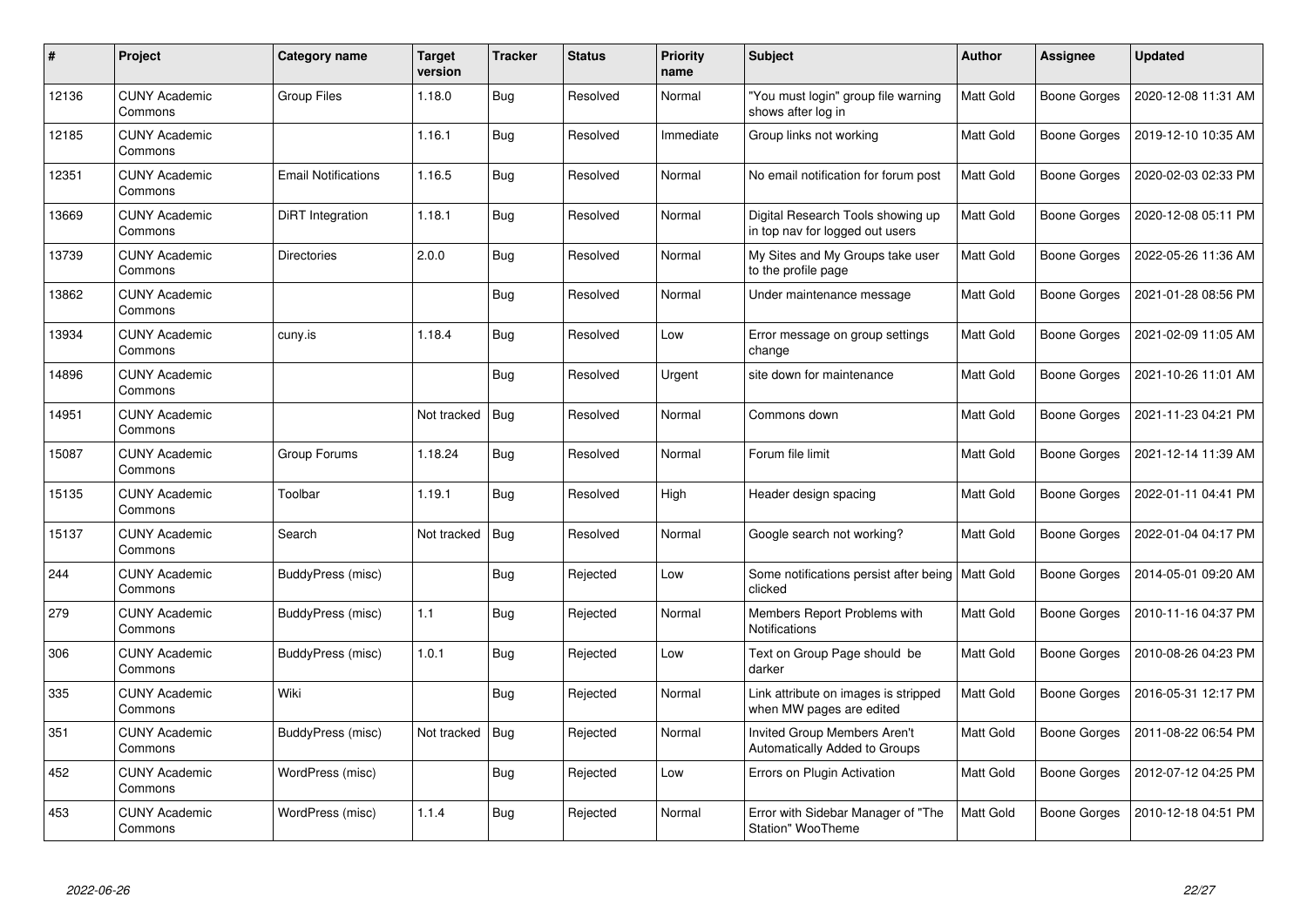| #    | Project                         | Category name            | Target<br>version | <b>Tracker</b> | <b>Status</b> | <b>Priority</b><br>name | <b>Subject</b>                                                       | <b>Author</b>    | Assignee            | <b>Updated</b>      |
|------|---------------------------------|--------------------------|-------------------|----------------|---------------|-------------------------|----------------------------------------------------------------------|------------------|---------------------|---------------------|
| 466  | <b>CUNY Academic</b><br>Commons | BuddyPress (misc)        | Not tracked       | Bug            | Rejected      | Normal                  | Friendship Requests coming out of<br>nowhere                         | <b>Matt Gold</b> | Boone Gorges        | 2011-08-22 06:52 PM |
| 553  | <b>CUNY Academic</b><br>Commons | WordPress (misc)         | 1.1.10            | Bug            | Rejected      | Normal                  | <b>Wonky Hero Slide Overlays</b>                                     | <b>Matt Gold</b> | Boone Gorges        | 2011-02-28 05:44 PM |
| 605  | <b>CUNY Academic</b><br>Commons | BuddyPress (misc)        | 1.1.10            | <b>Bug</b>     | Rejected      | Normal                  | Member search on Group Invite<br>Page Not Working                    | Matt Gold        | Boone Gorges        | 2011-02-24 11:41 PM |
| 606  | <b>CUNY Academic</b><br>Commons | BuddyPress (misc)        | 1.1.10            | <b>Bug</b>     | Rejected      | Low                     | Avatars don't show up in list of<br>members on group invite tool     | Matt Gold        | Boone Gorges        | 2011-02-24 11:47 PM |
| 614  | <b>CUNY Academic</b><br>Commons | BuddyPress (misc)        | 1.1.10            | Bug            | Rejected      | Low                     | Log out button on BP Admin bar<br>covers logo                        | Matt Gold        | Boone Gorges        | 2011-03-04 05:58 PM |
| 674  | <b>CUNY Academic</b><br>Commons | BuddyPress (misc)        | Not tracked       | Bug            | Rejected      | Normal                  | <b>Errant Friend Request?</b>                                        | Matt Gold        | Boone Gorges        | 2011-04-06 11:28 PM |
| 724  | <b>CUNY Academic</b><br>Commons | BuddyPress (misc)        | 1.2.1             | Bug            | Rejected      | Normal                  | Word Limit on Email Notifications of<br>Forum Posts?                 | <b>Matt Gold</b> | Boone Gorges        | 2011-05-11 12:04 PM |
| 765  | <b>CUNY Academic</b><br>Commons | <b>WordPress Plugins</b> |                   | <b>Bug</b>     | Rejected      | Low                     | Subscribe2 Weirdness                                                 | Matt Gold        | Boone Gorges        | 2014-05-01 09:43 AM |
| 775  | <b>CUNY Academic</b><br>Commons | WordPress (misc)         | 1.2.2             | Bug            | Rejected      | Normal                  | Hit Counter Plugin Problem                                           | <b>Matt Gold</b> | Boone Gorges        | 2011-05-28 08:42 AM |
| 950  | <b>CUNY Academic</b><br>Commons | BuddyPress (misc)        | 1.2.4             | <b>Bug</b>     | Rejected      | Normal                  | Spam/Moderation Issue                                                | <b>Matt Gold</b> | Boone Gorges        | 2011-07-11 09:15 AM |
| 1067 | <b>CUNY Academic</b><br>Commons | WordPress (misc)         | 1.2.5             | <b>Bug</b>     | Rejected      | Normal                  | Install Disable Trackbacks                                           | Matt Gold        | Boone Gorges        | 2011-07-22 12:05 AM |
| 1068 | <b>CUNY Academic</b><br>Commons | WordPress (misc)         | 1.2.5             | <b>Bug</b>     | Rejected      | High                    | Notification of Update in a Private<br>Group Shows up in Public Feed | Matt Gold        | <b>Boone Gorges</b> | 2011-07-21 11:27 PM |
| 1419 | <b>CUNY Academic</b><br>Commons | Wiki                     | 1.3               | Bug            | Rejected      | Normal                  | Ajax autosuggest on wiki tags not<br>working                         | <b>Matt Gold</b> | Boone Gorges        | 2011-12-12 03:51 PM |
| 1464 | <b>CUNY Academic</b><br>Commons | Upgrades                 | 1.3.1             | <b>Bug</b>     | Rejected      | Normal                  | UserVoice Account linked to wrong<br>account                         | Matt Gold        | Boone Gorges        | 2011-12-19 09:40 AM |
| 1467 | <b>CUNY Academic</b><br>Commons | Upgrades                 |                   | <b>Bug</b>     | Rejected      | Normal                  | Have UserVoice Show "Report a<br>Bug" on pop-up                      | Matt Gold        | Boone Gorges        | 2012-08-01 03:37 PM |
| 1495 | <b>CUNY Academic</b><br>Commons | BuddyPress (misc)        | 1.3.3             | <b>Bug</b>     | Rejected      | Low                     | Newest Member Filter on homepage<br>not working                      | <b>Matt Gold</b> | Boone Gorges        | 2011-12-22 11:29 AM |
| 1543 | <b>CUNY Academic</b><br>Commons | Toolbar                  |                   | Bug            | Rejected      | Normal                  | Spacing on "My Groups" Dropdown                                      | <b>Matt Gold</b> | Boone Gorges        | 2014-05-01 03:28 PM |
| 1658 | <b>CUNY Academic</b><br>Commons | WordPress (misc)         |                   | <b>Bug</b>     | Rejected      | Normal                  | Zeteo Journal Redirect Error                                         | Matt Gold        | Boone Gorges        | 2014-05-01 03:38 PM |
| 1886 | <b>CUNY Academic</b><br>Commons | WordPress (misc)         | 1.3.13            | <b>Bug</b>     | Rejected      | Low                     | Test reliability of firestats plugin                                 | Matt Gold        | Boone Gorges        | 2012-05-09 09:37 PM |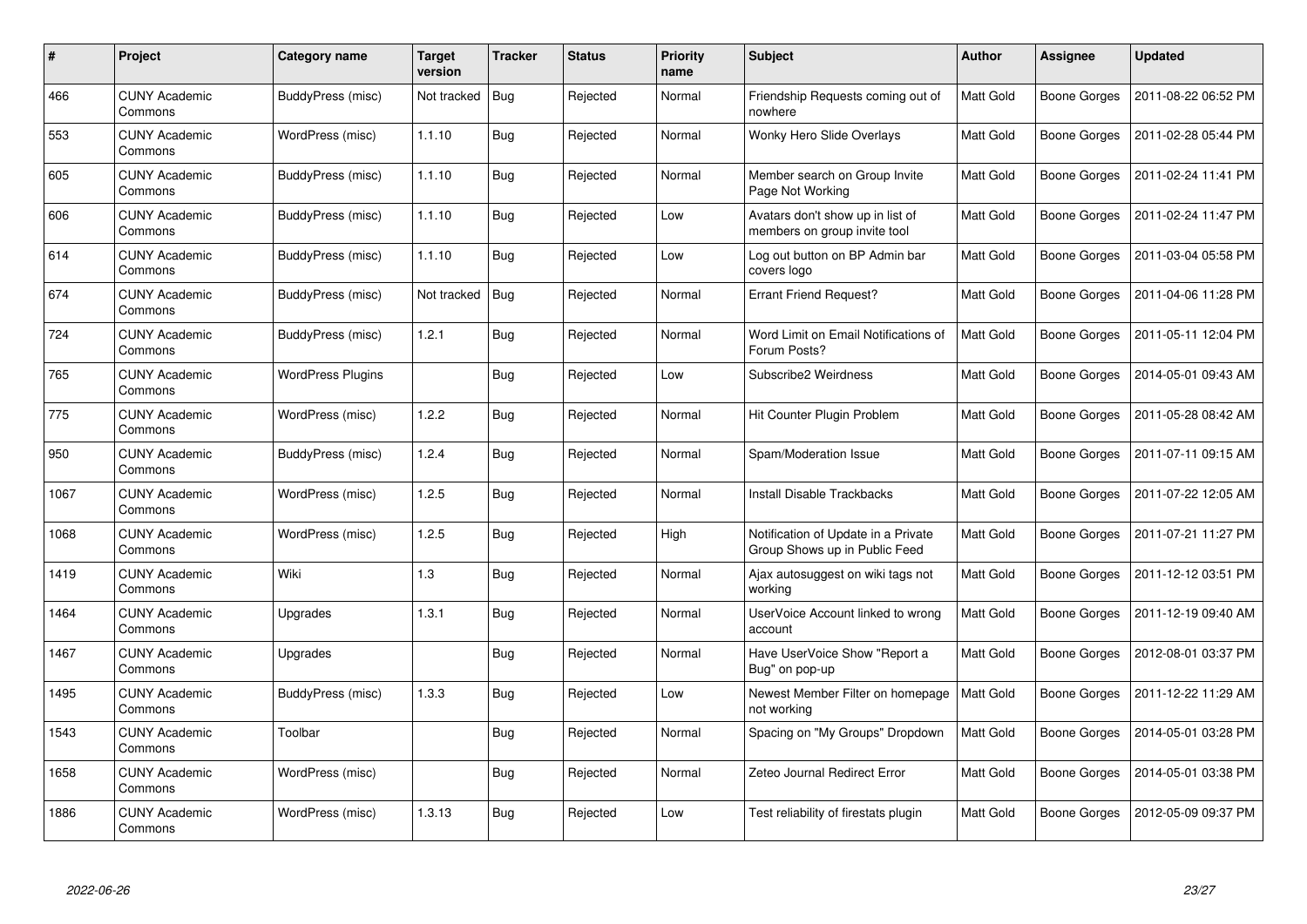| #    | Project                         | Category name     | Target<br>version | <b>Tracker</b> | <b>Status</b> | <b>Priority</b><br>name | Subject                                                     | <b>Author</b>    | Assignee            | <b>Updated</b>      |
|------|---------------------------------|-------------------|-------------------|----------------|---------------|-------------------------|-------------------------------------------------------------|------------------|---------------------|---------------------|
| 1931 | <b>CUNY Academic</b><br>Commons | WordPress (misc)  | Not tracked       | Bug            | Rejected      | Normal                  | Deleted Blog visible to admin, but<br>not to standard users | <b>Matt Gold</b> | Boone Gorges        | 2012-06-12 09:14 AM |
| 1979 | <b>CUNY Academic</b><br>Commons | BuddyPress (misc) | 1.4               | Bug            | Rejected      | Normal                  | Received two notifications of an<br>activity update         | <b>Matt Gold</b> | Boone Gorges        | 2012-07-12 10:43 AM |
| 1995 | <b>CUNY Academic</b><br>Commons | WordPress (misc)  | 1.3.17            | <b>Bug</b>     | Rejected      | High                    | <b>Featured Content Box Only</b><br>Rendering on Login      | <b>Matt Gold</b> | Boone Gorges        | 2012-07-15 10:21 AM |
| 2043 | <b>CUNY Academic</b><br>Commons | WordPress (misc)  | 1.4.2             | <b>Bug</b>     | Rejected      | Low                     | Site Title Character Limit?                                 | Matt Gold        | Boone Gorges        | 2012-08-13 01:02 PM |
| 2052 | <b>CUNY Academic</b><br>Commons | BuddyPress (misc) |                   | Bug            | Rejected      | Normal                  | <b>RBE Not Enabled?</b>                                     | <b>Matt Gold</b> | Boone Gorges        | 2012-08-18 09:16 PM |
| 2058 | <b>CUNY Academic</b><br>Commons | WordPress (misc)  | 1.4.6             | Bug            | Rejected      | Normal                  | Page shift on clicking Log in box                           | Matt Gold        | Boone Gorges        | 2012-08-20 05:53 PM |
| 2089 | <b>CUNY Academic</b><br>Commons | WordPress (misc)  | 1.4.13            | Bug            | Rejected      | Normal                  | Possible blog email notification issue                      | Matt Gold        | Boone Gorges        | 2012-12-11 06:59 PM |
| 2250 | <b>CUNY Academic</b><br>Commons | WordPress (misc)  |                   | <b>Bug</b>     | Rejected      | Normal                  | Livestreaming page error                                    | Matt Gold        | Boone Gorges        | 2012-11-15 11:35 AM |
| 2264 | <b>CUNY Academic</b><br>Commons | commonsinabox.org |                   | Bug            | Rejected      | Normal                  | Update CBOX logo on welcome<br>message                      | <b>Matt Gold</b> | Boone Gorges        | 2012-11-19 02:46 AM |
| 2265 | <b>CUNY Academic</b><br>Commons |                   | Not tracked       | Bug            | Rejected      | Normal                  | 'Need Support" widget in cbox<br>documentation              | <b>Matt Gold</b> | Boone Gorges        | 2012-11-20 01:07 PM |
| 2268 | <b>CUNY Academic</b><br>Commons |                   |                   | <b>Bug</b>     | Rejected      | Normal                  | Add CBOX icon to dashboard<br>menu?                         | Matt Gold        | Boone Gorges        | 2012-11-18 10:58 PM |
| 2269 | <b>CUNY Academic</b><br>Commons | commonsinabox.org | Not tracked       | Bug            | Rejected      | Normal                  | Replace Default CBOX Icon for<br>Groups                     | Matt Gold        | <b>Boone Gorges</b> | 2012-11-20 01:53 PM |
| 2270 | <b>CUNY Academic</b><br>Commons | commonsinabox.org | Not tracked       | Bug            | Rejected      | Normal                  | CBOX group sign up - default email<br>setting               | <b>Matt Gold</b> | Boone Gorges        | 2012-11-20 03:51 PM |
| 2274 | <b>CUNY Academic</b><br>Commons | commonsinabox.org | Not tracked       | Bug            | Rejected      | Normal                  | CBOX - group names on group<br>pages                        | Matt Gold        | Boone Gorges        | 2012-11-20 02:05 PM |
| 2284 | <b>CUNY Academic</b><br>Commons | commonsinabox.org |                   | <b>Bug</b>     | Rejected      | Normal                  | cbox.org forum link error from profile<br>page              | <b>Matt Gold</b> | Boone Gorges        | 2012-11-20 08:02 PM |
| 2288 | <b>CUNY Academic</b><br>Commons | commonsinabox.org |                   | Bug            | Rejected      | Normal                  | […] issue occurring on<br>commonsinabox.org                 | Matt Gold        | Boone Gorges        | 2012-12-11 01:17 AM |
| 2295 | <b>CUNY Academic</b><br>Commons | commonsinabox.org |                   | Bug            | Rejected      | Normal                  | Glitch in CBOX Logo                                         | Matt Gold        | Boone Gorges        | 2012-12-11 01:08 AM |
| 2343 | <b>CUNY Academic</b><br>Commons | commonsinabox.org | Not tracked       | Bug            | Rejected      | Normal                  | Double Notifications from<br>commonsinabox.org              | Matt Gold        | <b>Boone Gorges</b> | 2013-03-20 01:45 PM |
| 2429 | <b>CUNY Academic</b><br>Commons | WordPress (misc)  |                   | Bug            | Rejected      | Normal                  | Add User Switching Plugin?                                  | <b>Matt Gold</b> | Boone Gorges        | 2013-02-28 10:51 AM |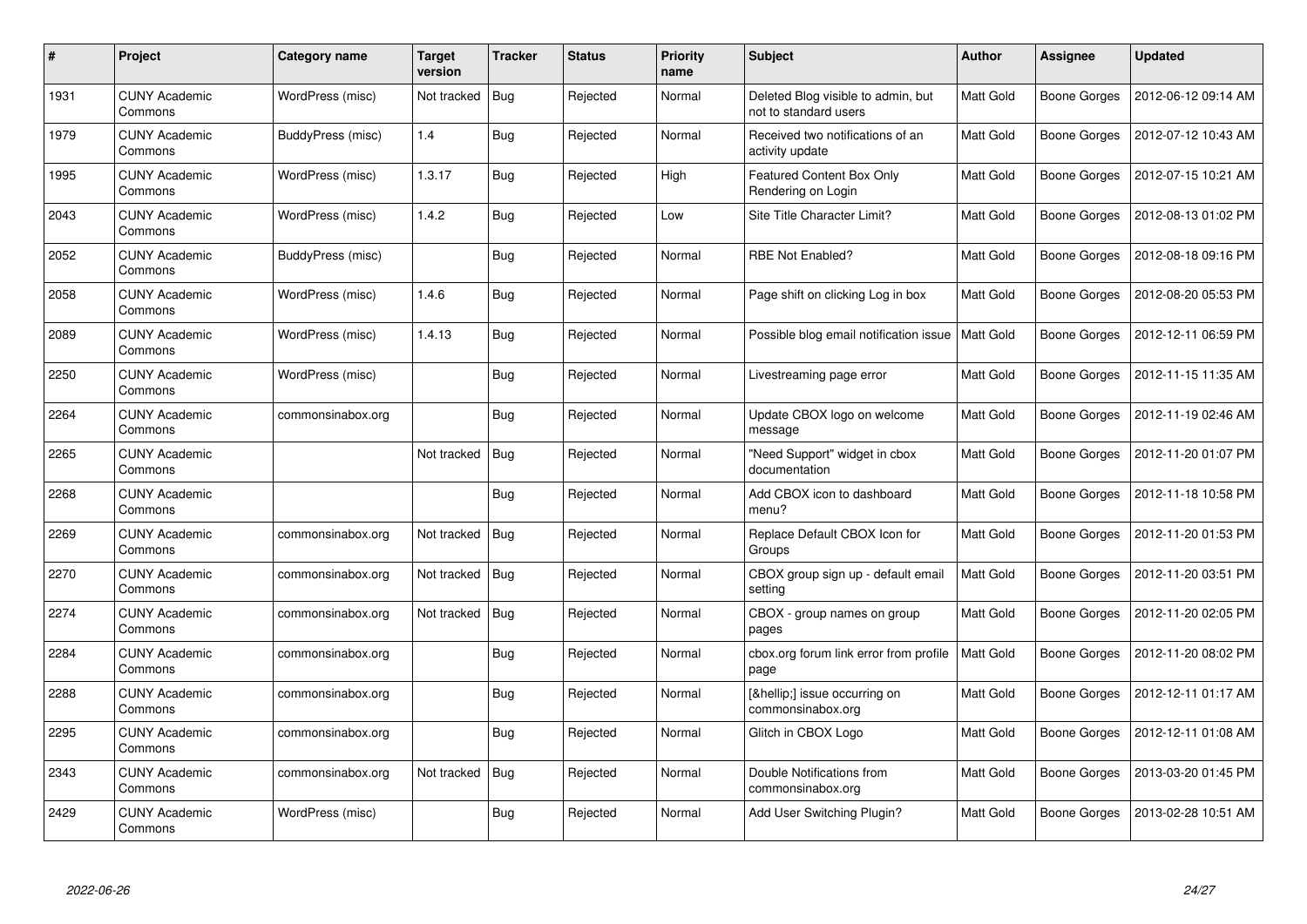| $\#$ | Project                         | Category name              | <b>Target</b><br>version | <b>Tracker</b> | <b>Status</b> | <b>Priority</b><br>name | <b>Subject</b>                                                                                  | <b>Author</b> | Assignee     | <b>Updated</b>      |
|------|---------------------------------|----------------------------|--------------------------|----------------|---------------|-------------------------|-------------------------------------------------------------------------------------------------|---------------|--------------|---------------------|
| 2519 | <b>CUNY Academic</b><br>Commons | BuddyPress (misc)          |                          | Bug            | Rejected      | Low                     | User doesn't show up in site search                                                             | Matt Gold     | Boone Gorges | 2014-05-01 08:33 PM |
| 2596 | <b>CUNY Academic</b><br>Commons | BuddyPress (misc)          |                          | Bug            | Rejected      | Normal                  | Homepage Recent blog posts widget<br>display                                                    | Matt Gold     | Boone Gorges | 2013-05-23 10:50 PM |
| 2651 | <b>NYCDH Community Site</b>     |                            |                          | <b>Bug</b>     | Rejected      | Normal                  | BP Doc save button returns users to<br>doc directory instead of to group                        | Matt Gold     | Boone Gorges | 2013-08-02 12:47 PM |
| 2684 | <b>CUNY Academic</b><br>Commons | WordPress (misc)           |                          | <b>Bug</b>     | Rejected      | Normal                  | Authentication/Cookie problems                                                                  | Matt Gold     | Boone Gorges | 2013-07-25 10:09 PM |
| 2763 | <b>CUNY Academic</b><br>Commons | BuddyPress (misc)          |                          | Bug            | Rejected      | Normal                  | Send Invites Page Hang                                                                          | Matt Gold     | Boone Gorges | 2013-08-29 09:33 AM |
| 2892 | <b>CUNY Academic</b><br>Commons | BuddyPress (misc)          |                          | Bug            | Rejected      | High                    | Commons homepage - blog column                                                                  | Matt Gold     | Boone Gorges | 2013-11-14 01:00 PM |
| 2922 | <b>CUNY Academic</b><br>Commons | <b>BuddyPress (misc)</b>   |                          | Bug            | Rejected      | Normal                  | Unconfirmed Plugin error - user<br>could not be activated                                       | Matt Gold     | Boone Gorges | 2013-12-10 04:47 PM |
| 3075 | <b>CUNY Academic</b><br>Commons | Server                     | Not tracked              | Bug            | Rejected      | Normal                  | Commons running slow?                                                                           | Matt Gold     | Boone Gorges | 2014-05-06 01:45 PM |
| 3097 | <b>CUNY Academic</b><br>Commons | Groups (misc)              | Future<br>release        | <b>Bug</b>     | Rejected      | Normal                  | Page not found error encountered<br>after requesting membership in a<br>group                   | Matt Gold     | Boone Gorges | 2014-03-19 03:03 PM |
| 3152 | <b>CUNY Academic</b><br>Commons | WordPress (misc)           |                          | <b>Bug</b>     | Rejected      | Normal                  | Cookie/Session weirdness                                                                        | Matt Gold     | Boone Gorges | 2014-04-27 02:41 PM |
| 3165 | <b>CUNY Academic</b><br>Commons | <b>Email Notifications</b> |                          | Bug            | Rejected      | Normal                  | HTML notification of post with<br>attachments didn't include mention<br>of/links to attachments | Matt Gold     | Boone Gorges | 2015-03-21 09:05 PM |
| 3293 | <b>CUNY Academic</b><br>Commons | BuddyPress (misc)          |                          | Bug            | Rejected      | Normal                  | 'Page Not Found' Message<br>Received After Clicking on<br>View/Reply Link in Email Notification | Matt Gold     | Boone Gorges | 2014-07-02 08:47 PM |
| 3307 | <b>CUNY Academic</b><br>Commons | Group Invitations          |                          | Bug            | Rejected      | Normal                  | Group Invites Sent before clicking<br>"send invites"                                            | Matt Gold     | Boone Gorges | 2014-07-14 11:09 AM |
| 3427 | <b>CUNY Academic</b><br>Commons | <b>Email Notifications</b> |                          | Bug            | Rejected      | Normal                  | Multiple email notifications received                                                           | Matt Gold     | Boone Gorges | 2014-08-30 05:02 PM |
| 3625 | <b>CUNY Academic</b><br>Commons | WordPress (misc)           |                          | Bug            | Rejected      | Normal                  | Unable to manually create account<br>for non-CUNY (gmail) user                                  | Matt Gold     | Boone Gorges | 2015-06-01 03:09 PM |
| 3642 | <b>CUNY Academic</b><br>Commons |                            |                          | <b>Bug</b>     | Rejected      | Normal                  | Group search hanging                                                                            | Matt Gold     | Boone Gorges | 2014-11-10 12:50 PM |
| 3933 | <b>CUNY Academic</b><br>Commons | DiRT Integration           | Not tracked              | <b>Bug</b>     | Rejected      | Normal                  | DiRT Directory 'tool' directory shows<br>blank page                                             | Matt Gold     | Boone Gorges | 2015-03-20 08:47 AM |
| 4196 | <b>CUNY Academic</b><br>Commons |                            |                          | Bug            | Rejected      | High                    | News feed weirdness                                                                             | Matt Gold     | Boone Gorges | 2015-06-25 03:41 PM |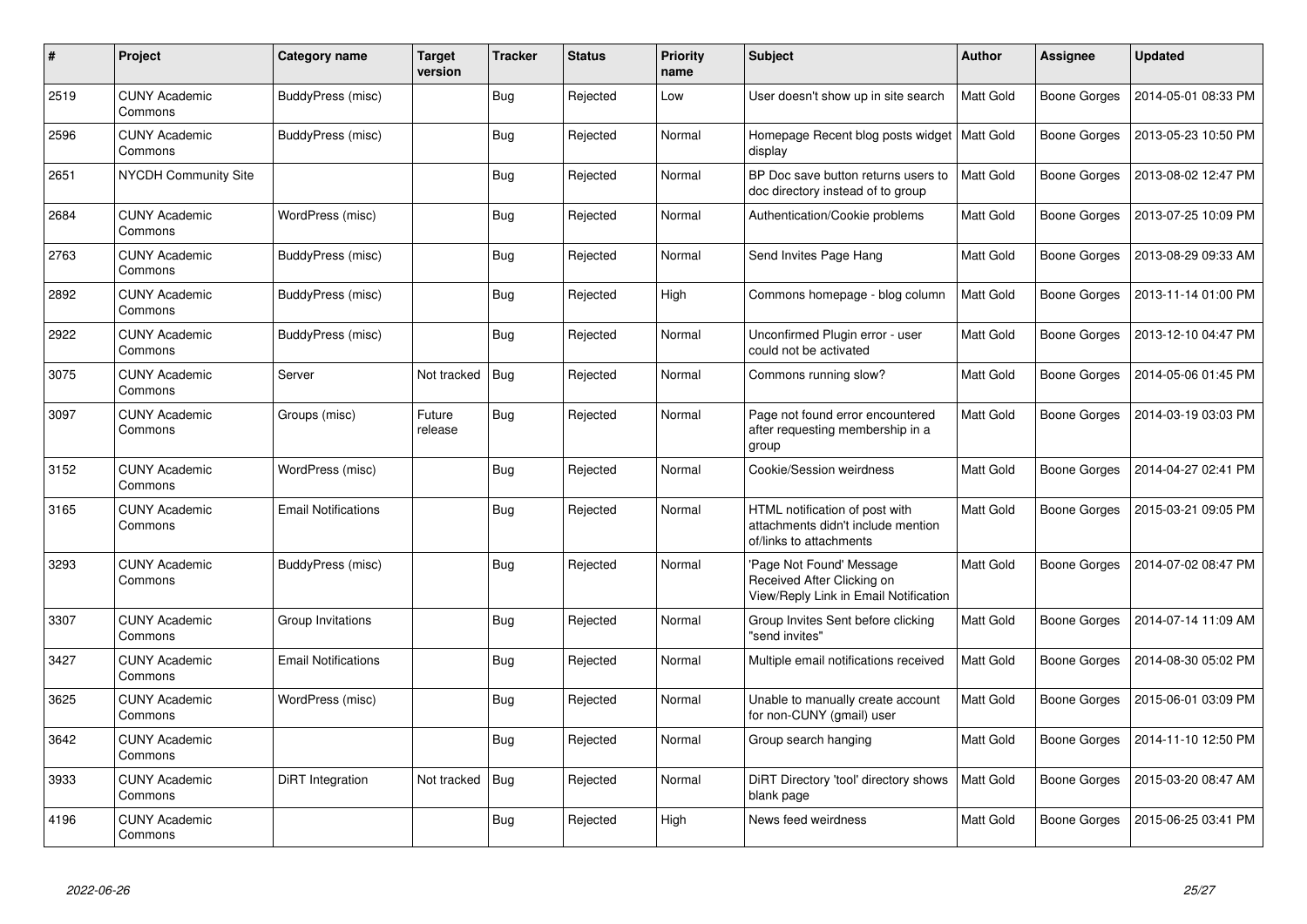| $\#$  | Project                         | Category name              | <b>Target</b><br>version | Tracker    | <b>Status</b> | <b>Priority</b><br>name | <b>Subject</b>                                                 | <b>Author</b>    | Assignee     | <b>Updated</b>      |
|-------|---------------------------------|----------------------------|--------------------------|------------|---------------|-------------------------|----------------------------------------------------------------|------------------|--------------|---------------------|
| 4564  | <b>CUNY Academic</b><br>Commons | Server                     |                          | <b>Bug</b> | Rejected      | Low                     | Registration page blocked on private<br>browser windows        | <b>Matt Gold</b> | Boone Gorges | 2015-09-06 05:02 PM |
| 4722  | <b>CUNY Academic</b><br>Commons | <b>BuddyPress Docs</b>     | Not tracked              | Bug        | Rejected      | Normal                  | Doc listing overflow issue                                     | Matt Gold        | Boone Gorges | 2015-10-11 10:09 PM |
| 4760  | <b>CUNY Academic</b><br>Commons | <b>Email Notifications</b> | Not tracked              | Bug        | Rejected      | Normal                  | email notification contains broken<br>image                    | Matt Gold        | Boone Gorges | 2015-10-11 10:24 PM |
| 5516  | <b>CUNY Academic</b><br>Commons | Social Paper               | 1.9.19                   | Bug        | Rejected      | Normal                  | Adding a link to Social Paper jumps<br>position to top of page | Matt Gold        | Boone Gorges | 2016-06-21 09:54 PM |
| 5738  | <b>CUNY Academic</b><br>Commons | Group Forums               |                          | Bug        | Rejected      | Normal                  | Forum post list formatting didn't<br>come through              | Matt Gold        | Boone Gorges | 2016-07-02 01:09 PM |
| 7723  | <b>CUNY Academic</b><br>Commons | <b>Public Portfolio</b>    |                          | Bug        | Rejected      | Normal                  | Profile brackets                                               | Matt Gold        | Boone Gorges | 2017-02-27 04:00 PM |
| 8161  | <b>CUNY Academic</b><br>Commons |                            |                          | Bug        | Rejected      | Normal                  | Contact form info sent to Commons<br>email                     | Matt Gold        | Boone Gorges | 2017-05-21 10:52 PM |
| 9894  | <b>CUNY Academic</b><br>Commons | Onboarding                 |                          | Bug        | Rejected      | Normal                  | Super Admin can't add user to site                             | Matt Gold        | Boone Gorges | 2018-09-11 09:57 AM |
| 9977  | <b>CUNY Academic</b><br>Commons | <b>WordPress Plugins</b>   | 1.13.5                   | Bug        | Rejected      | High                    | ACERT website down                                             | Matt Gold        | Boone Gorges | 2018-07-03 02:09 PM |
| 10228 | <b>CUNY Academic</b><br>Commons | <b>WordPress Plugins</b>   | Not tracked              | Bug        | Rejected      | Normal                  | NS Cloner network activated                                    | Matt Gold        | Boone Gorges | 2018-08-27 09:27 AM |
| 10357 | <b>CUNY Academic</b><br>Commons | Onboarding                 |                          | <b>Bug</b> | Rejected      | Normal                  | Invitation snafu                                               | Matt Gold        | Boone Gorges | 2018-09-20 02:14 PM |
| 10531 | <b>CUNY Academic</b><br>Commons | Reckoning                  | Not tracked              | <b>Bug</b> | Rejected      | Normal                  | Problem with the Reckoning plugin                              | Matt Gold        | Boone Gorges | 2019-10-04 02:31 PM |
| 12335 | <b>CUNY Academic</b><br>Commons | cuny.is                    |                          | Bug        | Rejected      | Normal                  | cuny.is issue                                                  | Matt Gold        | Boone Gorges | 2020-01-30 12:47 AM |
| 12581 | <b>CUNY Academic</b><br>Commons | cuny.is                    | Not tracked              | Bug        | Rejected      | High                    | YOURLS shortlinks not working                                  | Matt Gold        | Boone Gorges | 2020-03-27 10:25 AM |
| 13242 | <b>CUNY Academic</b><br>Commons | cuny.is                    |                          | <b>Bug</b> | Rejected      | Normal                  | Unable to edit a cuny.is shortlink                             | Matt Gold        | Boone Gorges | 2020-08-26 01:30 AM |
| 13913 | <b>CUNY Academic</b><br>Commons | Groups (misc)              |                          | Bug        | Rejected      | Normal                  | Group Avatar lost after group<br>creation process              | Matt Gold        | Boone Gorges | 2021-02-23 10:45 AM |
| 14450 | <b>CUNY Academic</b><br>Commons | Courses                    | Not tracked              | Bug        | Rejected      | Low                     | Misclassified site                                             | Matt Gold        | Boone Gorges | 2021-09-15 10:53 PM |
| 12353 | <b>CUNY Academic</b><br>Commons | BuddyPress (misc)          | Not tracked              | Bug        | Abandoned     | Normal                  | Member filtering not working                                   | Matt Gold        | Boone Gorges | 2020-03-10 11:14 AM |
| 14719 | <b>CUNY Academic</b><br>Commons | Responsive Design          |                          | Bug        | Abandoned     | Normal                  | Overlapping text in mobile views                               | Matt Gold        | Boone Gorges | 2022-04-27 04:30 PM |